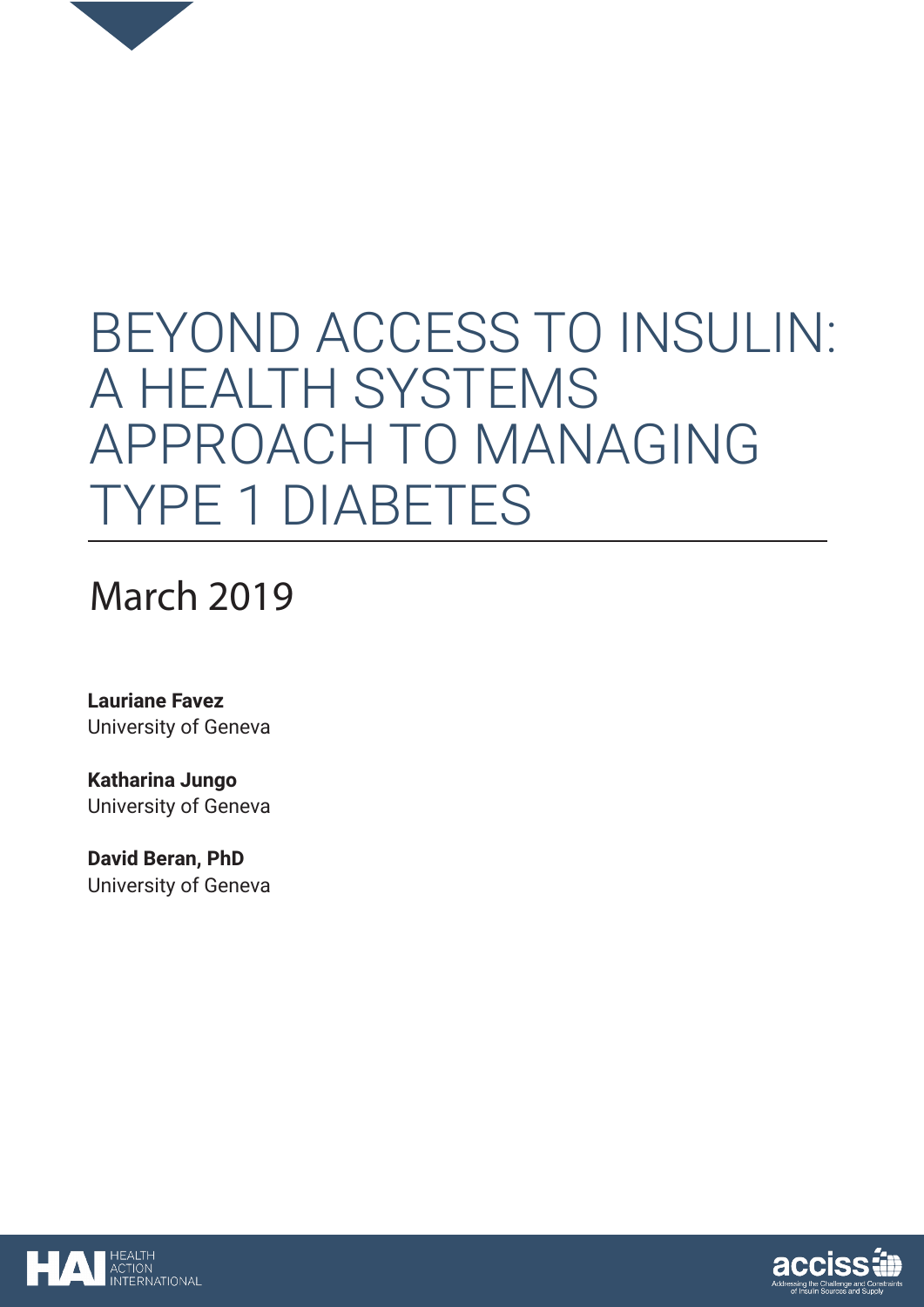### **Beyond Access to Insulin: A Health Systems Approach to Managing Type 1 Diabetes**

**Lauriane Favez** University of Geneva

**Katharina Jungo** University of Geneva

**David Beran, PhD**  University of Geneva

#### **March 2019**

#### **Published by**

Health Action International Overtoom 60 (2) | 1054 HK Amsterdam The Netherlands | +31 20 412 4523 [www.haiweb.org](http://www.haiweb.org/) 

#### **Disclaimer**

The ACCISS Study is supported by The Leona M. and Harry B. Helmsley Charitable Trust and Stichting ICF. The analysis included in this report is that of the authors alone and does not necessarily reflect the views of The Helmsley Charitable Trust or Stichting ICF. All references and conclusions are intended for educational and informative purposes and do

not constitute an endorsement or recommendation from the Helmsley Charitable Trust and Stichting ICF.

#### **Licensing**

This report is licensed under the Creative Commons Attribution-NonCommercial 4.0 International Licence. You may share and adapt this material if you give appropriate credit, provide a link to the licence, and indicate if changes were made. You may not use the material for commercial purposes. To view a copy of this licence, visit

[http://creativecommons.org/licenses/by](http://creativecommons.org/licenses/by-nc/4.0/)[nc/4.0/](http://creativecommons.org/licenses/by-nc/4.0/)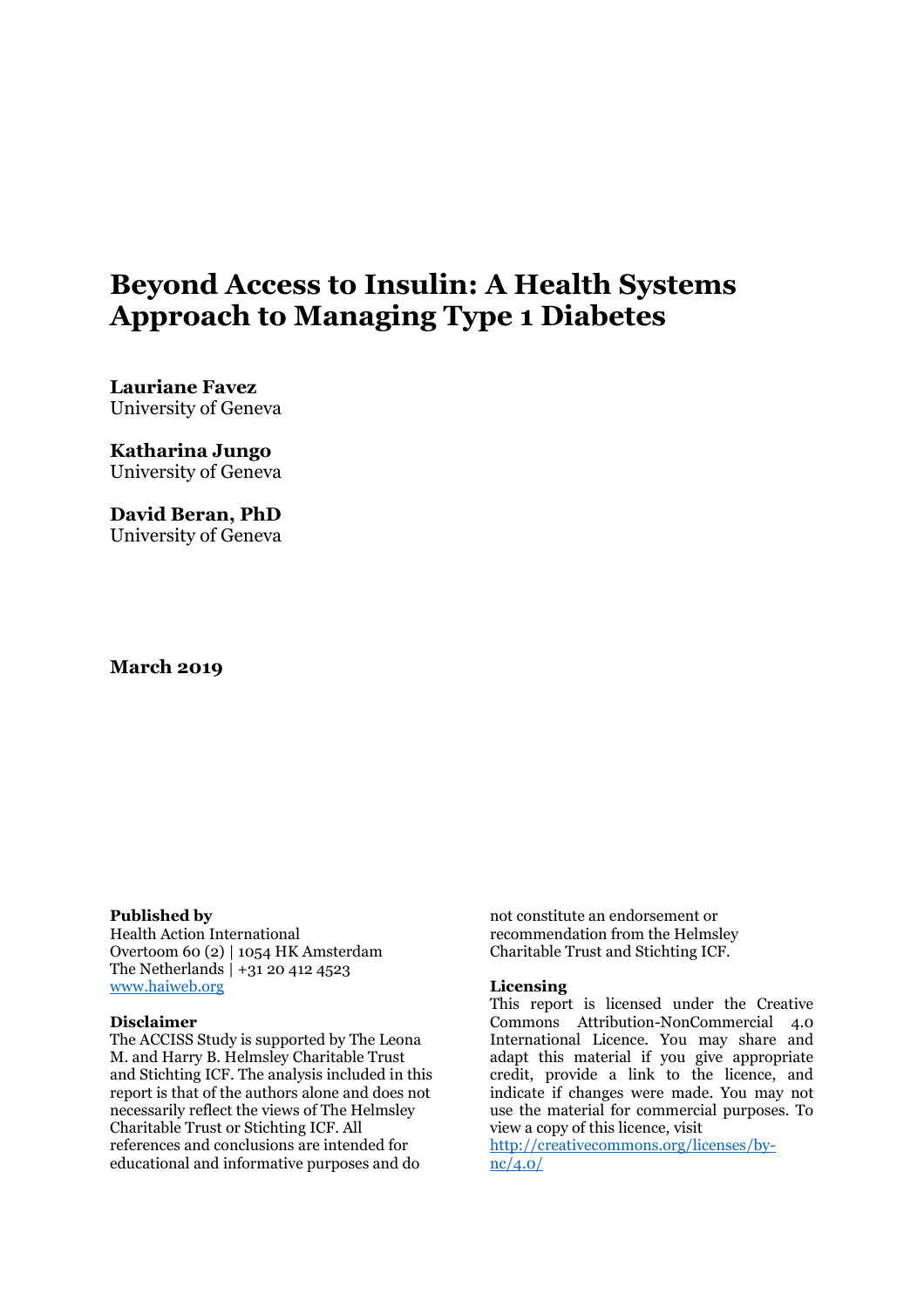# <span id="page-2-0"></span>**Table of Contents**

| 1.                                                                                   |  |
|--------------------------------------------------------------------------------------|--|
| The World Health Organization's health system building blocks and Innovative<br>1.1. |  |
|                                                                                      |  |
| 1.2.                                                                                 |  |
| 1.3.                                                                                 |  |
| 2.                                                                                   |  |
| 2.1.                                                                                 |  |
| Applying the HNT1D to Improve Health Systems for People Living with Type<br>3.       |  |
|                                                                                      |  |
| 3.1.                                                                                 |  |
| 3.1.1.                                                                               |  |
| 3.1.2.                                                                               |  |
| 3.1.3.                                                                               |  |
| 3.1.4.                                                                               |  |
| 3.1.5.                                                                               |  |
| 3.2.                                                                                 |  |
| 3.3.                                                                                 |  |
| 3.3.1.                                                                               |  |
| 3.3.2.                                                                               |  |
| 3.3.3.                                                                               |  |
| 3.4.                                                                                 |  |
| 3.5.                                                                                 |  |
| 3.5.1.                                                                               |  |
| 3.5.2.                                                                               |  |
| 3.5.3.                                                                               |  |
| 3.5.4.                                                                               |  |
| 3.6.                                                                                 |  |
| 3.7.                                                                                 |  |
| Recommendations for Self-Esteem and Self-Actualisation Needs34<br>3.8.               |  |
| 4.                                                                                   |  |
| 5.                                                                                   |  |
|                                                                                      |  |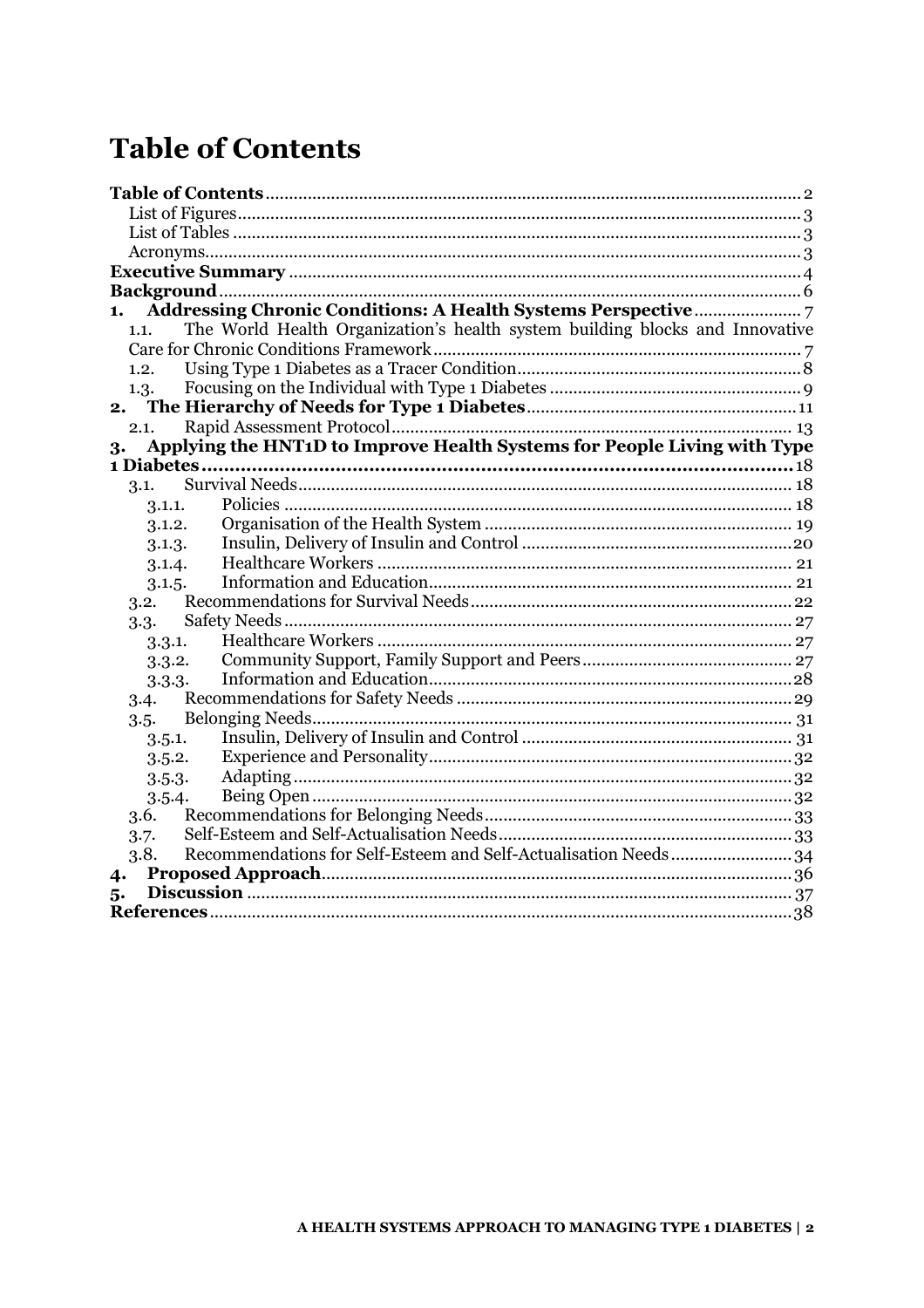# <span id="page-3-0"></span>**List of Figures**

| Figure 2. Chronic Conditions as a "biographical disruption" adapted from Bury <sup>20</sup> 10 |
|------------------------------------------------------------------------------------------------|
|                                                                                                |
|                                                                                                |

# <span id="page-3-1"></span>**List of Tables**

# <span id="page-3-2"></span>**Acronyms**

| <b>ACCISS</b>      | Addressing the Challenge and Constraints of Insulin Sources and Supply |
|--------------------|------------------------------------------------------------------------|
| <b>ADA</b>         | <b>American Diabetes Association</b>                                   |
| <b>BGM</b>         | <b>Blood Glucose Meter</b>                                             |
| <b>CCM</b>         | <b>Chronic Care Model</b>                                              |
| <b>CHW</b>         | <b>Community Health Worker</b>                                         |
| HNT <sub>1</sub> D | Hierarchy of Needs for Type 1 Diabetes                                 |
| <b>ICCCF</b>       | <b>Innovative Care for Chronic Conditions Framework</b>                |
| <b>LMIC</b>        | Low- and middle-income country                                         |
| <b>NCD</b>         | Non-communicable disease                                               |
| PHC                | <b>Primary Health Care</b>                                             |
| <b>RAP</b>         | Rapid Assessment                                                       |
| <b>SDG</b>         | <b>Sustainable Development Goal</b>                                    |
| <b>UHC</b>         | Universal Health Coverage                                              |
| <b>WHO</b>         | World Health Organization                                              |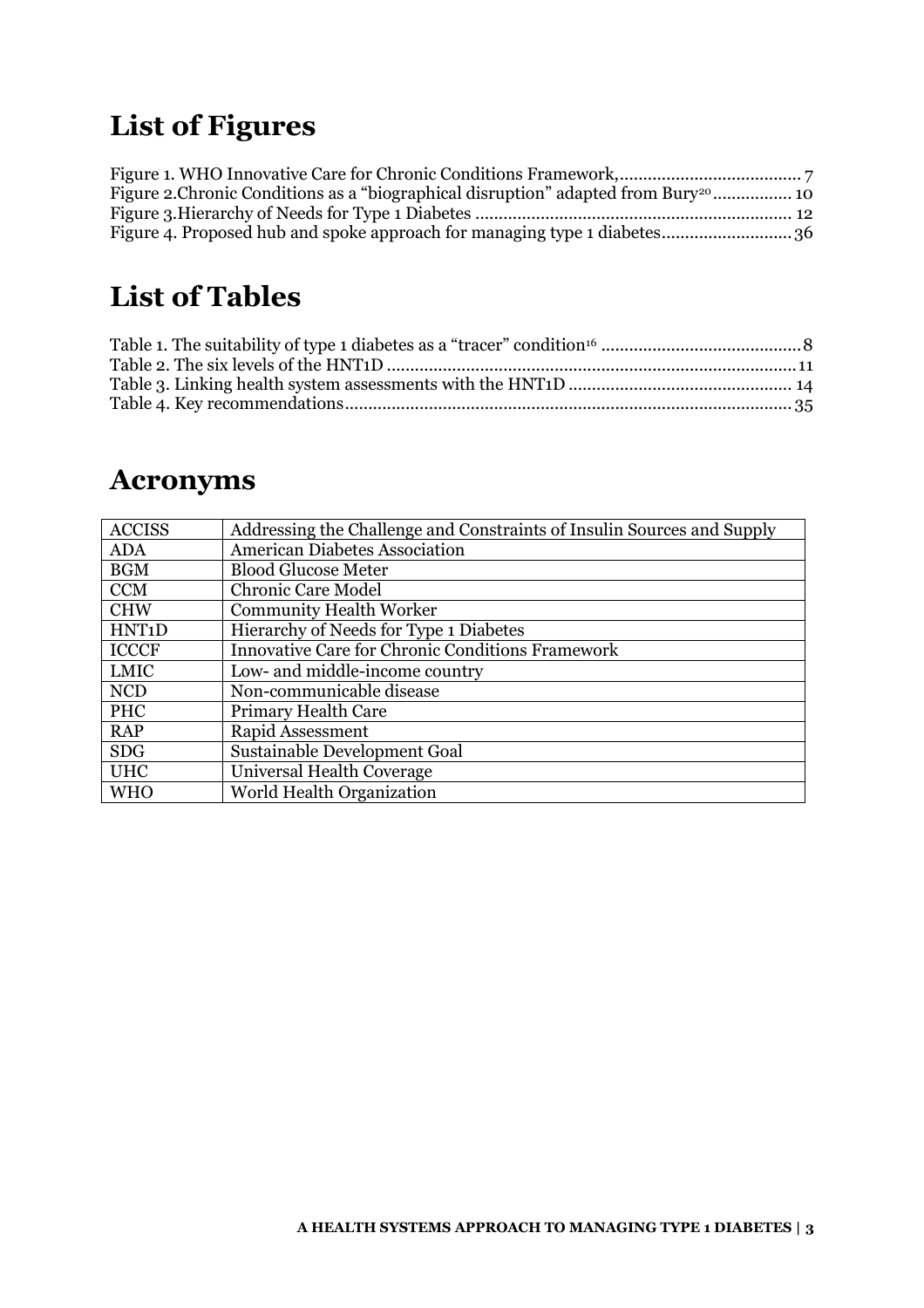# <span id="page-4-0"></span>**Executive Summary**

Previous work by the Addressing the Challenge and Constraints of Insulin Sources and Supply (ACCISS) Study highlighted the poor availability and affordability of insulin. While insulin for type 1 diabetes is a rare example of an absolute need for a given medicine, insulin alone is not enough to ensure the proper management of diabetes. A variety of health system factors, from well-trained health care professionals to access to diagnostics, education and support, are all necessary in order to ensure that care is provided in a comprehensive way.

The World Health Organization (WHO) defines a health system as all activities which focus on promoting, improving and maintaining health. Specifically, for chronic conditions (including diabetes), the WHO developed the Innovative Care for Chronic Conditions Framework, which presents the different components necessary for a health system to be appropriately organised to deliver care. This framework places significant importance on the policy environment and community at large.

To manage type 1 diabetes, beyond health system components, an emphasis must be placed on the individual and how the health system responds to their specific needs. The Hierarchy of Needs for Type 1 Diabetes (HNT1D) framework prioritises interventions to improve type 1 diabetes management. This approach highlights more urgent needs and ensures that countries, especially those with low resources, focus on a series of specific interventions that allow for the foundations of diabetes services to be developed.

The HNT1D was developed following a comprehensive review of the literature and in-depth interviews with 101 individuals with type 1 diabetes in 13 countries. This framework focuses on different groups of needs: Survival, Safety, Belonging, Self-Esteem, and Self-Actualisation Needs.

To apply the HNT1D to the health system, it is required that the factors that guarantee survival of the individual with type 1 diabetes are addressed. This includes: policies; organisation of the health system; insulin; delivery of insulin and glucose control (e.g., blood or urine glucose); healthcare workers; and information and education. For example, overall policies for type 1 diabetes should focus on ensuring that care and medicines are provided at the lowest possible cost possible, if not free. To do this, a comprehensive idea of what is already available for diabetes care at each level of the health system is needed. Recommendations to improve the health system must include a clear definition of the role of each level of the health system for type 1 diabetes care (such as specialised clinics and referrals)

Heavily based on the Hierarchy of Need, and building on other conceptual and theoretical frameworks, the model in this guide presents an overall approach for countries developing their diabetes services within their health system. This step-by-step approach aims to assist countries on where to begin and highlights the different elements they should address to build a positive environment for the type 1 diabetes management. It is also recommended that, before addressing the specific challenges of diabetes management in a given country, a baseline analysis of issues that might hamper access to diabetes medicines and care is undertaken. One proposed approach is using a standardised Rapid Assessment Protocol (RAP) that has been used in different settings for diabetes. Although most of the literature on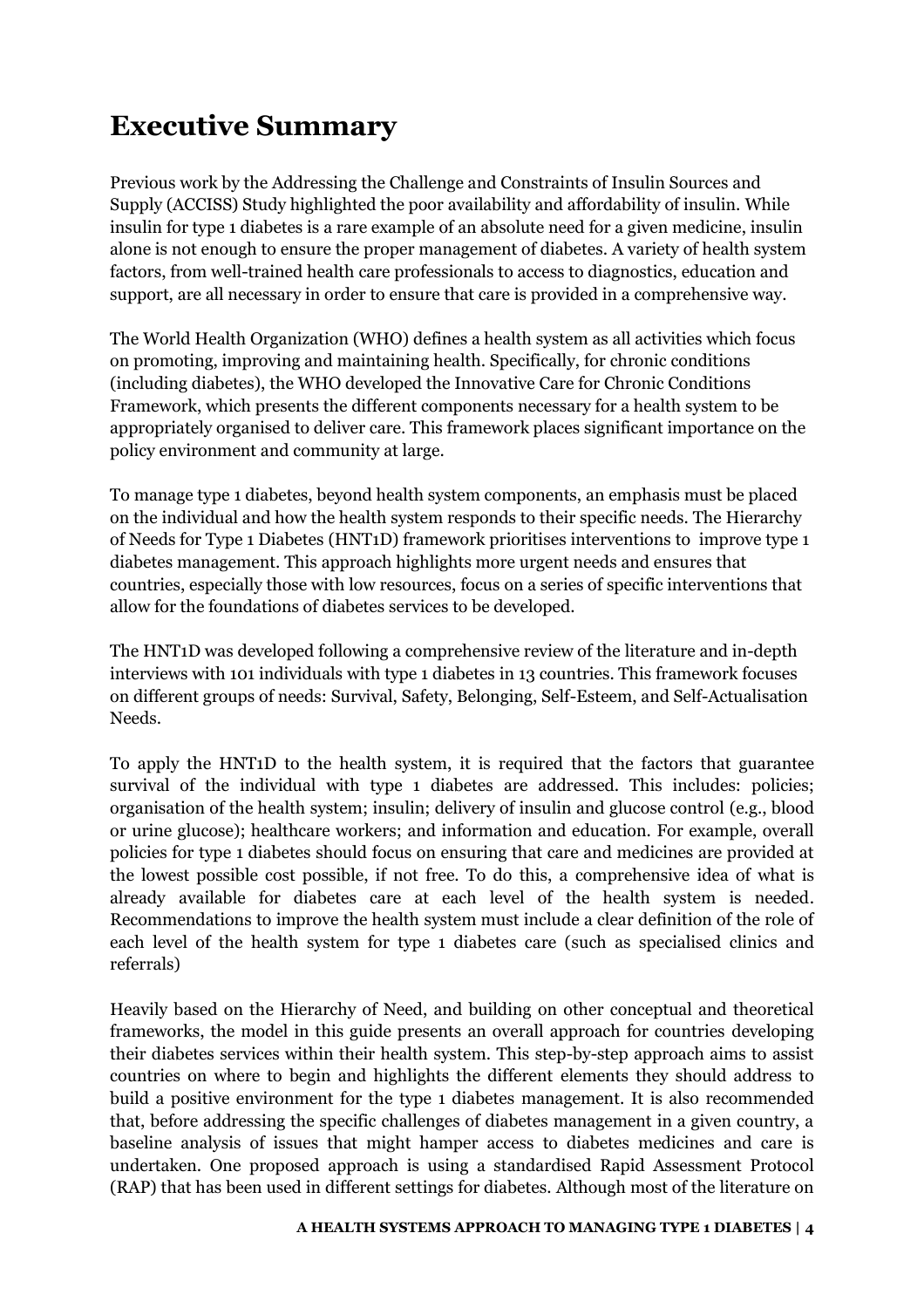the delivery of services for type 1 diabetes focuses on children, this report aims to provide an overall framework for the management of type 1 diabetes in all ages.

The proposed model to develop health systems for type 1 diabetes uses a hub and spoke approach. This is suited to type 1 diabetes given the need for specialised services and the low number of beneficiaries. The hub offers a comprehensive list of services with spokes providing fewer services, but being linked to the hub. The overall configuration should be governed by specific guidelines. At each level, there is also a strong link to the community at large to address the wide-ranging issues, such as support and education activities. Overarching health policies need to facilitate this development of the system in addition to wider policies outside the realm of health. Type 1 diabetes can be viewed as a useful tracer within chronic conditions and, therefore, the material presented in this report can have wider ramifications for health systems.

This report relies heavily on previous material developed by David Beran.1,2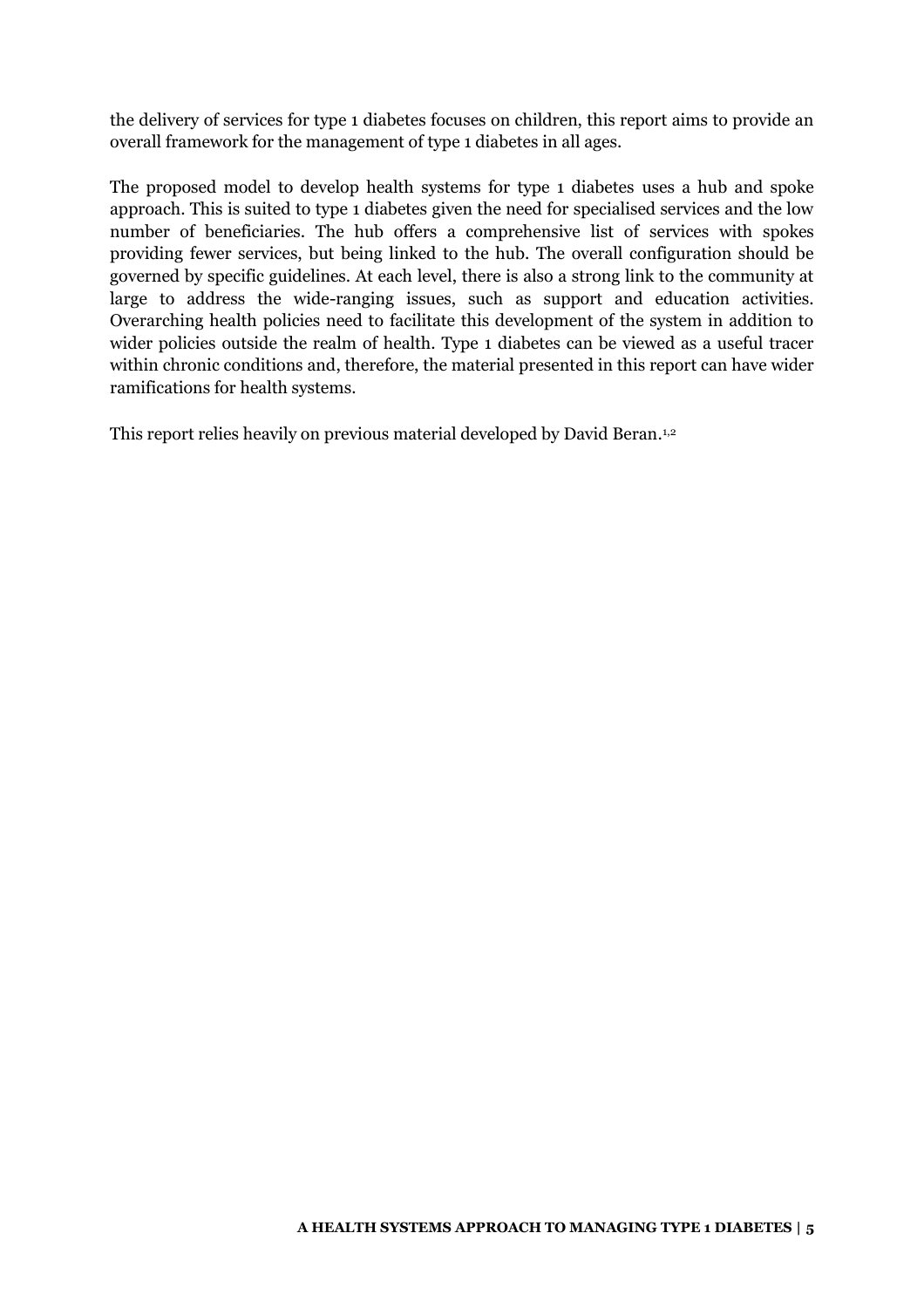# <span id="page-6-0"></span>**Background**

Previous work by the Addressing the Challenge and Constraints of Insulin Sources and Supply (ACCISS) Study highlighted the poor availability and affordability of insulin.3,4 The factors leading to this included a variety of barriers at global and national level. Little is known about why the price of insulin has remained consistently high over time. It is thought, however, to be the result of market domination by three multi-national companies, Eli Lilly, Novo Nordisk and Sanofi.<sup>5</sup> This domination has also meant that individuals with diabetes have had to change types of insulin as these companies have the ability to withdraw formulations from the market.6,7

Insulin for type 1 diabetes is a rare example within chronic conditions where there is an absolute need for a given medicine. Although global disease burden data is lacking, it is estimated that about one million individuals aged 19 and under are living with type 1 diabetes.8 Further, it is estimated that for 63 million people living with type 2 diabetes, insulin<sup>8</sup> is required for better control and management of decompensation. Its use is dependent on capabilities existing within different health systems.

That said, insulin alone is not enough for the proper management of diabetes. A variety of health system factors are necessary to ensure that comprehensive care is provided. A nonextensive list includes trained health professionals, access to diagnostics, referrals in case of complications, and education tools for individuals and their families. As with any healthrelated issue, the larger socio-economic situation of the country and individuals must be considered. Poverty is, in many instances, a primary barrier to access to appropriate health. However, the focus here is to build on different conceptual and theoretical frameworks to provide countries an overall approach to developing their diabetes services within their health systems. The model presented details different elements countries should address to build a positive environment for the management of type 1 diabetes through a step-by-step approach.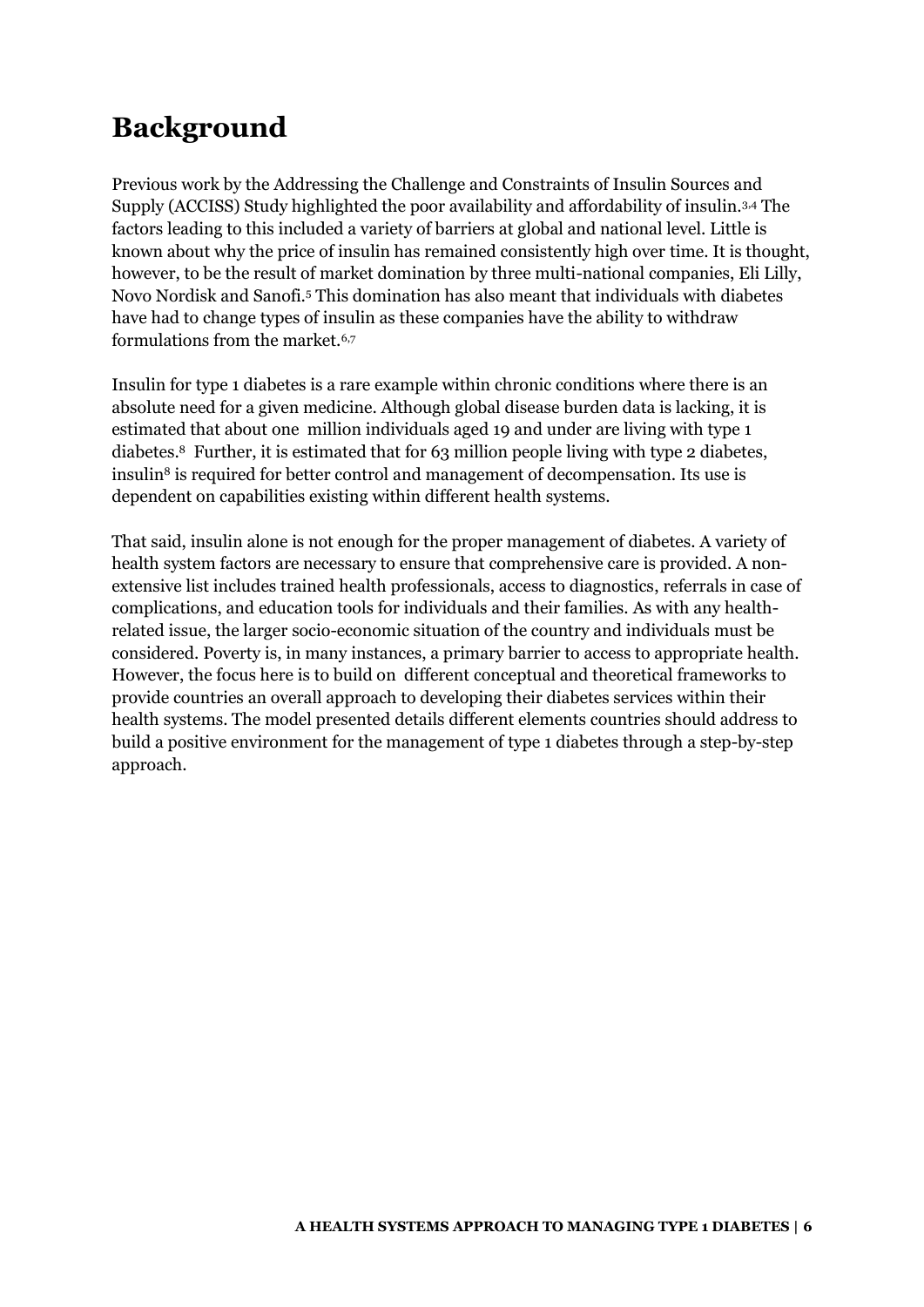# <span id="page-7-0"></span>**1. Addressing Chronic Conditions: A Health Systems Perspective**

#### <span id="page-7-1"></span>**1.1. The World Health Organization's health system building blocks and Innovative Care for Chronic Conditions Framework**

The World Health Organization (WHO) states that a health system includes all 'activities whose primary purpose is to promote, restore and maintain health'<sup>9</sup> and have as their objectives to:<sup>9</sup>

- 1. improve the health of the populations they serve
- 2. respond to the populations' expectations
- 3. provide financial protection against ill-health

In trying to achieve these aims, health systems need to provide six key elements:<sup>10</sup>

- 1. Service delivery: how services are organised and delivered through the presence of safe and quality healthcare provision, facilities and infrastructure
- 2. Healthcare workforce: human resource availability and training
- 3. Information: Research, surveillance systems, among others
- 4. Medical products, vaccines and technologies
- 5. Financing
- 6. Leadership and governance: Sometimes called "Stewardship", is the role the government plays in engaging other national actors that impact health 9,11

To specifically address the issue of chronic health condition management within health systems, Wagner et al.12 developed the Chronic Care Model (CCM). To adapt this model to low- and middle-income country (LMIC) contexts, WHO further expanded this model into the Innovative Care for Chronic Conditions Framework (ICCCF) [\(Figure 1\)](#page-7-3).13 In comparison to the CCM, the ICCCF places more importance on the policy environment and community.

#### <span id="page-7-3"></span><span id="page-7-2"></span>**Figure 1. WHO Innovative Care for Chronic Conditions Framework, copied from WHO 200213**



**Better Outcomes for Chronic Conditions**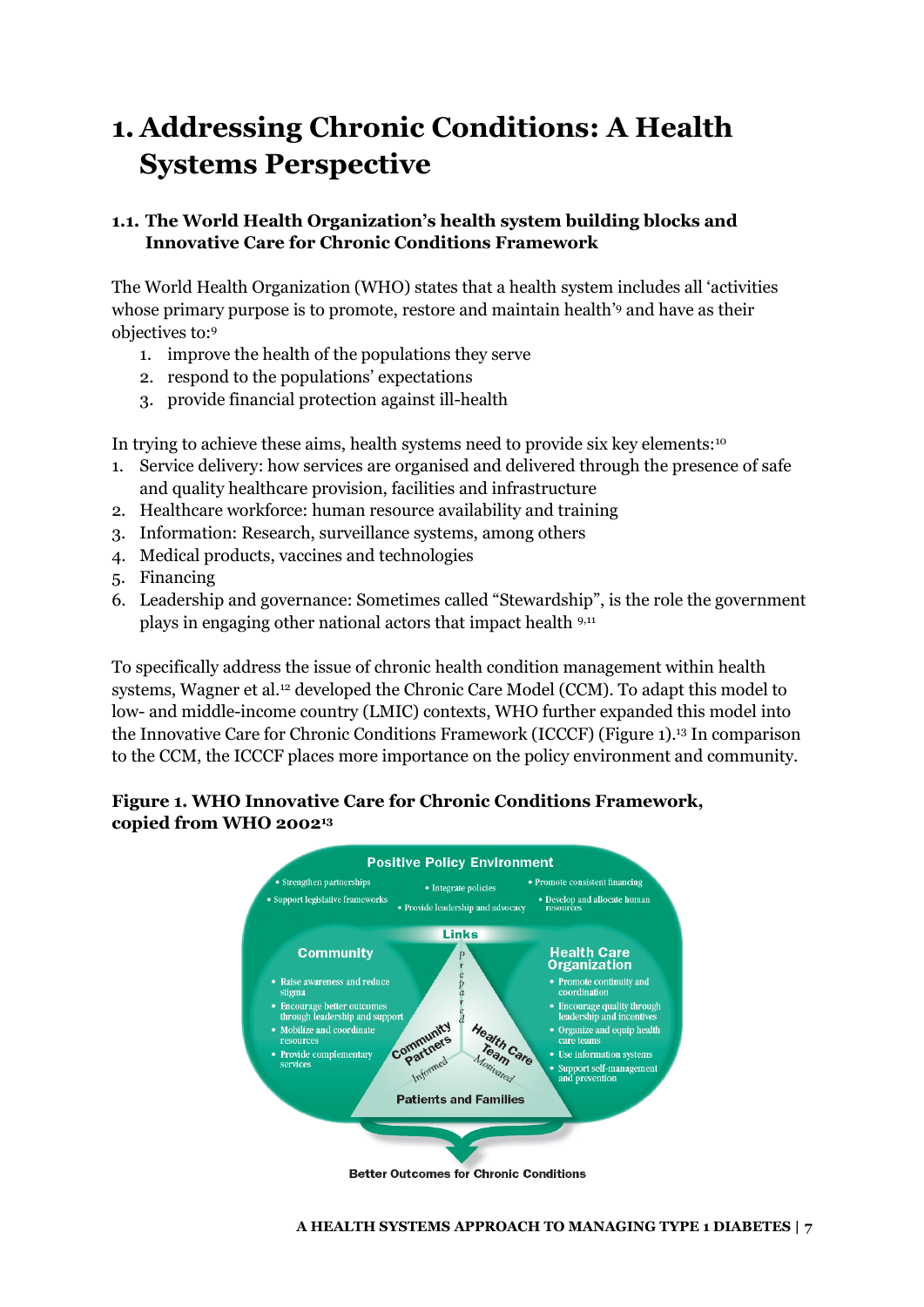The ICCCF presents the different components necessary for a health system to be appropriately organised to deliver care for chronic conditions.14 One element that is highlighted by this model is the emphasis put on the role of the individual and their family in the daily management of chronic conditions.

### <span id="page-8-0"></span>**1.2. Using Type 1 Diabetes as a Tracer Condition**

Kessner et al.15 were the first to use the concept of tracers with regards to health systems. The concept was based on radioactive tracers that were used by healthcare workers to see how different organs work. They then applied this idea to health systems—using certain conditions as tracers to show how a health system worked. These tracer conditions needed to be distinct and identifiable health problems that demonstrated how particular parts of the health system worked together to provide healthcare. They established six criteria for tracers. These are (in order of importance):

- 1. The condition used as a tracer should have a measurable impact on the patient and treatment of this condition should also influence outcomes
- 2. A tracer condition should be well defined and easily diagnosed
- 3. The prevalence of the conditions should be significant enough to allow for adequate data collection
- 4. The progression of the condition should vary with varying use of the health system
- 5. Medical/Clinical management of the condition should be well defined in at least one of the following areas: prevention, diagnosis, treatment or rehabilitation
- 6. Non-medical aspects of the condition should be known, as well as the epidemiology

The suitability of type 1 diabetes with regards to these six criteria is detailed in Table 1.

| Criteria for "tracer" condition based<br>on Kessner et al. 15                                        | <b>Factor related to type 1 diabetes</b>                                                                                                                   |
|------------------------------------------------------------------------------------------------------|------------------------------------------------------------------------------------------------------------------------------------------------------------|
| Condition should have a measurable impact<br>on the patient                                          | Type 1 diabetes has a clear impact on the<br>individual                                                                                                    |
| Treatment of this condition should also<br>influence outcomes                                        | Without insulin the person will die                                                                                                                        |
| Well defined and easily diagnosed condition                                                          | Type 1 diabetes is clearly defined clinically<br>with specific diagnostic criteria                                                                         |
| Prevalence of the condition should be<br>significant enough to allow for adequate data<br>collection | This is the case in some populations, but not<br>all. However, each population, no matter<br>where, will have at least some people with<br>type 1 diabetes |
| Progression of the condition should vary<br>with varying use of the health system                    | Progression and development of<br>complications is directly linked to use of<br>health system                                                              |
| Medical/Clinical<br>the<br>management<br>of<br>condition should be well defined in at least          | Type 1 diabetes qualifies in the following<br>areas:                                                                                                       |

#### <span id="page-8-1"></span>**Table 1. The suitability of type 1 diabetes as a "tracer" condition<sup>16</sup>**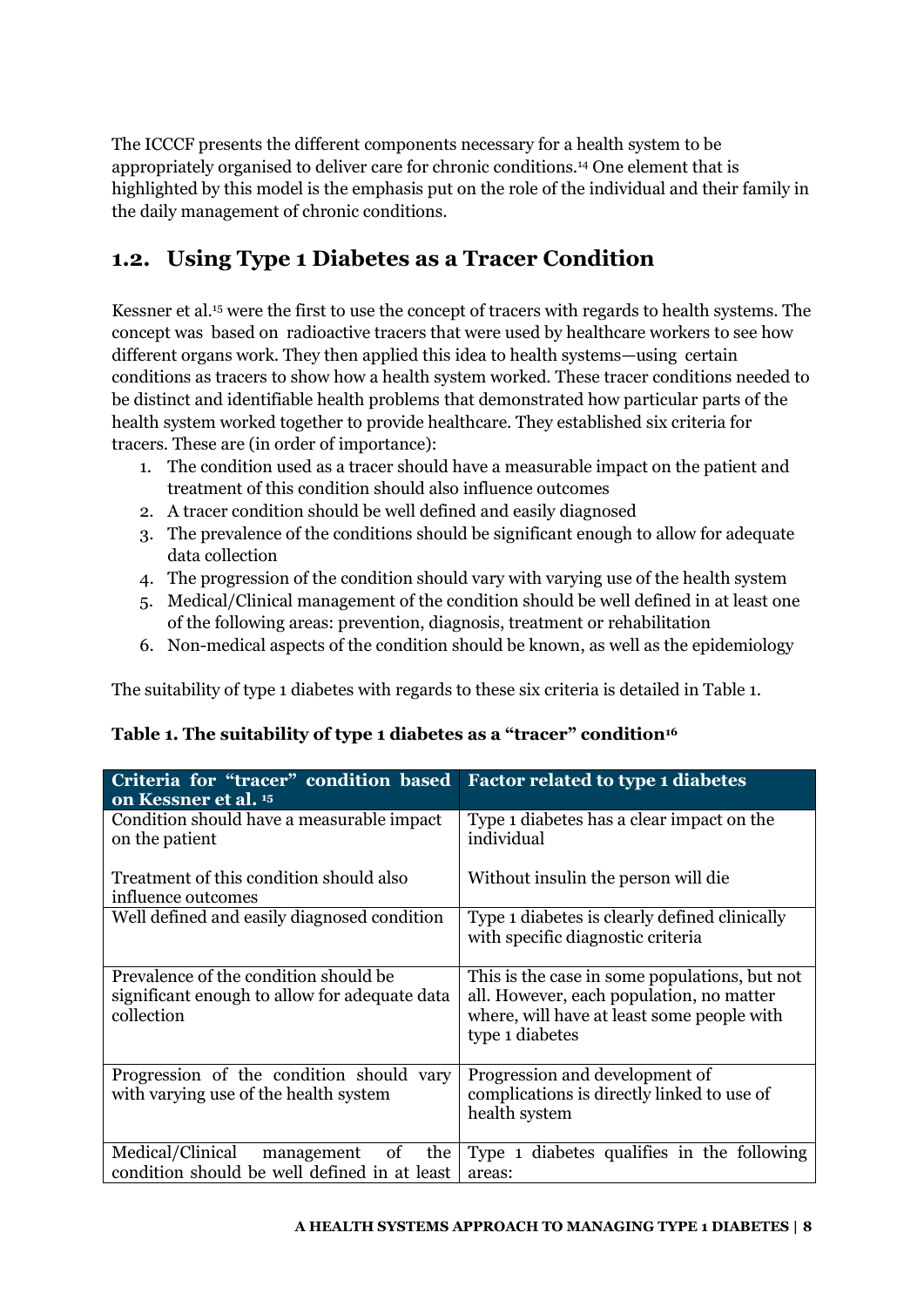| Criteria for "tracer" condition based Factor related to type 1 diabetes |                                                 |
|-------------------------------------------------------------------------|-------------------------------------------------|
| on Kessner et al. 15                                                    |                                                 |
| one of the following areas:                                             | Diagnosis                                       |
| Prevention<br>$\bullet$                                                 | Treatment                                       |
| <b>Diagnosis</b><br>$\bullet$                                           |                                                 |
| Treatment<br>$\bullet$                                                  |                                                 |
| Rehabilitation<br>$\bullet$                                             |                                                 |
| Non-medical aspects of the condition should                             | These are known and clearly described in the    |
| be known as well as the epidemiology                                    | literature. Epidemiology in most settings is    |
|                                                                         | known. In others where it is unknown,           |
|                                                                         | predictions exist as type 1 diabetes is present |
|                                                                         | to varying degrees in all populations.          |

Nolte et al.17, in applying this concept, developed a mortality to incidence ratio for 29 industrialised countries using related published data. They used the mortality/incidence ratio as a crude indicator of "case fatality" and thus the overall quality of healthcare. This measure was used to identify differences in the performance of health systems. A wide variation was found across countries highlighting differences in the provision of care for people with diabetes.

Diabetes is argued to be a good "tracer", as the tools needed in the health system to provide management are similar to those of other chronic conditions.

#### <span id="page-9-0"></span>**1.3. Focusing on the Individual with Type 1 Diabetes**

Changes at a health system level need to consider the individual. The diagnosis of a chronic condition such as type 1 diabetes can lead to the immediate change in all aspects of the individual's life: adoption of new self-management skills (e.g., daily use of insulin and testing blood glucose, changes to diet and exercise); the need for family or peer involvement and support; and the development of coping mechanisms.<sup>12,18,19</sup> Bury<sup>20</sup> describes chronic conditions as a "biographical disruption" where the life of the person and things that they normally take for granted change. Chronic conditions impact all areas of work and home life, from their costs on time, to the socioeconomic and emotional toll.20 This change in "biography" is described in

<span id="page-9-2"></span><span id="page-9-1"></span>[Figure 2.](#page-9-2) With an acute condition, the change in routine is for a few days, weeks or even months, but once recovered, the individual returns to "normal". With a chronic condition the definition of "normal" changes as the person needs to adapt their entire life, to a "new normal". In addition, the person may face a certain amount of stigma because of their condition.21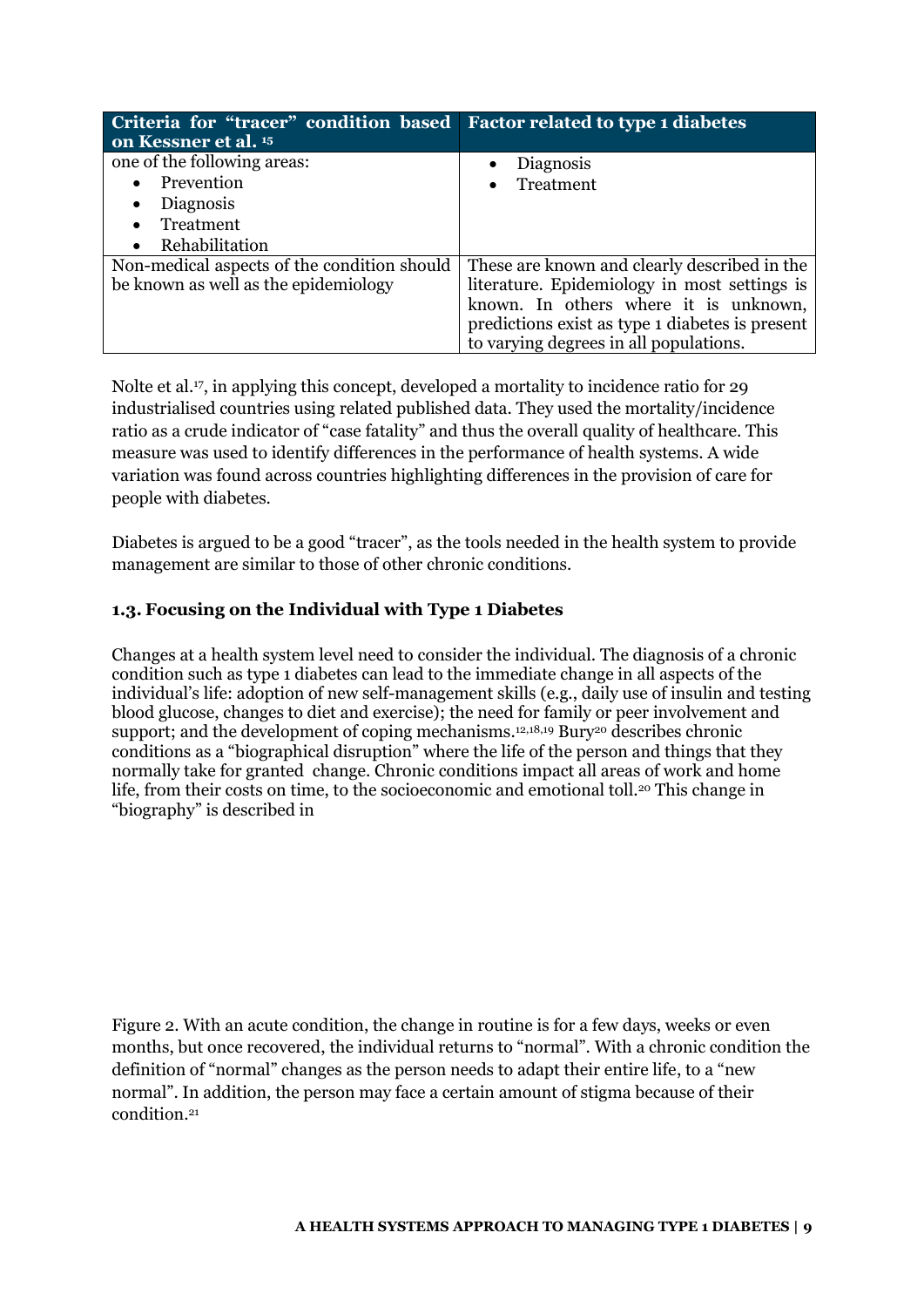**Figure 2. Chronic Conditions as a "biographical disruption" adapted from Bury<sup>20</sup>**



With this in mind, Asadi-Lari et al.<sup>22</sup> argue that, to improve health, health systems must to be designed to meet people's needs. As argued by McKee<sup>23</sup>, those managing health systems should identify these needs and find a way to prioritise these. This report will use the Hierarchy of Needs for Type 1 Diabetes (HNT1D) as a framework for proposing a stepwise approach for health systems to address the different needs of people with type 1 diabetes.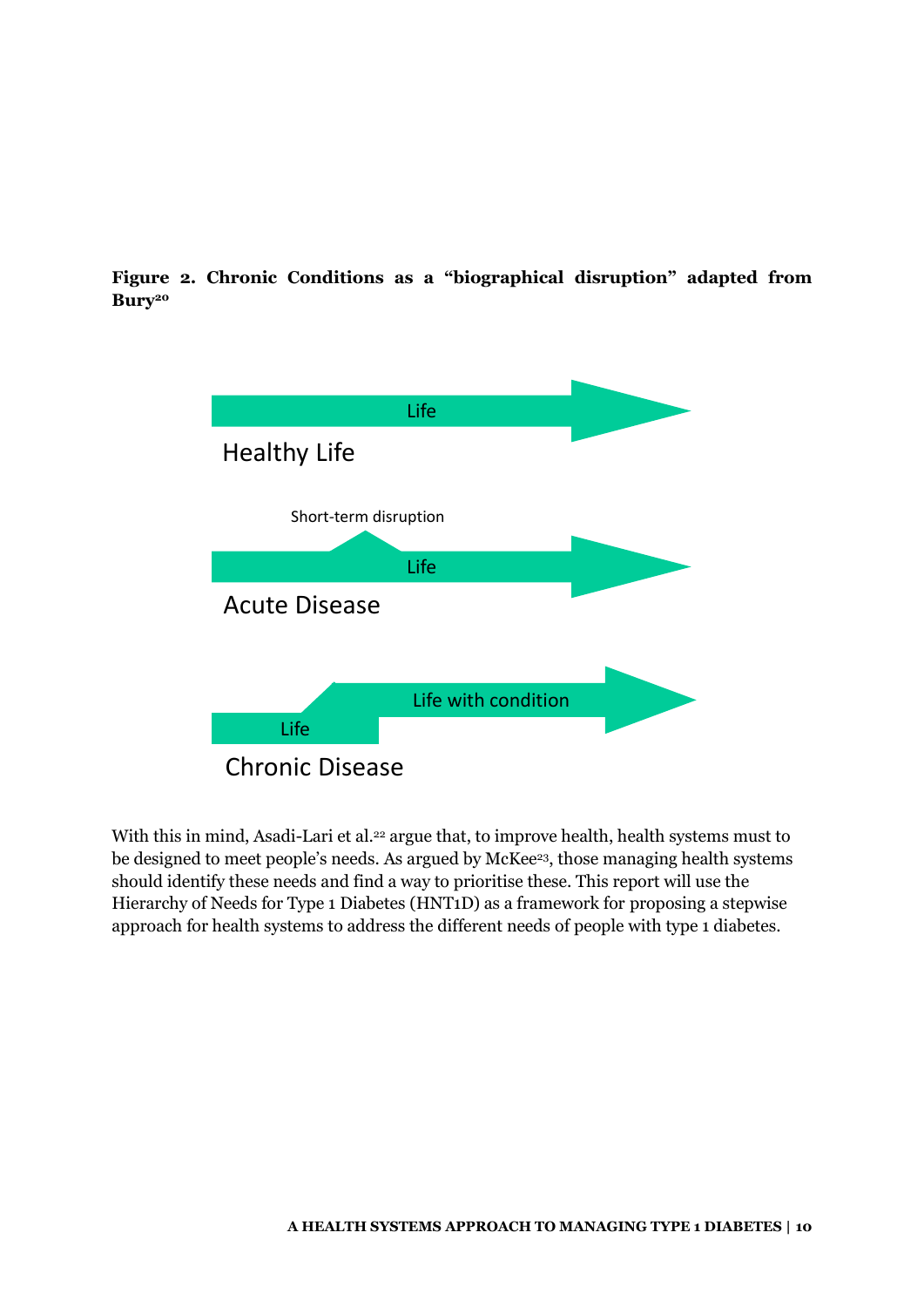# <span id="page-11-0"></span>**2.The Hierarchy of Needs for Type 1 Diabetes**

The HNT1D was developed following a comprehensive review of the literature and in-depth interviews with 101 people in 13 countries living with type 1 diabetes.<sup>24</sup> For the purpose of this report, the HNT1D is divided into six levels as presented in [Table 2.](#page-11-2) The overall HNT1D is presented in [Figure 3.](#page-12-1)

<span id="page-11-2"></span><span id="page-11-1"></span>

| Table 2. The six levels of the HNT1D |
|--------------------------------------|
|--------------------------------------|

| Level <sup>a25</sup>               | <b>Elements</b>                                                                                              |  |  |  |
|------------------------------------|--------------------------------------------------------------------------------------------------------------|--|--|--|
|                                    | Healthcare workers and Information and Education                                                             |  |  |  |
| Level 1 – Survival Needs           | Insulin, Delivery of insulin and Control (e.g., blood or<br>urine glucose)                                   |  |  |  |
|                                    | Policies and Organisation of Health System                                                                   |  |  |  |
|                                    | Healthcare workers and Information and education                                                             |  |  |  |
| Level 2 – Safety Needs             |                                                                                                              |  |  |  |
|                                    | Community support, Family support and Peers                                                                  |  |  |  |
|                                    | <b>Experience and Personality</b>                                                                            |  |  |  |
| Level $3/4$ – Belonging Needs      | Adoption of insulin regime into lifestyle (delivery of<br>insulin and control, e.g., blood or urine glucose) |  |  |  |
|                                    | Adapting                                                                                                     |  |  |  |
|                                    |                                                                                                              |  |  |  |
|                                    | Being Open                                                                                                   |  |  |  |
| Level $5 - Self$ -Esteem Needs     | Acceptance                                                                                                   |  |  |  |
| Level 6 – Self-Actualisation Needs | Diabetes as something positive.                                                                              |  |  |  |

.

<sup>a</sup> These levels are inspired by Maslow's Hierarchy of Needs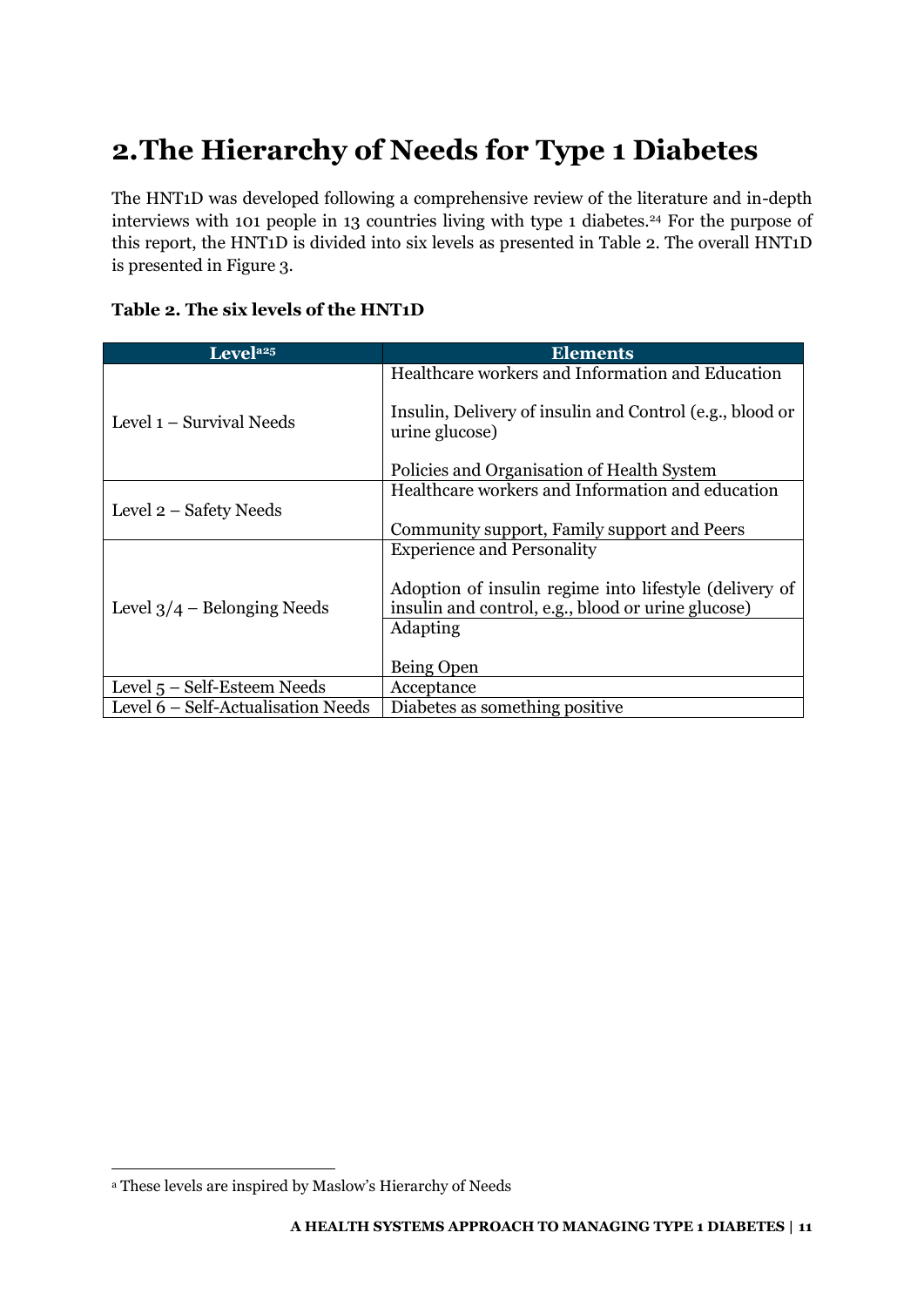<span id="page-12-1"></span><span id="page-12-0"></span>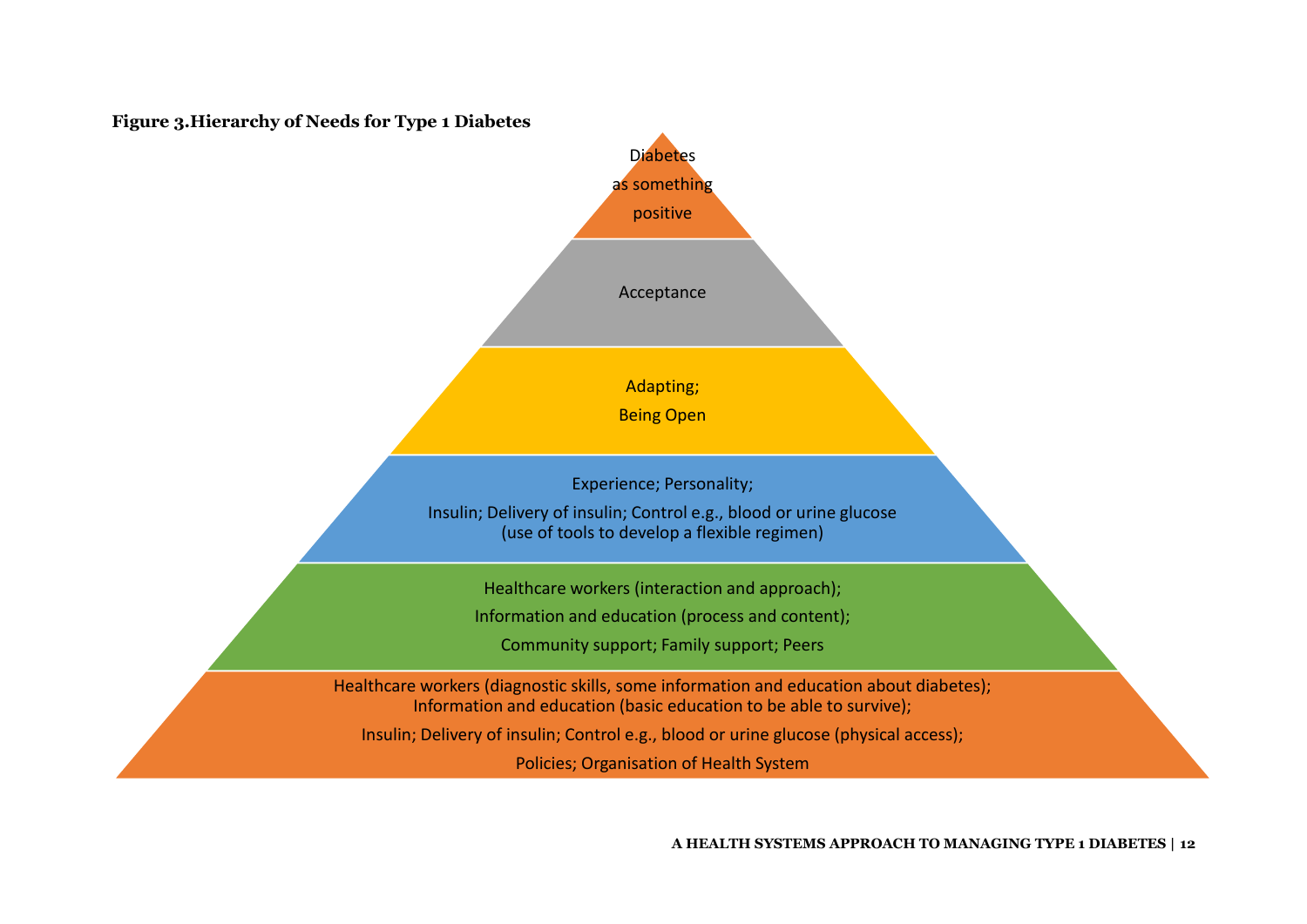The model outlined in this guide will use [Table 2](#page-11-1) and [Figure 3](#page-12-0) as a framework to highlight interventions to improve diabetes management. This approach aims to prioritise more urgent needs and ensure that countries, especially those with low resources, can focus their attention on a series of specific interventions that will allow for the foundations of diabetes services to be developed.

### <span id="page-13-0"></span>**2.1. Rapid Assessment Protocol**

Before addressing the specific challenges of diabetes management in a given country, it is useful to have a baseline of the different issues that might hamper access to diabetes medicines and care. In various LMIC contexts, a standardised Rapid Assessment Protocol (RAP) has been implemented to assess the overall health system and diabetes care. Using purposive samples, RAPs have been used extensively to assess services for communicable conditions, including malaria, tuberculous and sexually transmitted diseases , for the purpose of developing interventions.26-32 The main principles of RAPs are: speed in data collection for the decision making process; use of multiple data sources; pragmatism, with validity and reliability being achieved by triangulation among different sources of information; and cost-effectiveness. RAPs collect data from existing sources, as well as interviews with stakeholders from health officials to individuals, with a target condition using structured data collection tools.33,34

Within the context of diabetes, a RAP for Insulin Access (RAPIA)34 has been successfully implemented in Kyrgyzstan, Mali, Mozambique, Nicaragua, the Philippines, Vietnam and Zambia.35-42 The RAPIA focuses on a variety of health system factors, such as availability of medicines and diagnostics, delivery of care, human resources, and organisation of data collection. In addition, for each element, this approach looks both at the "meso" view of the health system—focusing on the policy context—and the actual implementation (or not) of the policy in practice; and the "micro" view—or the actual experience of receiving (or not) appropriate care by the individual.

The RAPIA experiences led to the development of the manual *[How to investigate access to](http://apps.who.int/medicinedocs/en/m/abstract/Js20981en/)  [care for chronic non-communicable diseases \(NCD\) in low- and middle-income countries,](http://apps.who.int/medicinedocs/en/m/abstract/Js20981en/)* supported by the WHO, which has been field-tested in Lima, Peru, looking at diabetes and hypertension.43 This manual describes operational and practical aspects of how to investigate access to care for NCDs.43 The approach uses mixed-methods data collection techniques, collecting secondary information from local literature and secondary data from national statistics, as well as primary data from observations and interviews. The assessment is carried out at four levels: national, intermediate, local, and individual; and describes 11 themes for the selected conditions: general information; healthcare structure; financial issues; health insurance; policies, programmes, and activities; supply/procurement systems; resource allocation/availability of care; price/affordability of care; condition management and treatment issues; referral issues; and patient issues. Patient issues include aspects such as challenges at the time of diagnosis, access to care and medicines, use of traditional medicine.

Table 3 demonstrates how the HNT1D framework can be applied and populated using RAPIA results, within six countries where the approach was implemented.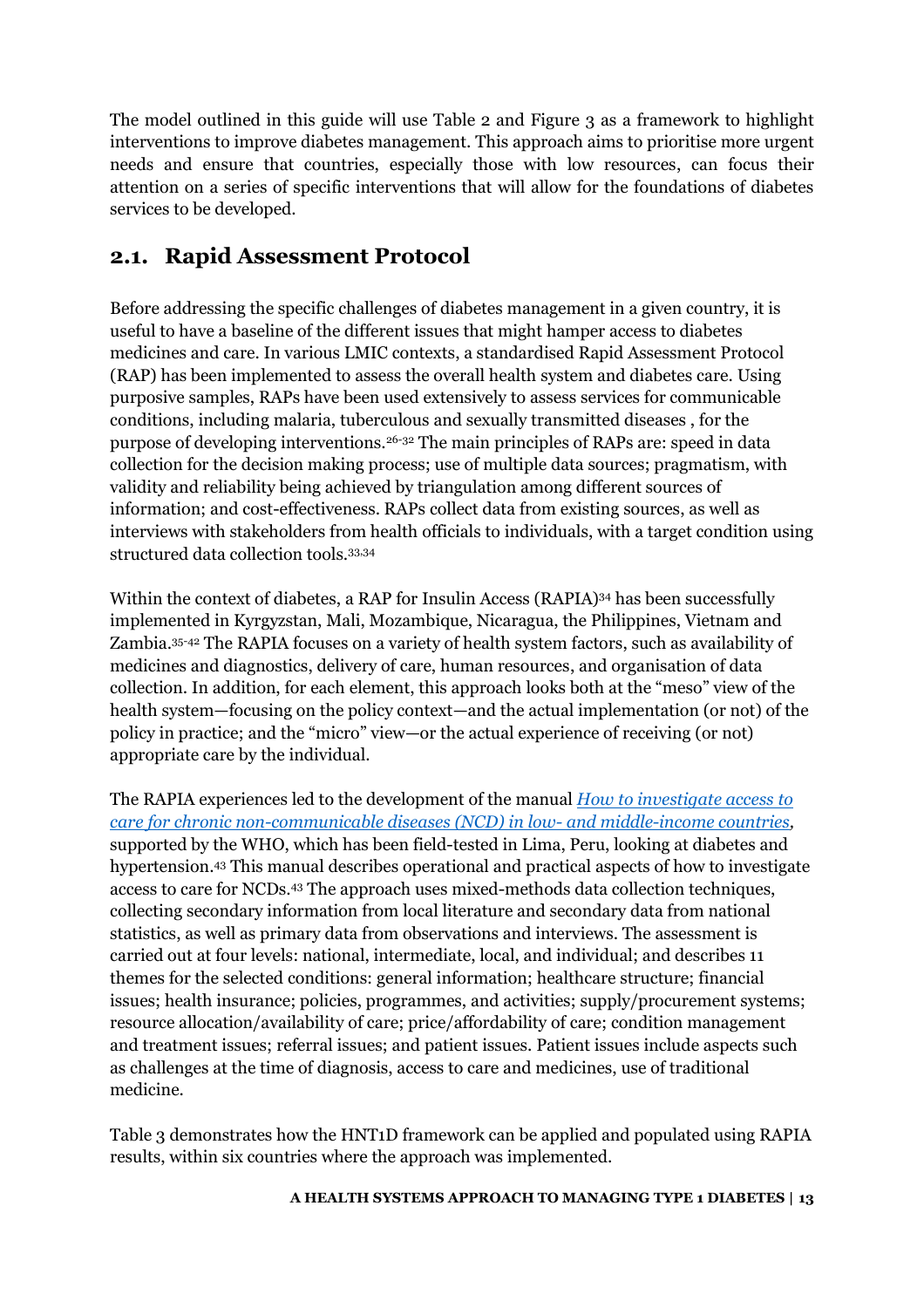<span id="page-14-0"></span>

| <b>Level</b> and<br>elements                                                                                                                                                                                                                                  | <b>Mozambique</b><br>(2003 and<br>2009)                                                                                                                                                                                                                                                                                                                                                                                                                 | $Zambia$ (2003)                                                                                                                                                                                                                                                                                                                                                                                                                                                              | Mali (2004)                                                                                                                                                                                                                                                                                                                                                                                                                                                    | <b>Nicaragua</b><br>(2007)                                                                                                                                                                                                                                                                                                                                                                                                                                  | <b>Vietnam</b><br>(2008)                                                                                                                                                                                                                                                                                                                                                                                                                                               | Kyrgyzstan<br>(2009)                                                                                                                                                                                                                                                                                                                                                                                                                                     |
|---------------------------------------------------------------------------------------------------------------------------------------------------------------------------------------------------------------------------------------------------------------|---------------------------------------------------------------------------------------------------------------------------------------------------------------------------------------------------------------------------------------------------------------------------------------------------------------------------------------------------------------------------------------------------------------------------------------------------------|------------------------------------------------------------------------------------------------------------------------------------------------------------------------------------------------------------------------------------------------------------------------------------------------------------------------------------------------------------------------------------------------------------------------------------------------------------------------------|----------------------------------------------------------------------------------------------------------------------------------------------------------------------------------------------------------------------------------------------------------------------------------------------------------------------------------------------------------------------------------------------------------------------------------------------------------------|-------------------------------------------------------------------------------------------------------------------------------------------------------------------------------------------------------------------------------------------------------------------------------------------------------------------------------------------------------------------------------------------------------------------------------------------------------------|------------------------------------------------------------------------------------------------------------------------------------------------------------------------------------------------------------------------------------------------------------------------------------------------------------------------------------------------------------------------------------------------------------------------------------------------------------------------|----------------------------------------------------------------------------------------------------------------------------------------------------------------------------------------------------------------------------------------------------------------------------------------------------------------------------------------------------------------------------------------------------------------------------------------------------------|
| Level 1-Survival<br><b>Needs</b><br>Healthcare<br>1.<br>workers and<br>information<br>and education<br>2. Insulin,<br>delivery of<br>insulin and<br>control (e.g.,<br>blood or urine<br>glucose)<br>Policies and<br>3.<br>Organisation<br>of health<br>system | Limited to<br>1.<br>central<br>hospital in<br>capital city<br>Issues with<br>2.<br>access and<br>cost of<br>syringes and<br>diagnostic<br>tools. Insulin<br>subsidised.<br>3. Health care<br>for diabetes<br>focused on<br>hospitals, for<br>type 1<br>diabetes<br>mainly at<br>central<br>hospital in<br>capital city.<br>Care not<br>decentralised.<br>$2003 -$<br>Chronic<br>disease law<br>(80% subsidy<br>on insulin);<br>$2009 -$<br>prescription | Limited to<br>1.<br>university<br>hospital in<br>capital city<br>Issues with<br>2.<br>access and<br>cost of<br>syringes and<br>diagnostic<br>tools. Insulin<br>subsidised.<br>Health care<br>3.<br>for diabetes<br>focused on<br>hospitals, for<br>type 1<br>diabetes<br>mainly at<br>university<br>hospital in<br>capital city.<br>Care not<br>decentralised.<br>Most elements<br>of care<br>provided for<br>free; issues of<br>access to<br>appropriate<br>care for type 1 | Limited to two<br>1.<br>hospitals and<br>diabetes<br>association<br>clinic in<br>capital city<br>Issues with<br>2.<br>access and<br>cost of<br>syringes and<br>diagnostic<br>tools. Insulin<br>unaffordable<br>to most-<br>US\$12 per<br>vial.<br>Health care<br>3.<br>for diabetes<br>focused on<br>hospitals, for<br>type 1<br>diabetes<br>mainly in<br>capital city.<br>Care not<br>decentralised.<br>No policies<br>positively<br>impacting<br>people with | Limited to<br>1.<br>national<br>paediatric<br>hospital in<br>capital city<br>2. Issues with<br>access to<br>syringes and<br>diagnostic<br>tools. Insulin<br>provided for<br>free.<br>3. Health care<br>for diabetes<br>focused on<br>hospitals, for<br>type 1<br>diabetes<br>mainly at<br>national<br>paediatric<br>hospital.<br>Some care<br>decentralised<br>with "diabetes<br>focal" points<br>at regional<br>level. All<br>elements of<br>care provided | Limited to<br>1.<br>paediatric<br>hospitals in<br>large cities<br>Issues with<br>2.<br>cost of all<br>aspects of<br>diabetes care.<br>3.<br>Health care<br>for diabetes<br>focused on<br>hospitals, for<br>type 1<br>diabetes<br>mainly at<br>paediatric<br>hospitals in<br>large cities.<br>Care not<br>decentralised.<br>Depending<br>whether<br>people have<br>insurance or<br>not, the cost<br>of diabetes is<br>either out of<br>pocket or<br>covered by<br>their | Limited to<br>1.<br>national<br>paediatric<br>hospital in<br>capital city<br>Issues with<br>2.<br>access to<br>syringes and<br>diagnostic<br>tools. Insulin<br>provided for<br>free.<br>Health care<br>3.<br>for diabetes<br>focused on<br>hospitals, for<br>type 1<br>diabetes<br>mainly at<br>national<br>paediatric<br>hospital. Only<br>insulin is<br>provided for<br>free<br>NCDs and<br>diabetes on<br>government<br>agenda. Also,<br>existence of |

### **Table 3. Linking health system assessments with the HNT1D**

**A HEALTH SYSTEMS APPROACH TO MANAGING TYPE 1 DIABETES | 14**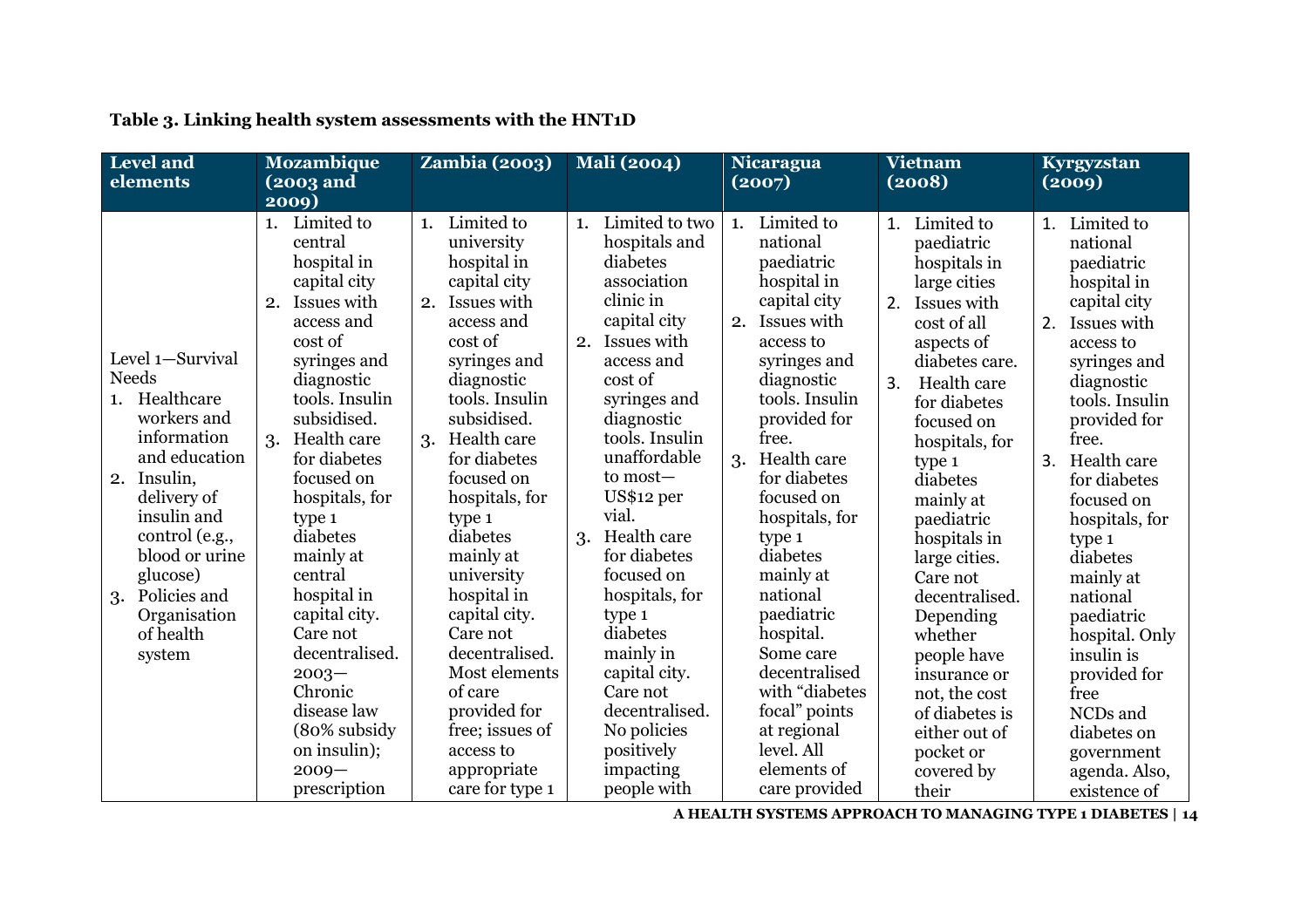| Level and<br>elements                                                                                                                                        | <b>Mozambique</b><br>(2003 and                                                                                                                                                                                                                                                      | <b>Zambia (2003)</b>                                                                                                                                                                                                                                                   | <b>Mali</b> (2004)                                                                                                                                                                                                                                                                    | Nicaragua<br>(2007)                                                                                                                                                                                                                                                  | <b>Vietnam</b><br>(2008)                                                                                                                                                                                         | Kyrgyzstan<br>(2009)                                                                                                                                                                                                                                                                           |
|--------------------------------------------------------------------------------------------------------------------------------------------------------------|-------------------------------------------------------------------------------------------------------------------------------------------------------------------------------------------------------------------------------------------------------------------------------------|------------------------------------------------------------------------------------------------------------------------------------------------------------------------------------------------------------------------------------------------------------------------|---------------------------------------------------------------------------------------------------------------------------------------------------------------------------------------------------------------------------------------------------------------------------------------|----------------------------------------------------------------------------------------------------------------------------------------------------------------------------------------------------------------------------------------------------------------------|------------------------------------------------------------------------------------------------------------------------------------------------------------------------------------------------------------------|------------------------------------------------------------------------------------------------------------------------------------------------------------------------------------------------------------------------------------------------------------------------------------------------|
|                                                                                                                                                              | 2009)                                                                                                                                                                                                                                                                               |                                                                                                                                                                                                                                                                        |                                                                                                                                                                                                                                                                                       |                                                                                                                                                                                                                                                                      |                                                                                                                                                                                                                  |                                                                                                                                                                                                                                                                                                |
|                                                                                                                                                              | fee of US\$<br>0.20. Most<br>elements of<br>care provided<br>for free; issues<br>of access to<br>appropriate<br>care for type 1<br>diabetes.<br><b>Diabetes</b><br>included in<br>NCD policy,<br>but not<br>implemented.                                                            | diabetes. No<br>NCD policy.                                                                                                                                                                                                                                            | diabetes. Mali<br>operates on a<br>system of cost<br>recovery.<br>Draft NCD<br>policy exists<br>and diabetes<br>included.                                                                                                                                                             | for free, but<br>some issues<br>with<br>availability of<br>syringes.<br><b>Blood glucose</b><br>meters (BGM)<br>provided via<br>the diabetes<br>association.<br>NCDs and<br>diabetes on<br>government<br>agenda.                                                     | insurance.<br>Push for<br>insurance<br>coverage in<br>Vietnam.<br>NCDs and<br>diabetes on<br>government<br>agenda.                                                                                               | Diabetes Law.                                                                                                                                                                                                                                                                                  |
| Level 2-Safety<br><b>Needs</b><br>4. Healthcare<br>workers and<br>information<br>and education<br>Community<br>5.<br>support,<br>family support<br>and peers | 4. Very little<br>training,<br>except for<br>specialists.<br><b>Existence</b> of<br>5.<br>diabetes<br>associations,<br>but mainly in<br>capital city<br>and more<br>focused on<br>type 2<br>diabetes. Very<br>little in the<br>way of<br>support for<br>families and<br>interaction | 4. Very little<br>training<br>except for<br>specialists.<br><b>Existence</b> of<br>5.<br>diabetes<br>associations,<br>but only in<br>capital city.<br>Specific focus<br>on type 1<br>diabetes with<br>support for<br>families and<br>interactions<br>between<br>peers. | Very little<br>4.<br>training<br>except for<br>specialists.<br><b>Existence</b> of<br>5.<br>diabetes<br>associations,<br>but mainly in<br>capital city<br>and more<br>focused on<br>type 2<br>diabetes. Very<br>little in the<br>way of<br>support for<br>families and<br>interaction | 4. Very little<br>training<br>except for<br>specialists.<br>Some training<br>at Regional<br>level, but<br>insufficient.<br>5. Existence of<br>diabetes<br>association<br>specifically for<br>type 1<br>diabetes. Very<br>active<br>throughout<br>country<br>offering | 4. Very little<br>training<br>except for<br>specialists.<br>No diabetes<br>5.<br>association,<br>but some<br>support<br>groups being<br>developed<br>with external<br>funding at two<br>paediatric<br>hospitals. | Very little<br>4.<br>training<br>except for<br>specialists.<br>Some training<br>at regional<br>level, but<br>insufficient.<br>5.<br><b>Existence</b> of<br>diabetes<br>association<br>specifically for<br>type 1<br>diabetes.<br>Offers support<br>to families<br>and education<br>activities. |

**A HEALTH SYSTEMS APPROACH TO MANAGING TYPE 1 DIABETES | 15**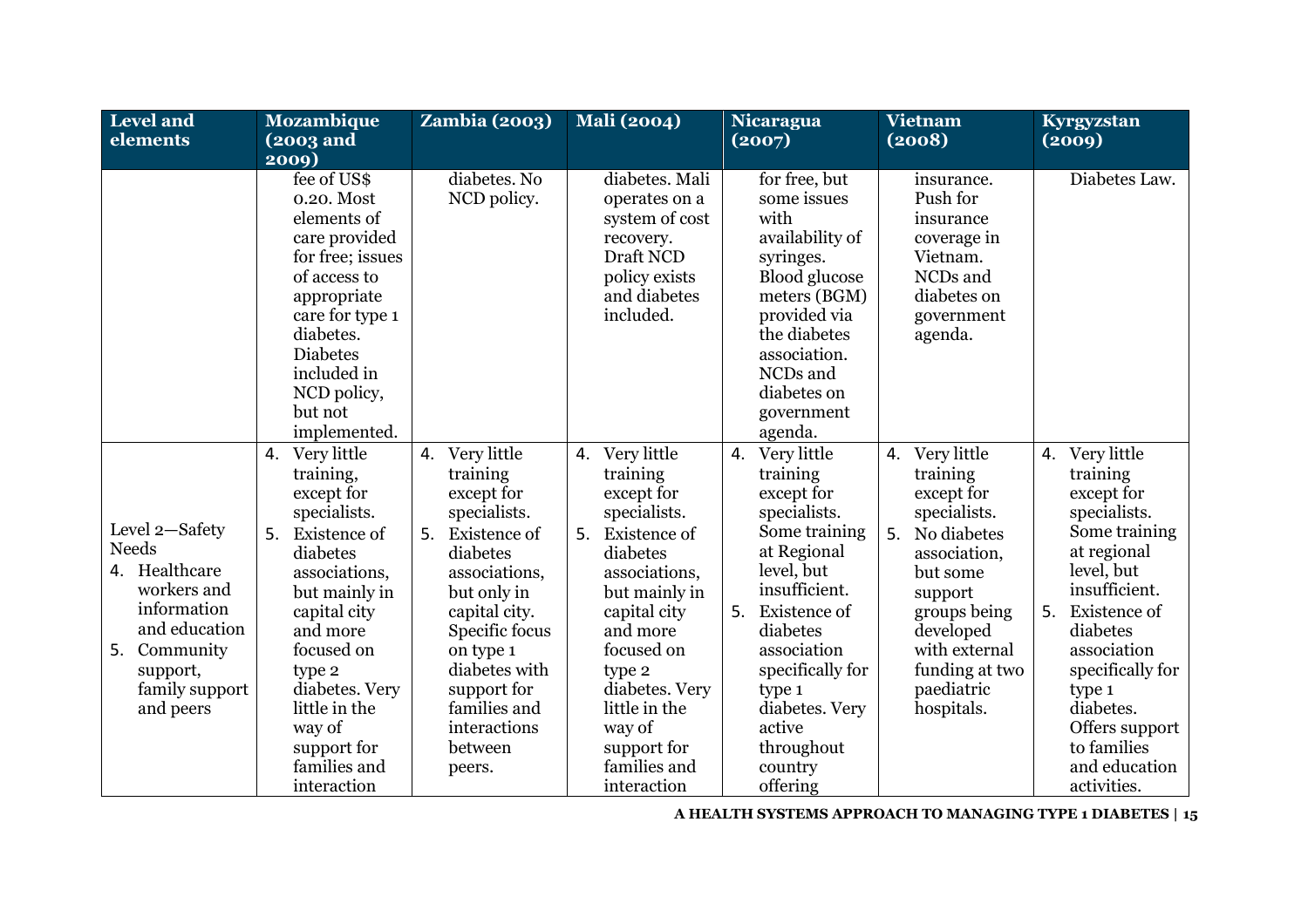| Level and<br>elements                                                                                                                                                             | <b>Mozambique</b><br>(2003 and<br>$\overline{2009}$                                         | <b>Zambia (2003)</b>                                                                           | <b>Mali</b> (2004)                                                                                | Nicaragua<br>(2007)                                                                                                                                                                                                                | Vietnam<br>(2008)                                                                           | Kyrgyzstan<br>(2009)                                                                              |
|-----------------------------------------------------------------------------------------------------------------------------------------------------------------------------------|---------------------------------------------------------------------------------------------|------------------------------------------------------------------------------------------------|---------------------------------------------------------------------------------------------------|------------------------------------------------------------------------------------------------------------------------------------------------------------------------------------------------------------------------------------|---------------------------------------------------------------------------------------------|---------------------------------------------------------------------------------------------------|
|                                                                                                                                                                                   | between<br>peers.                                                                           |                                                                                                | between<br>peers.                                                                                 | strong<br>support to<br>families and<br>organisation<br>of activities<br>for peer<br>interactions.                                                                                                                                 |                                                                                             | Located<br>within the<br>national<br>paediatric<br>hospital.                                      |
| Level $3/4$ –<br><b>Belonging Needs</b><br>Experience<br>6.<br>and<br>personality<br>Insulin,<br>7.<br>delivery of<br>insulin and<br>control (e.g.,<br>blood or urine<br>glucose) | 6. Nothing<br>7. Nothing-<br>access to<br>blood glucose<br>monitoring<br>extremely<br>poor. | Nothing<br>6.<br>7. Nothing-<br>access to<br>blood glucose<br>monitoring<br>extremely<br>poor. | 6.<br>Nothing<br>Nothing-<br>7.<br>access to<br>blood glucose<br>monitoring<br>extremely<br>poor. | Some<br>6.<br>activities<br>through<br>association<br>address this.<br>For some<br>individuals,<br>health<br>professionals<br>invest time<br>and energy for<br>this.<br>7. Association<br>tries to<br>provide BGM<br>for children. | 6. Nothing<br>7. Nothing-<br>access to<br>blood glucose<br>monitoring<br>extremely<br>poor. | 6.<br><b>Nothing</b><br>Association<br>7.<br>tries to<br>provide BGM<br>for children.             |
| Level 5-Self-<br><b>Esteem Needs</b><br>Adapting<br>8.<br>Being open<br>9.<br>10. Acceptance                                                                                      | 8. Nothing<br>9. Nothing<br>10. Nothing                                                     | Nothing<br>8.<br>9. Nothing<br>10. Nothing                                                     | Nothing<br>8.<br>Nothing<br>9.<br>10. Nothing                                                     | 8.<br>Some<br>individuals<br>able to do this<br>based on<br>duration of<br>having<br>diabetes and                                                                                                                                  | 8. Nothing<br>9. Nothing<br>10. Nothing                                                     | Some<br>8.<br>individuals<br>able to do this<br>based on<br>duration of<br>having<br>diabetes and |

**A HEALTH SYSTEMS APPROACH TO MANAGING TYPE 1 DIABETES | 16**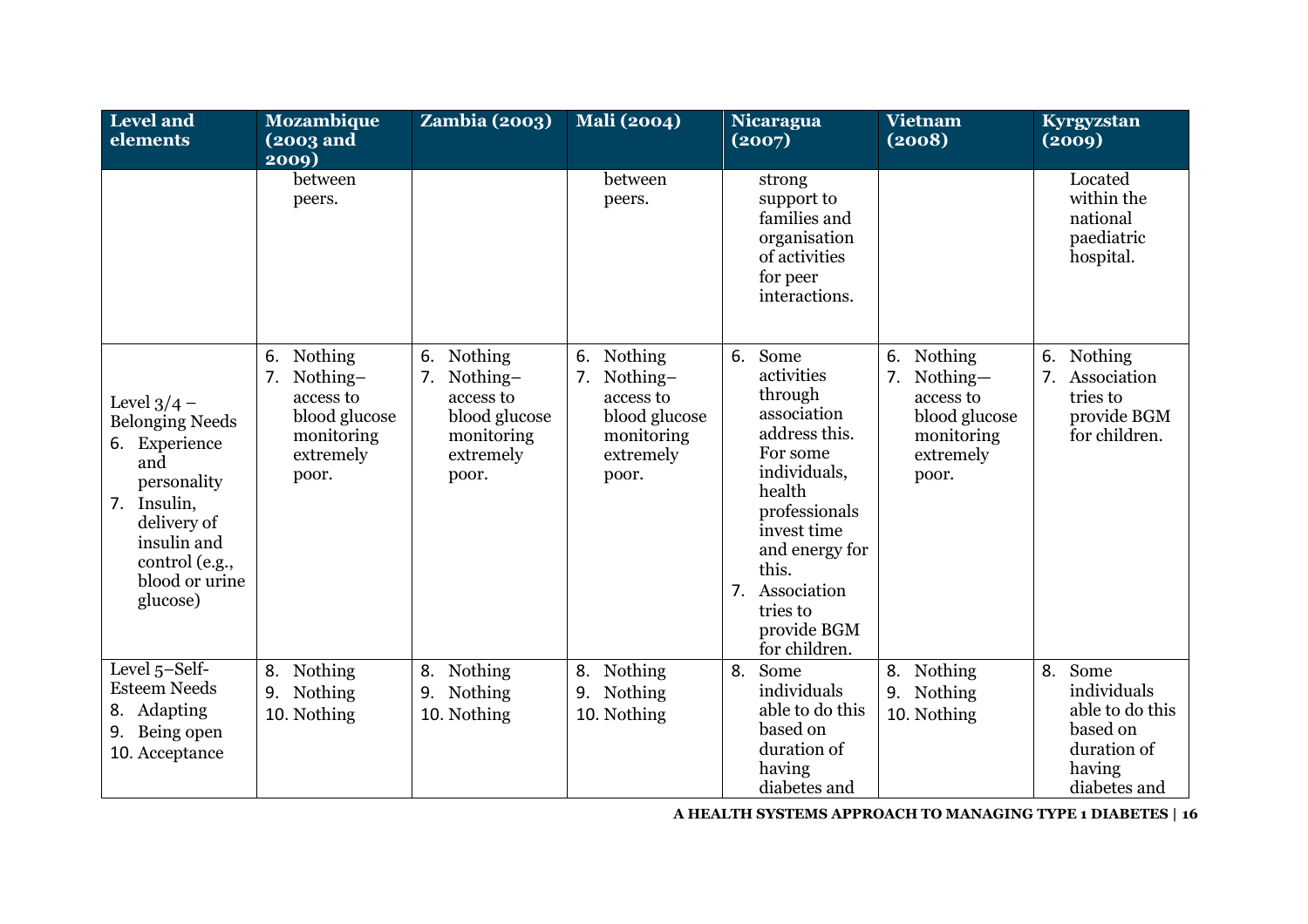| <b>Level and</b><br>elements                                                               | <b>Mozambique</b><br>(2003 and<br>2009) | <b>Zambia (2003)</b> | <b>Mali</b> (2004) | <b>Nicaragua</b><br>(2007)                                                                                                                    | <b>Vietnam</b><br>(2008) | Kyrgyzstan<br>(2009)                                                                                                                                                                                                                                             |
|--------------------------------------------------------------------------------------------|-----------------------------------------|----------------------|--------------------|-----------------------------------------------------------------------------------------------------------------------------------------------|--------------------------|------------------------------------------------------------------------------------------------------------------------------------------------------------------------------------------------------------------------------------------------------------------|
|                                                                                            |                                         |                      |                    | support from<br>health<br>professionals.<br>9. Role of<br>association in<br>fostering this<br>10. Role of<br>association in<br>fostering this |                          | support from<br>health<br>professionals.<br>Nothing-<br>9.<br>might be<br>hampered by<br>view of<br>diabetes as a<br>disability and<br>individuals<br>being able to<br>get additional<br>government<br>subsidies due<br>to this<br>10. Nothing-<br>same as above |
| Level 6-Self-<br>Actualisation<br><b>Needs</b><br>11. Diabetes as<br>something<br>positive | 11. Nothing                             | 11. Nothing          | 11. Nothing        | 11. Some<br>individuals in<br>their<br>involvement<br>with the<br>diabetes<br>association<br>have achieved<br>this                            | 11. Nothing              | 11. Nothing                                                                                                                                                                                                                                                      |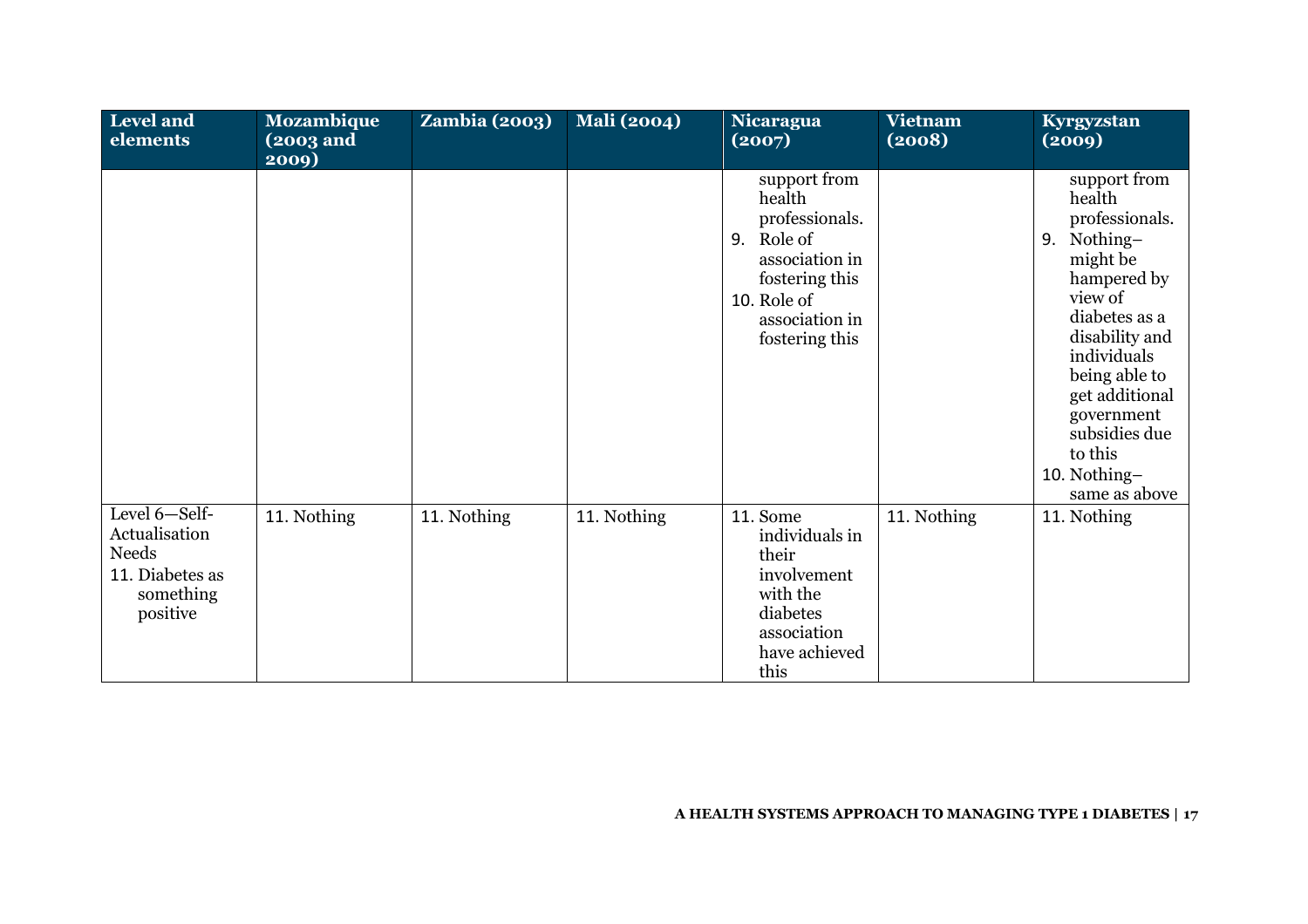According the Table 3, Mozambique, Zambia, Mali and Vietnam are still addressing issues in **Level 1—Survival Needs**, with access to insulin being particularly unreliable in these settings. This element, as experience in Rwanda shows, can dramatically increase chance of survival in people with type 1 diabetes.44 Across all of the example countries, there are also challenges of poor access to health facilities and, therefore, barriers to diagnosis, lack of diagnostic tools and poor healthcare worker training.

Nicaragua and Kyrgyzstan have started addressing **Level 2—Safety Needs**, mainly via an active diabetes association that is focused on type 1 diabetes. In both cases, these associations are run by parents of children living with type 1 diabetes. Through the strong role of the association, and their activities, they enable some of those they serve to achieve higher levels on the HNT1D.

This approach of having a clear assessment of the health system, and an understanding of how this relates to the needs of people with type 1 diabetes and the HNT1D, allows for a prioritisation of activities to address existing gaps and builds on strengths within the existing system.

# <span id="page-18-0"></span>**3.Applying the HNT1D to Improve Health Systems for People Living with Type 1 Diabetes**

Within this section, approaches to addressing the needs presented using the HNT1D framework are detailed. They take a stepwise approach—focusing first and foremost on **Survival Needs**—to develop a targeted response to managing type 1 diabetes. Although most of the literature on the delivery of services for type 1 diabetes focuses on children, this report aims to provide an overall framework for the management of type 1 diabetes in all ages.

### <span id="page-18-1"></span>**3.1. Survival Needs**

In order to ensure the survival of a person living with type 1 diabetes, the following are required:

- Targeted national policies addressing a range of issues which may impact people with type 1 diabetes, for example, provision of free or affordable insulin
- Efficient organisation of the health system for the management of type 1 diabetes
- Physical access to insulin; insulin delivery devices; and blood glucose testing materials (e.g., blood or urine glucose)
- Healthcare workers knowledge of diabetes and related diagnostics
- Basic information and education for those with diabetes

'Policies' and 'Organisation of Health System' are necessary as they will determine the environment in which the person with diabetes will be diagnosed and then cared for.

#### <span id="page-18-2"></span>**3.1.1. Policies**

For an effective health system that can manage type 1 diabetes to be put into place, a suitable policy environment must exist. Policies within the health system mainly impact the financial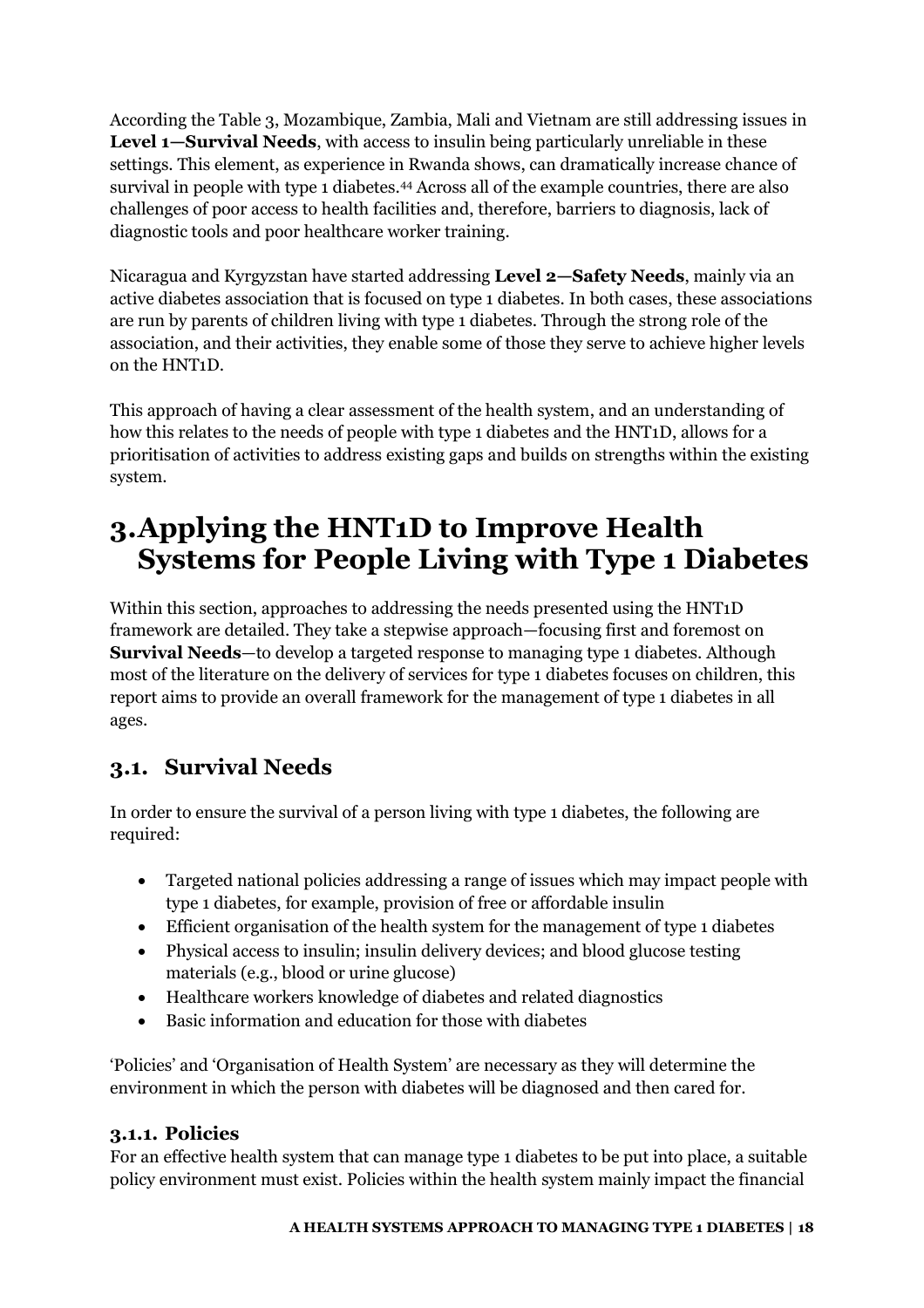burden on the individual for their care, including insulin and diagnostic devices, and range from policies on medicine procurement to the coverage of the population for healthcare related costs. Other policies are aimed at improving national standards on NCDs and/or diabetes management and care, and are wider than just type 1 diabetes. They include purchase of medicines, organisation of the health system, as well as others that fall outside of the remit of the Ministry of Health, for example, improving and/or strengthening the social structure. Overall policies for type 1 diabetes need to focus on ensuring that care and medicines are provided at the lowest possible cost, if not free, and that people living with type 1 diabetes have equal opportunities to education and employment, reducing stigma and discrimination.

Given the increased focus on NCDs following the 2011 United Nations High Level Meeting, countries have also started developing specific NCD policies that may or may not include diabetes. According to the WHO's 2016 Global Report on Diabetes, many LMICs have adopted national diabetes policies, guidelines or standards for diabetes management.45 For instance, the report claims that about 70 percent of all low-income countries, roughly 60 percent of lower middle-income countries and approximately 75 percent of middle-income countries had a national diabetes policy. Similarly, between 30 and 60 percent of LMICs have begun to adopt operational diabetes guidelines. Furthermore, most countries have adopted policies regarding risk factors for NCDs (e.g., unhealthy diet, physical inactivity) and many have established an operational NCD department or unit within their Ministry of Health.<sup>46</sup> However, not all these policies are adequately funded or operational, which is an important shortcoming.47 There is also the issue that much of the global policy guidance on NCDs and diabetes focuses on prevention versus care.

Beyond diabetes specific policies, there is also a current focus on achieving universal health coverage (UHC). UHC is a key policy issue and is a target included in the Sustainable Development Goals (SDG) (under SDG 3), which aims at better health outcomes. The aim of UHC is to ensure that people have access to the health services they need without exposing them to financial hardship when they pay for these services. UHC includes 'financial risk protection, access to quality essential healthcare services and access to safe, effective, quality and affordable essential medicines and vaccines for all'. <sup>48</sup> Countries should aim towards achieving UHC, which includes rethinking, reorganising and strengthening health systems.<sup>49</sup>

WHO guidance at a policy level focuses on empowerment of people with chronic conditions by stating that policies need to address a wide range of services, such as health education; should include sharing of clinical decisions between individuals, their families, caregivers and healthcare providers; promote self-management; and focus on strengthening human resources.<sup>50</sup>

#### <span id="page-19-0"></span>**3.1.2. Organisation of the Health System**

Overall, there are three main challenges that exist in addressing type 1 diabetes within health systems. First, health systems in LMICs need to move from acute to chronic care and adapt to new challenges, as the NCD burden is rising quickly in these countries.51-53 This is challenging because managing chronic conditions is different from managing acute conditions. People living with diabetes need, among other things, long-term care, continuity of treatments, continuous access to medicines and diagnostic devices, the possibility to acquire selfmanagement skills.54,55 Furthermore, reorganising health systems is challenging because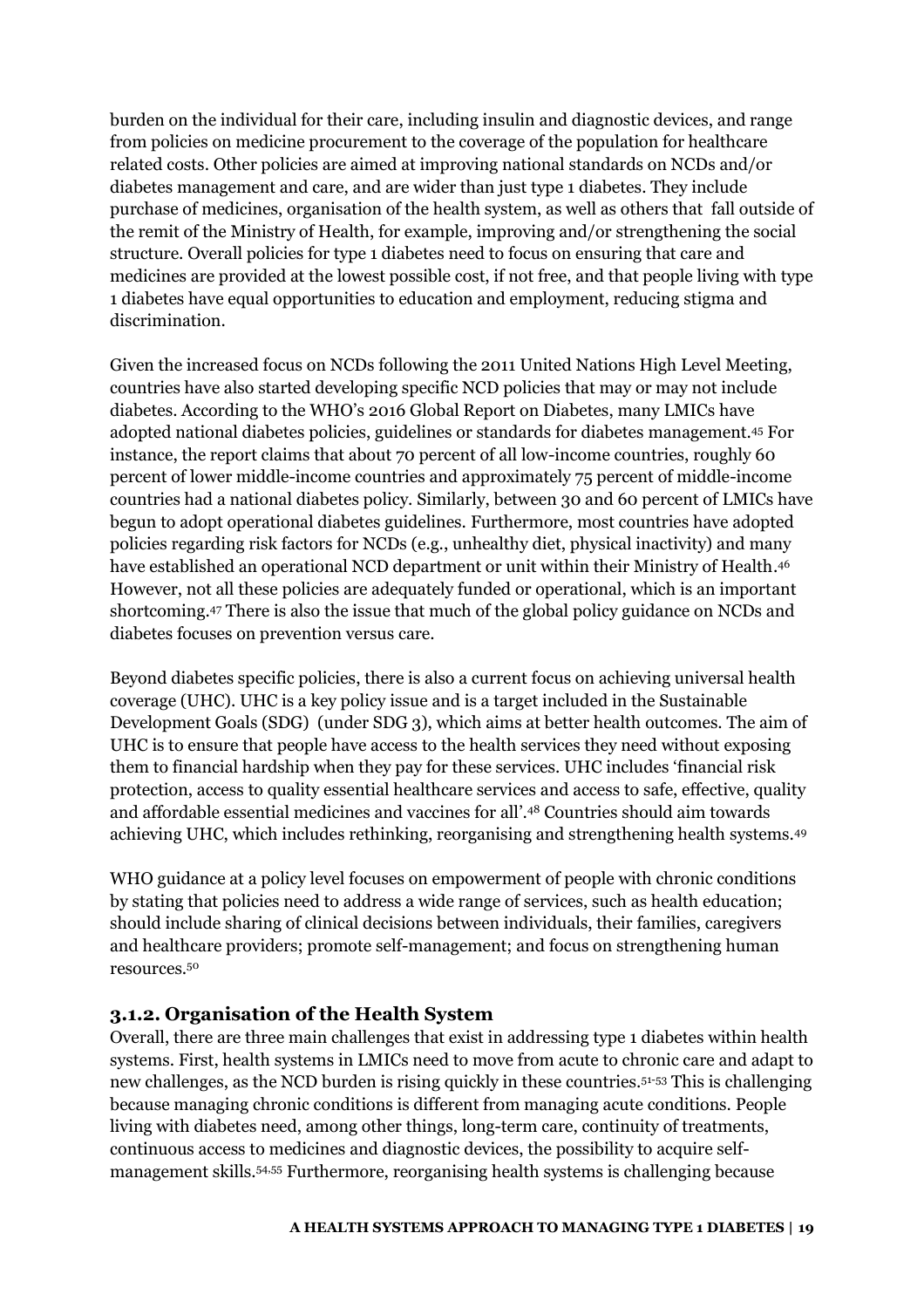health systems in LMICs face many challenges, such as lacking physical infrastructure, equipment and human resources, inadequate drug supplies.56,57 These barriers have important implications on the lives of people living with diabetes. A major problem is that people are often only diagnosed with diabetes when they come to a clinic with a complication, either acute or chronic, or when they are overtly symptomatic, but not through a regular use of the health system.<sup>58</sup>

The next challenge is the actual number of people with type 1 diabetes. Although lack of services has a significant impact on the well-being of individuals with type 1 diabetes, the limited number of people in a given region or district may not justify specific resources being allocated, especially in LMICs where human resources are already in short supply. There is also the need to provide paediatric and adult services for type 1 diabetes, including transition services and coordination between paediatric and adult services, which usually operate as separate/parallel health systems.59,60

Finally, diabetes, and type 1 diabetes in particular, remains a condition managed by doctors in hospitals in large urban areas.<sup>61-63</sup> To respond to the need to decentralise NCD care to Primary Health Care (PHC), the WHO has proposed the WHO Package of Essential NCD (PEN) interventions for primary health care in low-resource settings. This is 'a prioritised set of cost-effective interventions that can be delivered to an acceptable quality of care, even in resource-poor settings'. Its implementation aims to reinforce health systems by strengthening its building blocks. Countries should take steps to implement it to ensure that people living with type 1 diabetes receive care, no matter where they live in a country.<sup>64</sup> However, the challenge in most LMICs is the capacity of PHC to manage a complex condition such as type 1 diabetes, and the need to have secondary levels of care for supervision and referral.

#### <span id="page-20-0"></span>**3.1.3. Insulin, Delivery of Insulin and Control**

The truly tangible needs for type 1 diabetes are insulin, insulin delivery devices, and blood glucose diagnostic and monitoring tools. *Insulin*, *Delivery of Insulin* and *Control (e.g., blood or urine glucose)*. Medicines play a fundamental part in the provision of healthcare, and insulin in type 1 diabetes is a unique example of this. Insulin is needed for survival for anyone living with type 1 diabetes, making it a key requirement and top priority. Unfortunately, insulin is a medicine that is high-priced both for the system (when these are subsidised or paid for) and for the individual (when they need to pay out of pocket). Ineffective procurement practices are a barrier to affordability of insulin. Further, not only the issue of affordability needs to be addressed, but also insulin availability.

Availability can be affected by poor quantification and distribution. For example, in 2003 in Mozambique, 77 percent of the total insulin ordered was supplied to institutions in the capital city.54 Several reasons can explain this situation, including mismanagement and inefficient national distribution logistics. In Kenya, stocking issues, miscommunication between medical centres and local depositories, as well as problems with the supply chain, were frequently reported in 2013 and often lead to unavailability of insulin in many locations.<sup>65</sup>

These issues are not only relevant for medicines and insulin, but also for insulin delivery devices (e.g., syringes) and diagnostic tests (e.g., HbA1c tests, home glucometers and test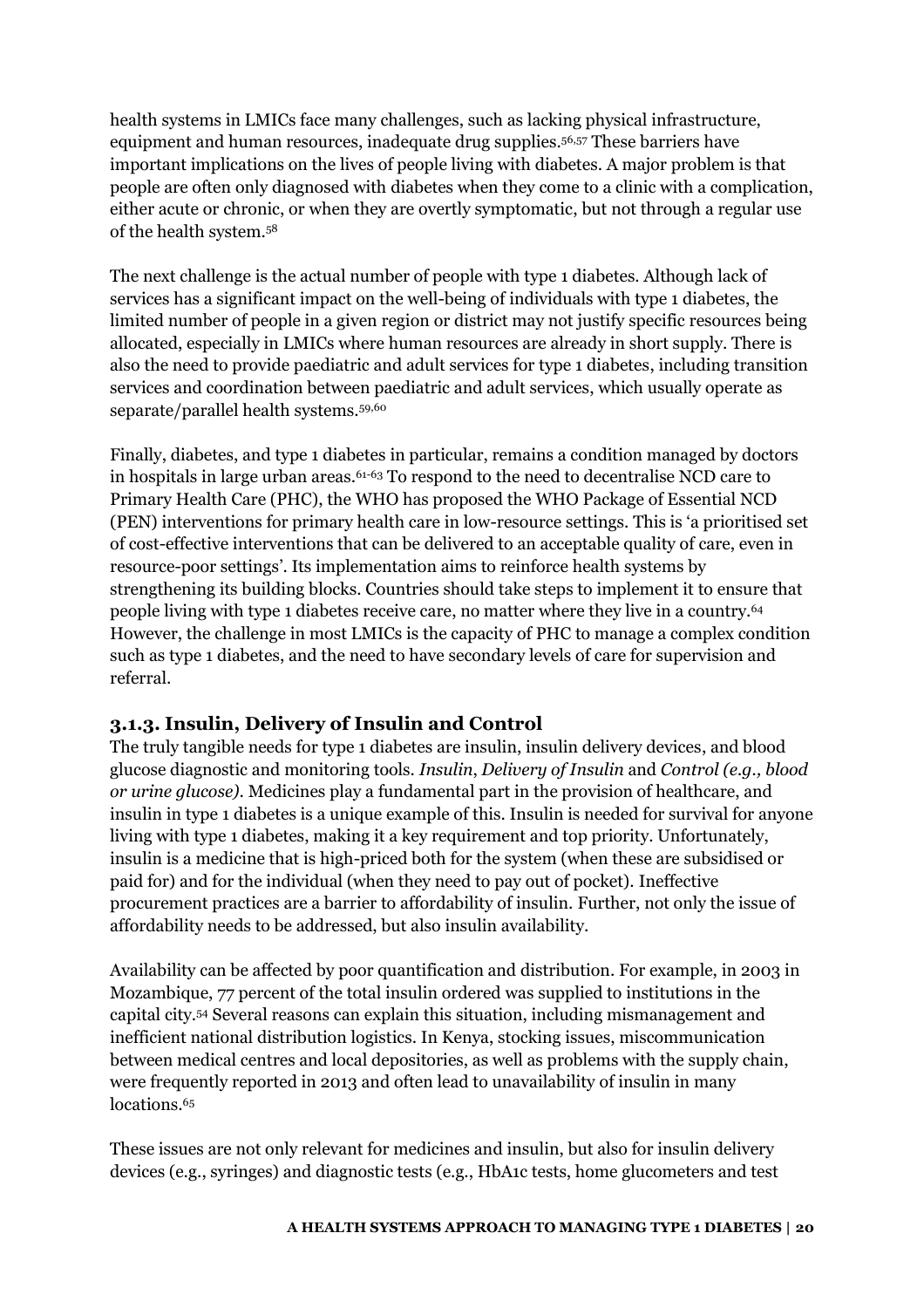strips). Countries must take steps to make them available.47 Without access to diagnostic testing tools, the actual diagnosis of diabetes can be difficult. Laboratory equipment and tests are required to measure HbA1c and other biological factors. The American Diabetes Association (ADA) recommends that diagnostic tools need to be present within the health system. Further, each person living with type 1 diabetes should have access to their own blood-BGM and test strips. The ADA recommends people living with type 1 diabetes should test themselves at least four times per day using a BGM.66 These measurements are used to assess hypoglycaemia and hyperglycaemia, and often to determine insulin dosage. Although a staple of diabetes management in many settings, the prices of BGMs and their test strips for individuals can be prohibitive in LMICs. Additional tools and diagnostic measures are needed to treat the complications of diabetes, such as test to measure ketone levels. Other clinical tools are needed as well, for example, it is recommended that, at each visit, blood pressure should be measured.66,67

#### <span id="page-21-0"></span>**3.1.4. Healthcare Workers**

The healthcare workforce plays an essential role in diabetes management, with trained and skilled healthcare workers having a role in prevention, health promotion and empowerment of people living with diabetes.54 Given that in most contexts type 1 diabetes will be a relatively rare condition, the challenge is identifying which health professionals will be available in the given setting to manage this condition. In some contexts, this is a paediatrician (in cases of children) with either a specialisation in diabetes and/or endocrinology, or a diabetes/endocrinology specialist who also takes care of children. Given this most type 1 diabetes care might be provided in specialised settings versus at PHC level.

Adequate diabetes care requires a number of different health professionals working together as a team. There is not only a need for a team approach to care, but coordination of treatment between health professionals and the integration of the person living with diabetes as a member of the care team are important.54 A non-exhaustive list of health professionals was provided by the WHO Global Report on Diabetes, including:47 Doctors; Dieticians; Nurses; Ophthalmologists; Obstetricians; Vascular surgeons; Physiotherapists; and Podiatrists.

There is a clear lack of knowledge when it comes to the diagnosis of type 1 diabetes in some settings.<sup>62,68</sup> Bassili et al.<sup>69</sup> found that, in Egypt, adult diabetologists were the main healthcare providers in 60 percent of the cases studied. In sub-Saharan Africa and Latin America very few specialists exist and, if they are present, they are located in the capital city.36,70 A study in England found that 21.2 percent of children with type 1 diabetes in a particular hospital faced delayed diagnosis by more than 24 hours.<sup>68</sup> The main cause of this was misdiagnosis at the local hospital or by a General Practitioner (GP).

#### <span id="page-21-1"></span>**3.1.5. Information and Education**

Health education has been defined by WHO as 'any combination of learning experiences designed to help individuals and communities improve their health, by increasing their knowledge and influencing their attitudes'. <sup>50</sup> Health education messages (e.g., diet and physical education) should be adapted to the socio-economic, cultural and educational levels of targeted people living with diabetes (e.g., issues with illiteracy).71 Specifically for type 1 diabetes, there is also the need for these to be age appropriate.72 Education needs to include understanding of the body and understanding how it works in relation to the condition in question.73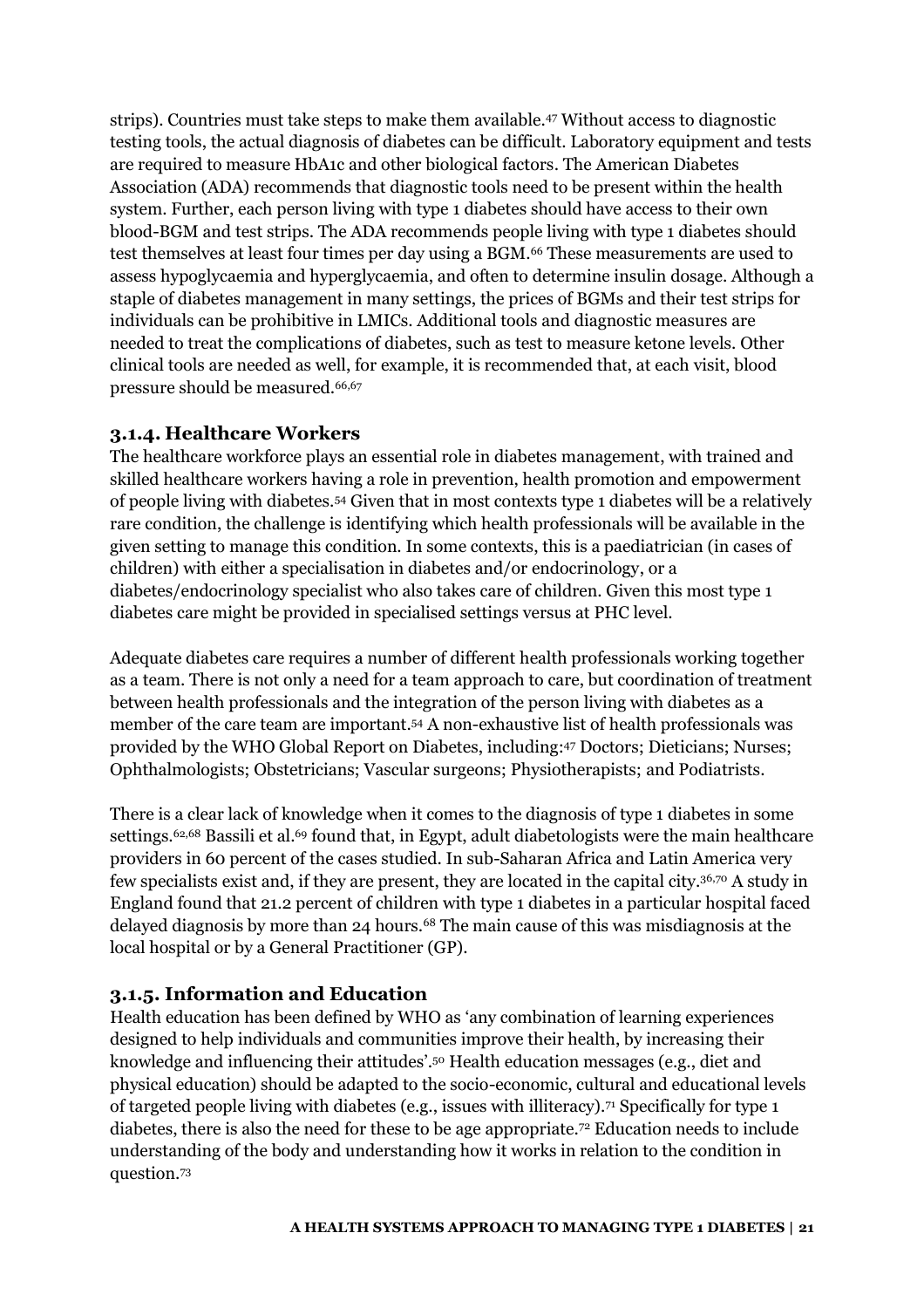As described by Assal74, education directed at people living with diabetes plays a key role in diabetes care. This education does not necessarily have as its aim to make the individual more knowledgeable about diabetes, but aims to enable and support the management of their diabetes in their everyday setting.75 For proper diabetes management, goals should be set and lifestyle adaptations should be made to ensure that the various medical and psychological aspects of a person's diabetes can be handled on a daily basis.<sup>75</sup>

People living with diabetes must receive adequate health education, not only to ensure they are aware of what they need to do to take their medicine and avoid complications, but also to empower them to self-manage their condition every day. Empowerment of people living with a chronic condition is defined by WHO as the process of enabling people to increase control over and to improve their health.<sup>76</sup> The active participation of people living with diabetes and their families in the care and management of their condition is fundamental for achieving better health outcomes. Empowerment is also about the relationship that develops between the person living with diabetes and the clinical and non-clinical healthcare providers, which should be equal and reciprocal,<sup>50</sup> and should rely on a partnership between the two parties.64,77 (See Section [3.1.4\)](#page-21-0) Family members should also be engaged so they can positively support the person living with diabetes.<sup>50</sup> (See Sectio[n 3.3.2\)](#page-27-2)

Education can take many delivery forms: oral, written guidelines, booklets, other media, using group teaching sessions, role playing, use of audiovisual materials, as well as peer groups, diabetes association meetings, online communities and diabetes camps (for children and adolescents). The WHO Expert Committee on Diabetes Mellitus highlighted the following factors related to patient education:<sup>78</sup>

- Basic knowledge of diabetes
- Technical skills (e.g., injection techniques, blood glucose monitoring)
- Psychological factors linked to attitudes towards diabetes
- Continuous education
- Ability to assess dangerous situations and ability to deal with them or seek appropriate advice

### <span id="page-22-0"></span>**3.2. Recommendations for Survival Needs**

In Italy, the "Italian Diabetes Law" provides a policy framework for the organisation of the health system.79 Despite some flaws, lack of services in some areas of Italy, and not all areas implementing this national law, Italy has organised its health system for the provision of diabetes care as follows:

- Primary level: paediatrician or GP
- Secondary level: specialist paediatric diabetes units within paediatric units
- Tertiary level: regional units for paediatric diabetes care

Policies and practices around the purchase of insulin, its distribution, who can prescribe it and where in the health system it should be present also need to be addressed. In addition, pricing issues need to be tackled with both price transparency throughout the supply chain, as well as providing insulin at the lowest price possible, or for free to individuals. For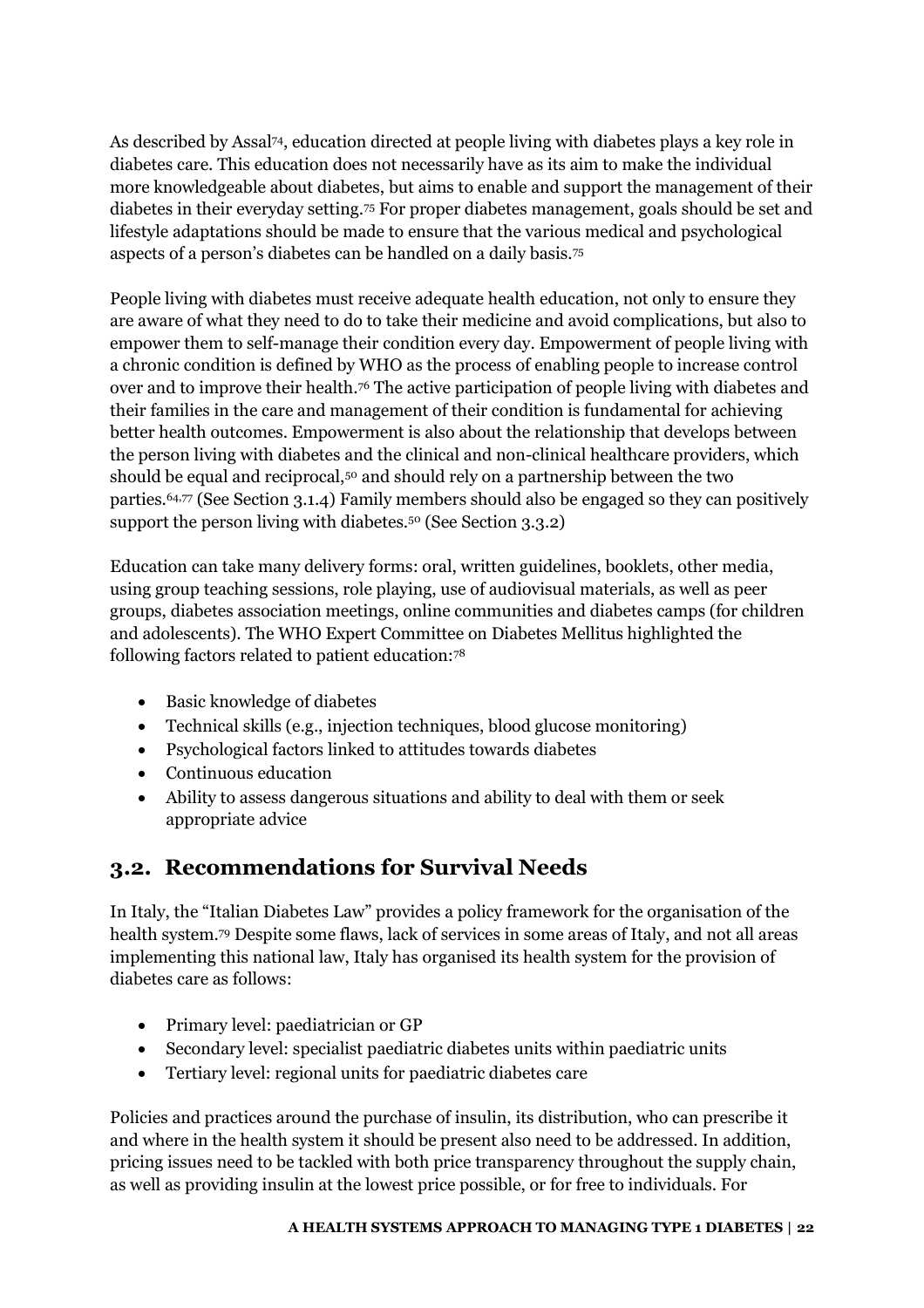example, addressing the removal of any taxes on tools used by people with insulin-requiring diabetes.70 The same is true for diagnostic tools, for example, the places where blood glucose testing is available, the prices and also if BGMs are provided for free. Price transparency should also be included in all policies enabling people to know the actual price of their diabetes supplies.

Other policies should be made to help ensure that people living with diabetes not only survive, but thrive. An example of this is a policy that created in the Netherlands after it was found that some jobs were unavailable to people with diabetes and some people reported problems in their work setting.80 Others might be linked to education and empowerment. In Australia, a law was established that provided the right for people living with type 1 diabetes to be fully integrated into education.<sup>81</sup> The United States (US) also prevents discrimination of people with type 1 diabetes, including in the school setting.82 It could be argued that these policies are not necessary for survival and are more linked to 'Being Open' and 'Acceptance', included in Level 5 of the HNT1D.

Countries should include diabetes within their UHC benefits.61 UHC is not only crucial for diabetes because it aims at enabling access to quality care, but also because this condition has often important economic impacts on people living with diabetes and their families.

A clear plan of what is available for diabetes care at each level of the health system is needed. This may entail new rules being put into place that enable nurses to perform certain roles, for example, prescribing medicines. Data is also essential. The RAP approach to provide barriers and facilitators to care is described previously (see Section [2.1\)](#page-13-0) and studies, such as those by Marshall et al.44, allow for documenting type 1 diabetes and providing information to help define policy responses, as well as monitor any progress.<sup>38</sup>

An important element to integrate in the health system component of addressing type 1 diabetes is data. Data plays a key role in the management of diabetes and chronic conditions. This data can be used for planning, policy implementation and monitoring and evaluation.<sup>83</sup> Routine data, such as attendance records, patient files and registers at different levels of the system (national, regional, sub-regional and facility based), are suggested. ADA guidelines highlight the need for the healthcare workers to keep a medical history for each person.<sup>66</sup> This collection of data should be standardised, either through paper or electronic registers, and used for different clinical (care for an individual) and management (planning and ordering of medicines and supplies), as well as monitoring and evaluation activities.

Insulin and other medicines for diabetes care should be accessible at the proper public facilities. It should be clear to people in need where they are able to get their medication and other supplies (such as syringes). In addition, sustainable financing systems need to be in place to ensure that price is not a barrier to care. The health system must have an adequate budget allocated to the purchase of insulin. Adequate buying and quantification procedures should be in place to ensure efficient procurement and efficient distribution of the medicines and insulin throughout the country. This is at a system level. Insulin specific recommendations are detailed in other work by the ACCISS Study.

Each level of the health system needs to have the means of diagnosing and testing for urine/blood glucose. The tools available need to be the appropriate tools for resources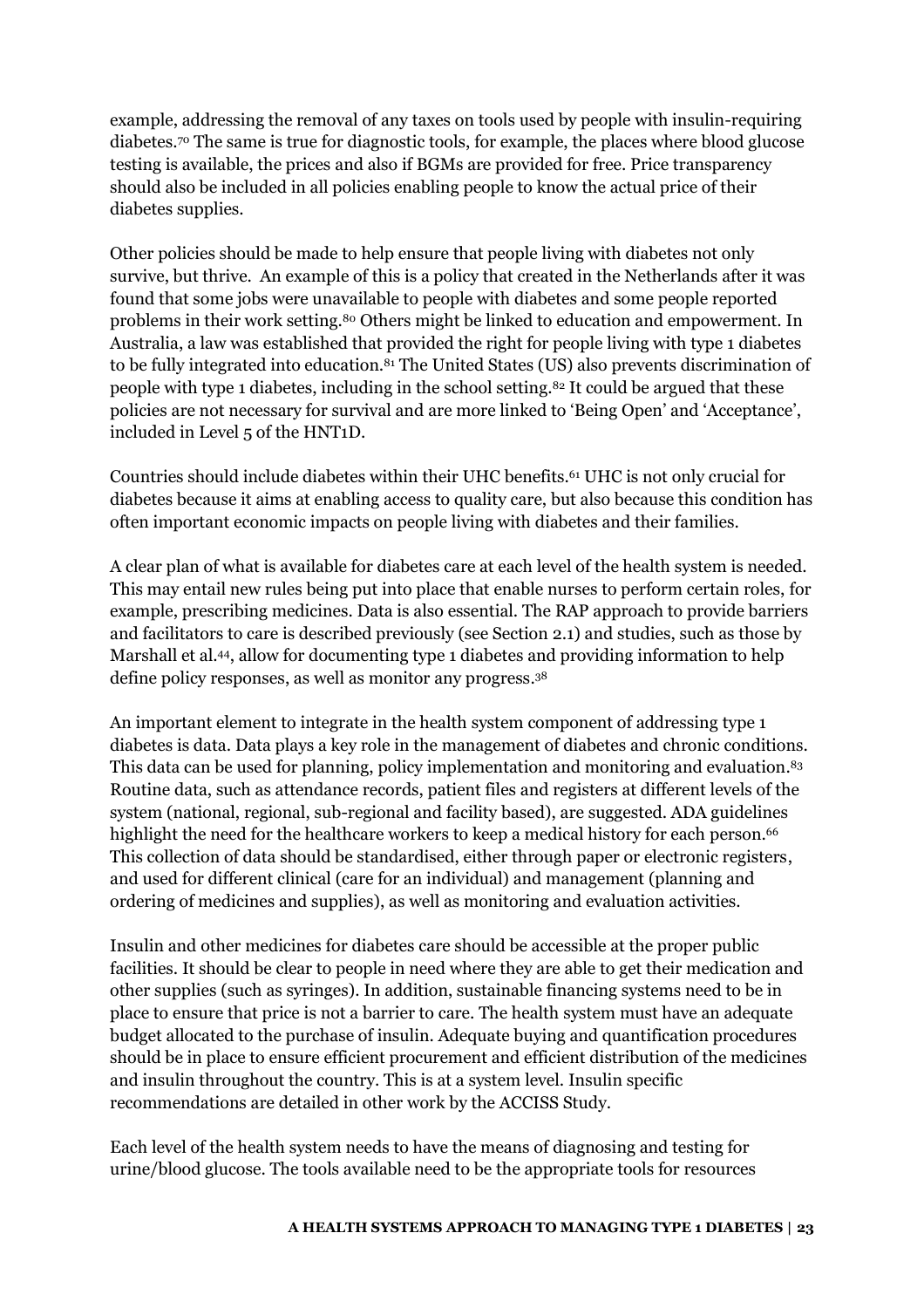available, both at the overall health system level, as well as at the right level within the health system. Additional tools and diagnostic measures are needed to diagnose and treat the complications of diabetes. Within the health system, the means to measure urine or blood glucose and ketones need to be present. Laboratory equipment and tests are required to measure HbA1c and other biological factors. Other clinical tools that are needed (such as blood pressure monitoring) should also be considered. There is also the need for intensive care units as hospitalisation is often required at diagnosis, as well as when and if a person is poorly controlled.<sup>66</sup> The WHO PEN guideline<sup>64</sup> and others<sup>84</sup> provide indications as to what tools and medicines should be available at PHC, but can be adapted for other levels of the health system.

For BGMs and test strips for personal use, this is a decision that needs to be made by the government, whether or not these are provided by the health system. Given limited resources, insulin and syringes need to be prioritised before BGMs and test strips. In addition, it is not only the provision of the BGMs and test strips, but also the education and information that should be provided in order for individuals to effectively use this tool. (See Section [3.5.3\)](#page-32-1)

Ideally, people with type 1 diabetes need to be managed by a diabetes team comprising a paediatric endocrinologist, a nurse educator, a dietician and mental health professional at the time of diagnosis.<sup>66</sup> The ADA guidelines state the importance of having healthcare workers who have diabetes specific knowledge as well as being familiar with child development. Alongside doctors, the ADA suggests that children should have access to mental health professionals, diabetes educators and dieticians. It is suggested that telephone links be established between the person living with diabetes and their health professionals. This is the gold standard and may not be feasible in many settings, but a multi-disciplinary approach is something for which to strive. In parallel to this formal care, the ADA guidelines highlight the need to involve the school nurse and provide any necessary training in order to manage diabetes or any complications that may occur in the school setting. The presence of school nurses is lacking in many contexts, but, at a minimum, teachers need to be aware of diabetes in general, and hypoglycaemia and how to manage this.

The WHO Expert Committee on Diabetes Mellitus<sup>78</sup> highlights the importance of educating healthcare workers in not only the medical and technical skills, but also adequate skills to train and educate people with diabetes. Hambly et al. 85 found that addressing psychosocial issues during the consultation was more important than medical issues, but doctors felt that they were not properly trained to address this. As described by Clark 86, in caring for people with chronic conditions, healthcare workers need to address three aspects. First, they must tailor their message, care and treatment to the individual. Second, they must be able to communicate with the individual in order to develop a partnership to manage the condition effectively. Lastly, the healthcare worker must ensure that the individual understands the different elements of their condition so that they can act accordingly in their selfmanagement.<sup>87</sup>

Nurses play an important role in the management of type 1 diabetes. Carvallho and Saylor<sup>88</sup> describe a model programme in which 56 participants were managed by a nurse case manager, a multidisciplinary clinic team, and educational and counselling interventions in order to empower families to improve self-management of their child's diabetes. This study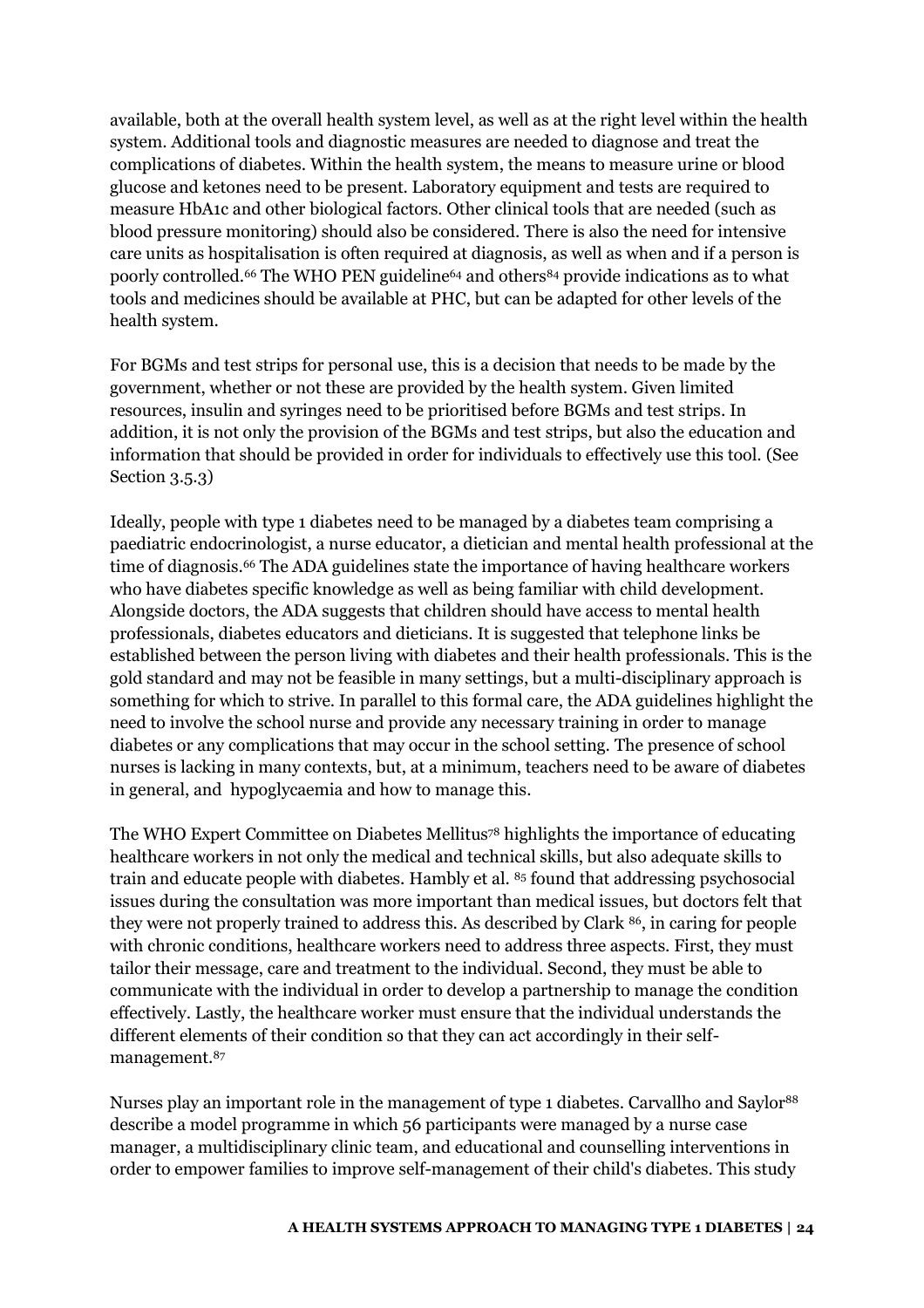showed improvements with regards to self-management and a statistically significant improvement in self efficacy beliefs of parents. Nurses have also been used in providing home care for children with diabetes to provide support to families and avoid readmission to hospital.89,90

Proposals to address the issue of healthcare workers focus on three components: training; use of existing resources; and the need for guidelines.

Type 1 diabetes management needs to be integrated into all curricula for health professionals. As discussed earlier, type 1 diabetes can serve as a tracer condition and, as a pedagogical approach, the management of type 1 diabetes requires many elements that are useful for other chronic conditions where it is not only the professional's clinical skills that are important, but also "soft" skills, such as communication, teamwork and patient education. Therefore, these elements need to be integrated in training at medical faculties, at postgraduate level as well as in continuing education programmes. For continuing education programmes, these should be based on a training of trainers cascade model focusing on practical aspects, especially around patient education. In addition, a team approach to diabetes care must be developed with different specialisations working together, and nurses and other ancillary staff playing an important role in care. This will require new roles to be developed (e.g., diabetes specialist nurses and diabetes educators) in settings where these do not exist.

Health systems in many countries are faced with staff shortages. Certain roles in diabetes care may therefore need to be passed on to different staff, for example nurses and clinical officers. In some instances, roles may even be devolved to the community. Steps should be taken to train and integrate health workers and nurses, as well as other actors (e.g., nonmedically trained health workers, community health workers, family caregivers) to help deliver diabetes care whenever possible. There should be a distinction between treatment initiation—requiring a specialist or doctor—and treatment continuation, which can be carried out by a non-specialist or nurses. However, this may also require changes in policies, for example, with regards to which health professionals can prescribe insulin.

Community health workers (CHWs) have been shown to have a positive role regarding chronic condition management. Different studies have shown that, with training, CHWs can play a role in diabetes management.91-93 In some contexts there is also the need to include traditional healers.94 Another player in the care of people with diabetes is the pharmacist. The pharmacist can play an additional role of explaining the treatment course and reiterating and supporting information the patient has been given by doctors or nurses.

Health professionals also need clinical protocols, and these may need to be developed and approved locally. A useful international resource is the International Society for Paediatric and Adolescent Diabetes Clinical Practice Consensus Guidelines.95 These guidelines also include material about education and information.

Survival Needs with regards to education at the time of diagnosis should focus on "survival skills", with a key element of this being insulin dosage and administration. The aim of management of the first few weeks is to minimise trauma, provide initial prompt and safe treatment, offer support for person being diagnosed and their family, and guide them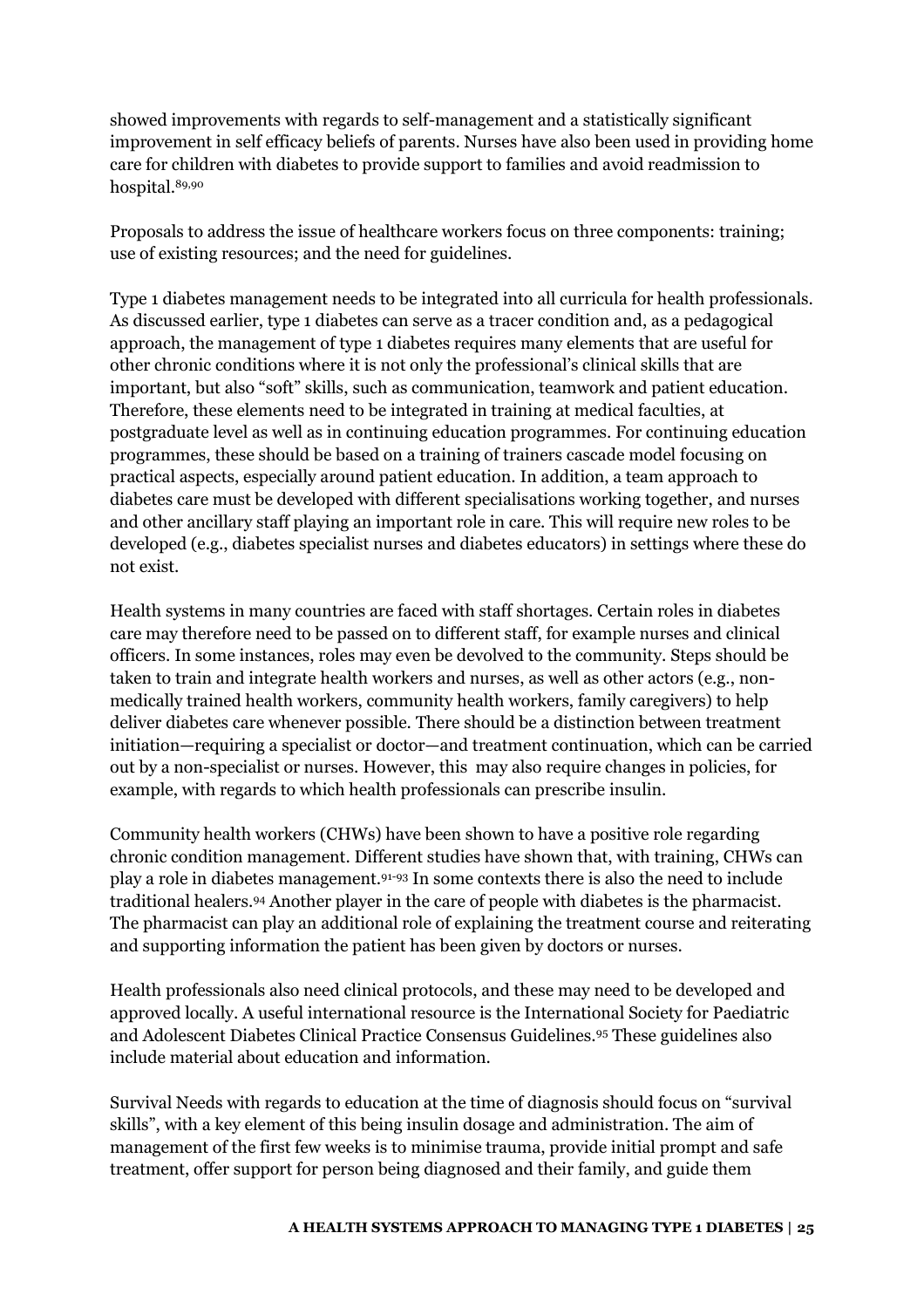through the learning process of diabetes.96 The language used should be simple and should not give too much information.78 The use of images and individualised education is recommended. Family members need to be included in this education and understand the daily implications of diabetes, including administering insulin and changes to the diet.

Education around the psychosocial aspects and impacts that diabetes might have on the child or adolescent should also be included. This education needs to be ongoing and combined with the ability to contact a healthcare worker by telephone, when necessary.<sup>66</sup> Parent and healthcare workers play an active role in transitioning the child to manage their diabetes by themselves with the aim, as stated by the ADA, to have the child self-manage their diabetes in the period during middle and high school.66,67 Specific skills, such as learning about foot care, are also part of the overall education of the person with diabetes.

Previous work has identified three components of education, namely what is delivered, how it is delivered and healthcare worker specific factors.97 At the time of diagnosis, diabetes education should focus on survival skills and include:72,96

- Explanation of diabetes and how it was diagnosed
- Simple explanation of the uncertain cause of diabetes and that there is nothing and no one to blame
- The need for insulin and its role
- Blood glucose levels and normal ranges
- Practical skills, such as insulin injections, blood and/or urine self-monitoring and the importance of monitoring
- Dietary guidance
- What hypoglycaemia is and the need to always have a source of sugar
- Management of diabetes when sick
- Management of diabetes at home, school and during exercise
- Need to carry an identity card or wear a necklace or bracelet
- Joining a diabetes association and other support groups
- Help psychologically to adjust to the diagnosis
- Provision of emergency contact information

Educational materials beyond traditional written information should be explored (e.g., drama or oral explanation might provide educational messages to illiterate people).54 A study conducted in South Africa showed that Diabetes Self-Management Education educational materials were lacking cultural adaptation and the incorporation of the perspective of people living with diabetes.<sup>98</sup>

New technologies can be instrumental in the development of innovative care models and, when used adequately, can facilitate patient empowerment and education (e.g., mHealth and shared electronic medical records).50 For instance, the use of web-based educational tools proved to have a positive impact on diabetes outcomes and improved the communication between health providers and people living with diabetes.<sup>64</sup>

How this education is delivered should address: the quantity of information that is delivered; education for parents and children; specific programme of education; different healthcare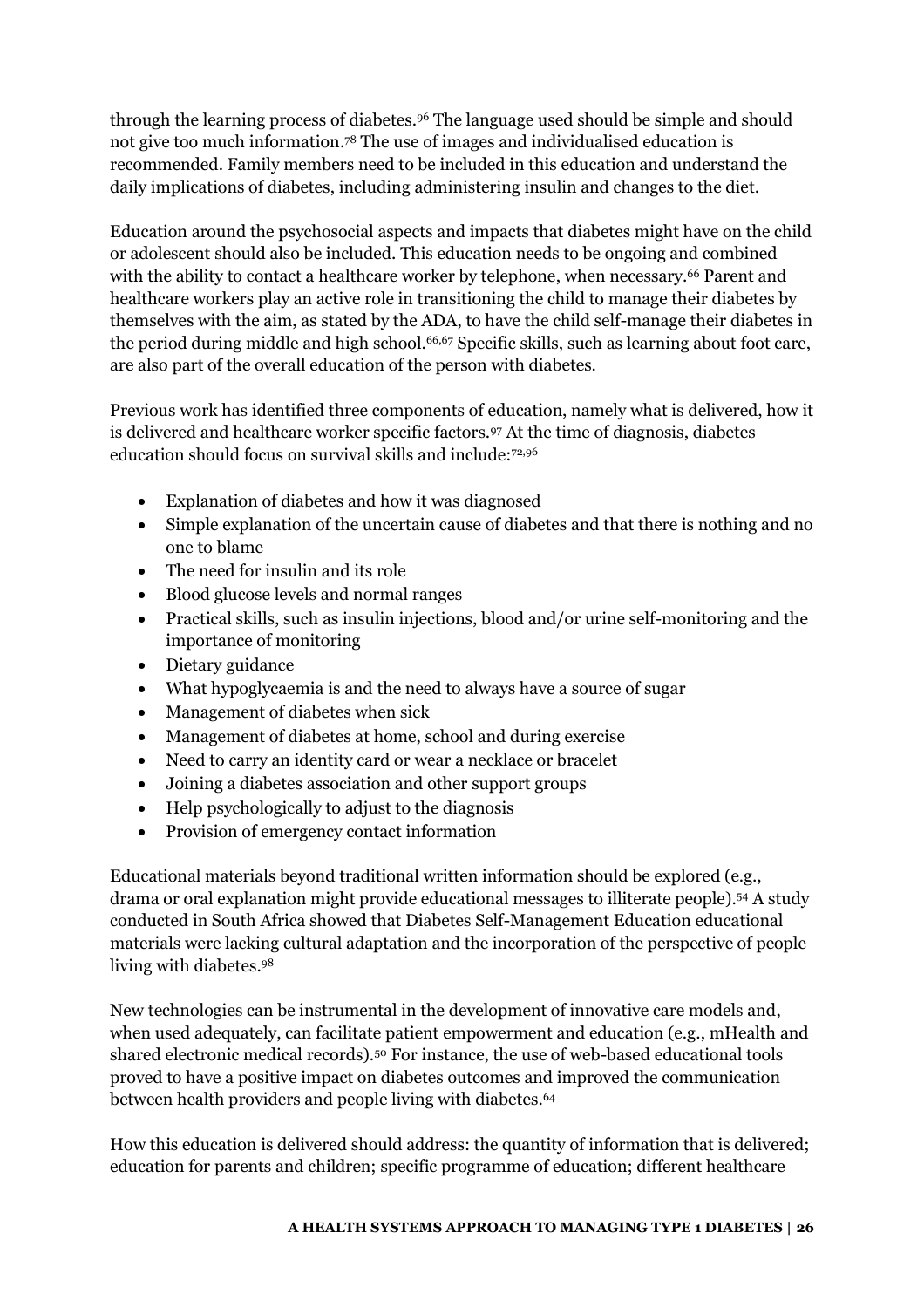workers; use of parent volunteers; diabetes associations; small group sessions; parallel activities. Who provides the education also needs to be thought of, with a possible role for diabetes associations and peers (See Section [3.3.2\)](#page-27-2). Following this initial education needed for survival, there is ongoing education, detailed in Section [3.3.1.](#page-27-1)

### <span id="page-27-0"></span>**3.3. Safety Needs**

*Healthcare Workers* and *Information and Education* are also in the second level of the HNT1D, but here the support from healthcare workers and the information and education provided go beyond what is needed for survival. In this case, they are no longer something tangible and are linked more to a process of how the interaction between the healthcare worker and their person living with diabetes takes place, as well as how the information and education is delivered.

#### <span id="page-27-1"></span>**3.3.1. Healthcare Workers**

The ADA guidelines state that care should be provided during a diabetes specific consultation by a diabetes team.66,67 The consultation should offer education, diagnostic tests for monitoring and diagnosis, as well diagnosis of complications.66,67 For this aspect, the literature focused on the need for multi-disciplinary teams.<sup>81,99-103</sup> Daneman and Frank<sup>102</sup> state that care provided by this multidisciplinary team needs to be "family centred", with the focus of the team being the individual with type 1 diabetes and their family. In Thailand, the use of this team approach included paediatric endocrinologists, a dietician, a psychologist, nurses and volunteers in a specialist centre was found to impact HbA1c, length of stay in hospital and readmission rates.<sup>100</sup>

#### <span id="page-27-2"></span>**3.3.2.Community Support, Family Support and Peers**

The health system may provide the majority of aspects that a person with type 1 diabetes requires, however the burden of care falls on the individual and their family as the majority of the time spent managing a chronic condition is done outside of the health system.104 Issues around education and empowerment need to be addressed.12,105,106 People living with type 1 diabetes and, when applicable, their families, need to be informed and take an active role in their care so that the interactions with healthcare workers are more productive.<sup>106</sup>

An important component of the chronic care model is to 'mobilise community resources to meet the needs of patients, for example, by encouraging patients to participate in effective community programs'. <sup>54</sup> Local beliefs need to be addressed within the community.54 The WHO <sup>107</sup> defines community involvement as 'including the provision of access to emotional support, to community funds for destitute people, as well as reducing the family's burden and stigma'. <sup>54</sup> The WHO PEN recommends community interventions to complement primary health care and to offer structured training to community workers so that they can contribute to detecting and managing non-communicable conditions.<sup>108</sup>

Diabetes care and management should be community-based because diabetes not only affects the person living with the condition, but also his/her family and the community at large. Families and the local community need to be educated about diabetes symptoms and care, and not only be involved in diabetes management, but also to address stigma and misunderstandings about diabetes in general. Families, and communities, from schools to workplaces, can both provide support to a person managing their diabetes on a daily basis.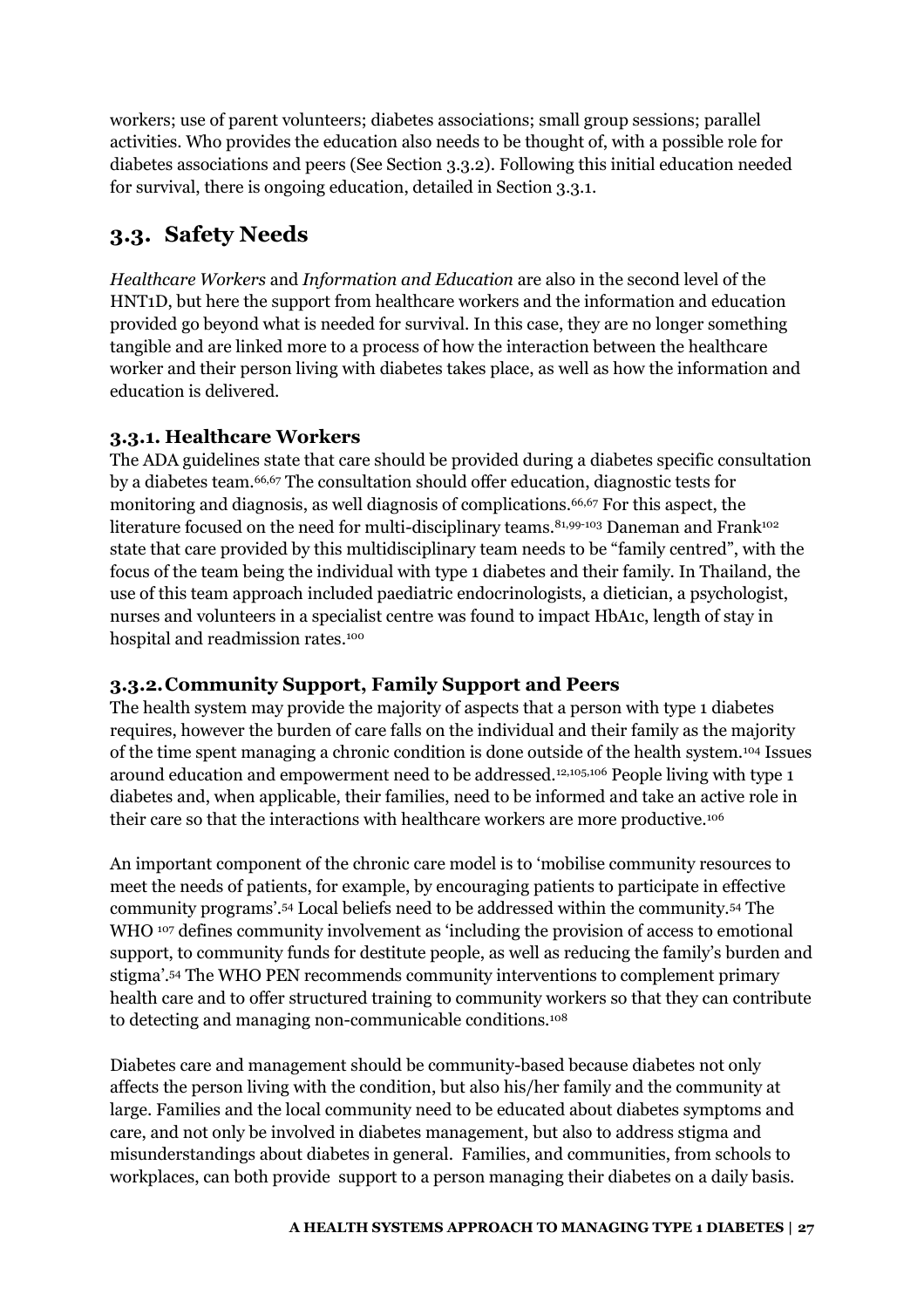In addition, peers can provide support and further offer a unique opportunity to share experiences.

#### <span id="page-28-0"></span>**3.3.3.Information and Education**

Information and education provided needs to be adapted based on the context and the individual. For example, some insulin regimes may require a person to adhere to a strict mealtime routine, while others may provide the user with some flexibility with specific guidelines. These different treatment approaches will also require the availability of a BGM and test strips, and the education provided on how to use this tool effectively. Information and education as a safety need should enable the individual with diabetes to be able to manage any circumstance they are presented with in their daily life. This requires both a different approach from health professionals (See Section [3.3.1\)](#page-27-1), as well as an active role of the community, family and peers (See Section [3.3.2\)](#page-27-2).

This information and education needs to focus on nutrition and physical activity combined with the management of insulin. This is especially important in LMICs, where fixed dose combinations are used, meaning that it is essential to have regular meals and little possibility of insulin adjustment to physical activity. Self-management is an important aspect of diabetes care and includes the need to have an individualised care plan, goal setting by both the healthcare worker and individual, development of skills, continued follow-up and support, link to community resources, and continuous access to quality care.<sup>109</sup> Selfmanagement puts the onus of condition management with the individual, but it is challenging and requires motivation on the part of the individual.110 One key element is problem solving that can be supported by the community and healthcare workers.

Kyngas<sup>111</sup> defines adherence as an 'active, intentional and responsible process' that needs to be a collaboration between the individual and their healthcare worker to ensure proper outcomes. Adherence is linked closely to the following factors:

- Motivation
- Normality

l

- A clear understanding of what actions lead to what results
- Energy and willpower
- Parental support
- Support from healthcare workers
- Positive attitude towards the condition and its treatment
- No threat to social, emotional and physical well-being

Self-efficacy<sup>2</sup> is key to diabetes management, even in young children.<sup>112</sup> The first aspects of self-efficacy in diabetes management for young children are to learn about self-care tasks, such as measuring their blood glucose, carbohydrate counting and dosing of insulin. In young children, the onus of self-efficacy is placed on the parents. As the child matures, self-efficacy should focus on implementing diabetes knowledge into the child's everyday life.

Education becomes empowerment when knowledge is applied for positive change. Empowerment is giving the person with diabetes the capacity to affect change to their own

<sup>&</sup>lt;sup>2</sup> Being capable of carrying out certain tasks that lead to success in certain situations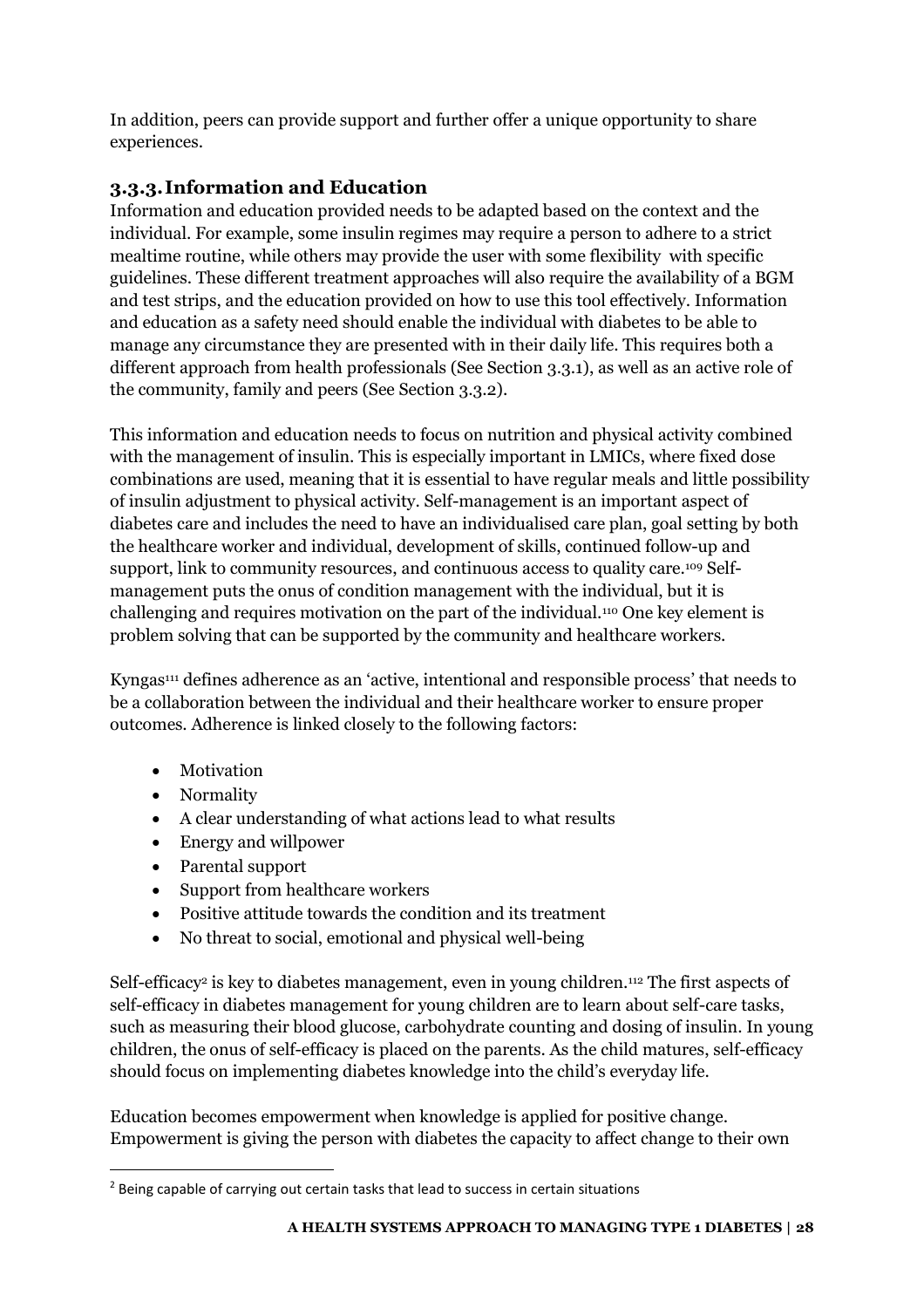health.113 From the perspective of the person living with diabetes, it is stated as the most important factor in their management of the condition.<sup>114</sup> To be empowered, people need sufficient knowledge, control and resources, and sufficient experience. In this context, the role of the healthcare workers is to ensure that people with diabetes have the necessary knowledge and skills to overcome the challenges that diabetes may impose on them. This allows for a transition from diabetes management based on following healthcare workers instructions, or what was learnt from information materials, to a level of knowledge and understanding that enables the person with diabetes to make their own decisions. The core element to this approach is that people will only change what they understand and see as having a positive impact.

### <span id="page-29-0"></span>**3.4. Recommendations for Safety Needs**

Diabetes care health professionals must provide adequate education and information to people with diabetes. This information needs to be tailored to the individual, as well as to the stage of their diabetes, with different information and approaches needed at the time of diagnosis versus ongoing care.<sup>97</sup> The healthcare worker's approach becomes just as important as their clinical skills and knowledge. This is a transition in the role of healthcare workers in managing chronic conditions from being an expert, instructing and deciding for their patient, to being a guide in supporting, advising and helping manage the condition for the person living with diabetes. In addition, other specialties are needed to address the variety of factors involved in managing type 1 diabetes.

The main element requiring careful consideration here is how to move from general education to individualised and tailored education, adapting to the specific reality of the individual. This requires time, organisation of consultations and follow-up, as well as the development of a team approach to education. As discussed in Section 1.4, this will also require training in "soft skills" for various health professionals, and a link with families and communities. In some settings, this role might be taken by peers and diabetes associations.

The WHO Expert Committee on Diabetes Mellitus78 mentions the following factors with regards to the management of diabetes and describes the individual's home as a "health unit" for this very specific reason. Managing in a family with a person living with type 1 diabetes can be extremely challenging and places a great deal of stress on the family. Therefore, the family needs education, development of proper attitudes towards the individual with diabetes, knowledge of how to manage diabetes and how to help with compliance and dietary factors.

Diabetes organisations—which can take on many forms, including national diabetes associations, specific type 1 diabetes organisations, or youth or adult centred non-profit or for profit organisations—provide an opportunity for people with diabetes to interact and learn about diabetes from their peers.115 It was found that membership of a diabetes association had a positive impact on HbA1c levels, but that those who join diabetes groups are more likely to want to take responsibility for their condition management may also be a factor in this.116 Mali, Mozambique and Zambia have diabetes associations of different sizes and differing tasks, but all aim to improve the life of people with diabetes and their families.38,117,118 The roles taken on by diabetes associations depends on the needs of people living with diabetes in the country, as well as the capabilities of the associations.<sup>38</sup>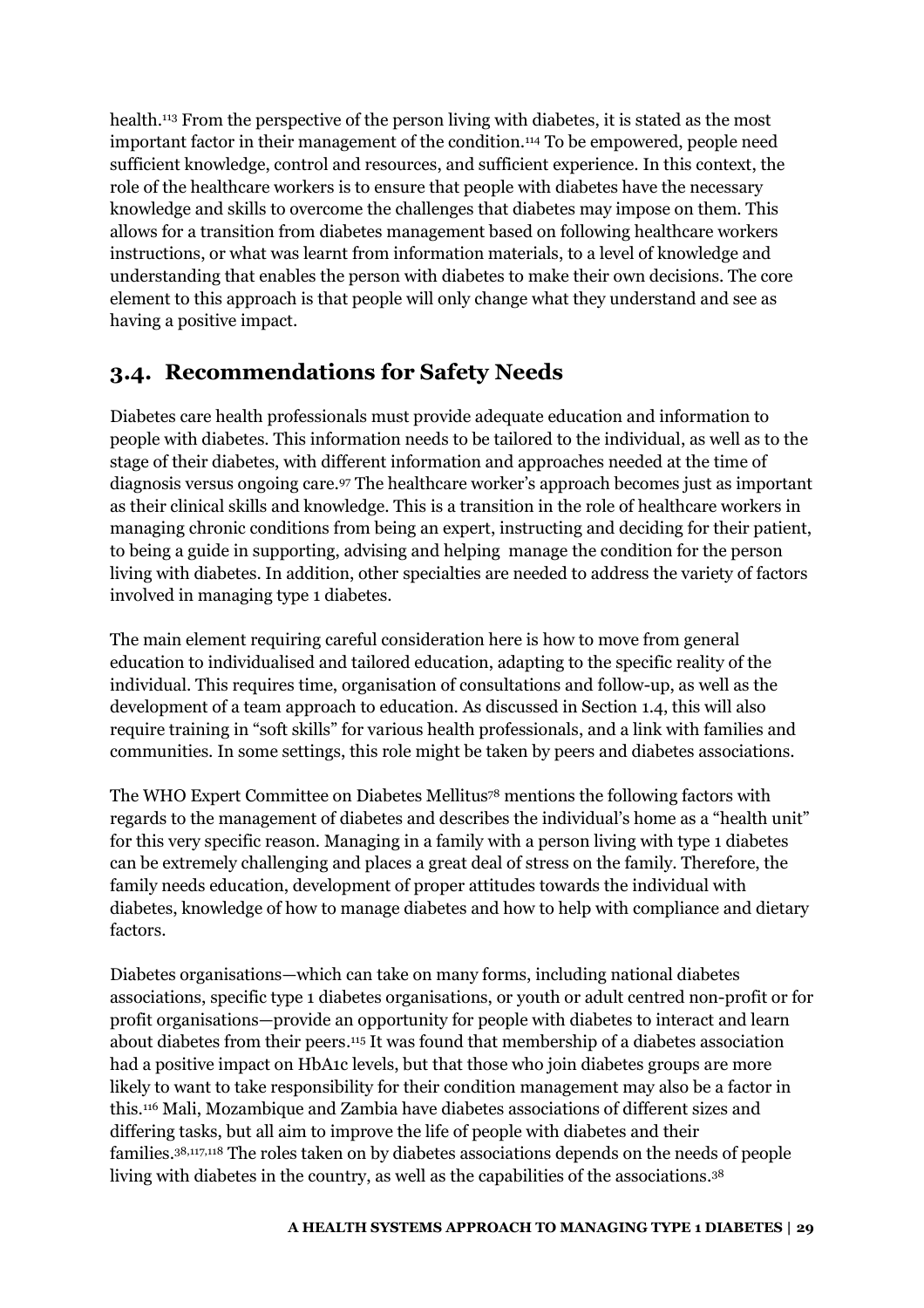In some settings, traditional healers still play and important role in providing care and can be the first point of reference for people seeking care. Especially where there is a shortage of healthcare workers (e.g., in rural areas), traditional healers should be integrated into community-based health programmes and receive adequate training, whenever possible.119,120 Training should include knowledge about appropriate referrals and cooperation with other actors from the healthcare system.<sup>54</sup>

The community plays a key role in chronic condition management. The community and families of people with diabetes need to be educated on how to care and support for people with diabetes. Parents, siblings, teachers and school nurses all form part of the community that must help with the management of the child's diabetes.<sup>66</sup> Diabetes organisations are present in many countries and their roles can evolve as the needs of people with diabetes evolve in their country. As a source of information, peers should be seen as a key resource to be used. Diabetes care should not only focus on the condition, but also concentrate on the child with diabetes, their parents and the family unit as a whole.121 In addition, the impact of the condition varies from different people depending on their role in society, such as where they live, their age or gender.<sup>73</sup> Therefore, the family as a whole needs to be involved.

New methods and technologies have also been used to increase education for diabetes, for example, the internet,<sup>122,123</sup> or specific management of different patient factors using telemedicine,124-126 the use of text messages,127-131 use of telephone calls to provide support and assistance,<sup>132</sup> use of applications on mobile phones,<sup>133</sup> web based simulations,<sup>134</sup> webbased/"virtual" clinic<sup>135</sup> and online discussion forums<sup>136</sup>. In an analysis of the use of online discussion forums by young people with diabetes, the use of these forums was used for social support, gaining information, seeking advice and also sharing experiences.<sup>136</sup>

The main recommendation to enable this tailored educational approach to happen is to focus on the organisation and resources available and information for the individual adapted to their circumstances.

Many LMICs have implemented diabetes-related empowerment and education programmes. China has a structured diabetes education programme called The Patient Empowerment Programme<sup>137,138</sup>, consisting of two components: 'generic self-efficacy enhancement and lifestyle modification' and; condition-specific knowledge and skills. In this programme, sessions covered healthy diets, regular exercise habits, goal setting, problem solving skills, responsibility of self-care management, medication in diabetes control and so on. Two studies have shown that enrolment in the programme was associated with lower all-cause mortality for people living with type 2 diabetes. In a similar manner, a study conducted in Brazil to assess the effectiveness of an empowerment programme consisting of support 'for psychosocial, behavioural, and clinical aspects of diabetes' found a positive impact of the empowerment programme on HbA1c, other metabolic indicators and other secondary outcomes.<sup>139</sup>

Several randomised-controlled trials have also shown that short-term education initiatives can have positive impact on the lifestyle and health of people living with diabetes. For instance, in Costa Rica, a randomised controlled trial relying on community-based nutrition and an exercise programme separated people living with diabetes into two groups. One of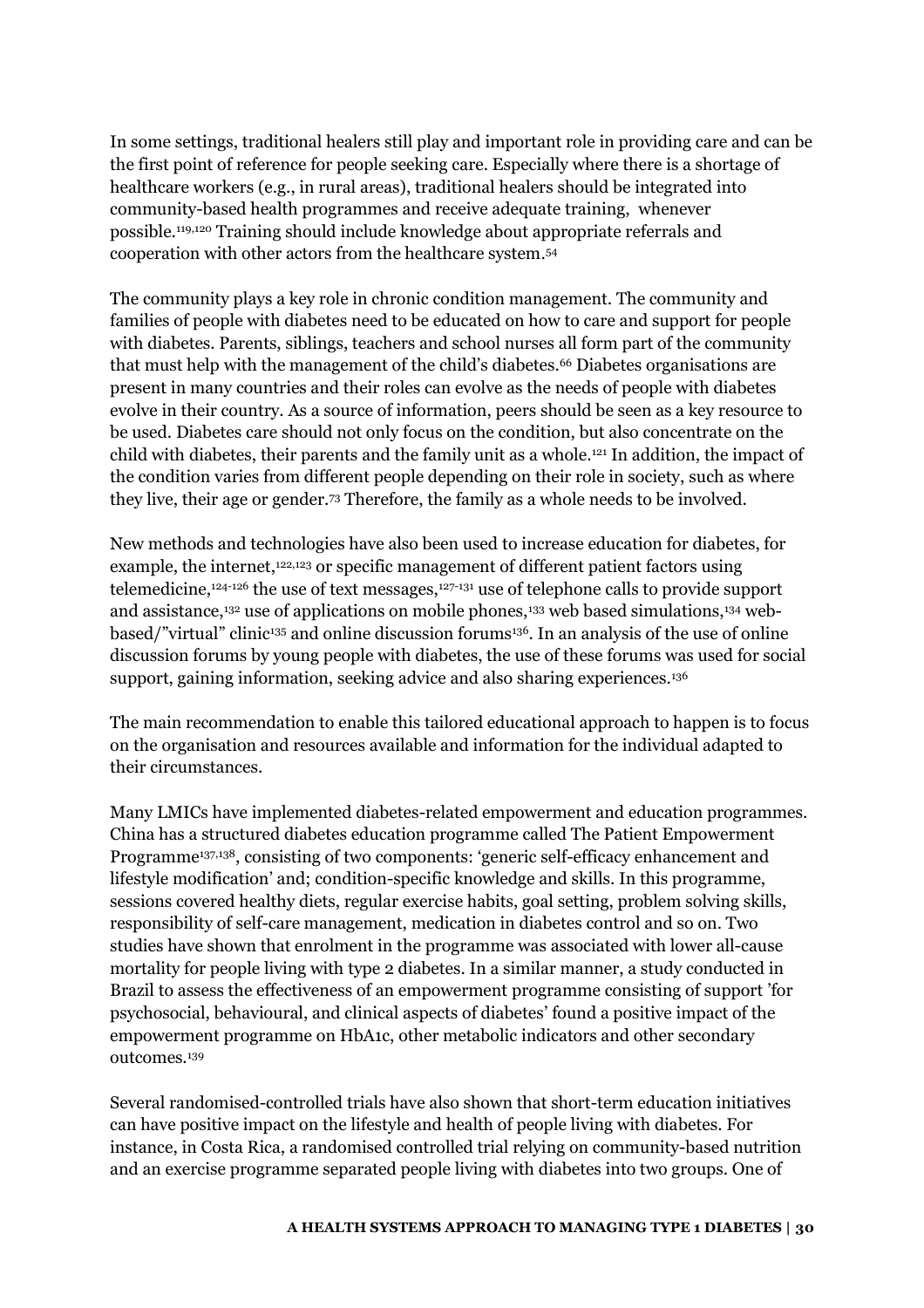them received basic diabetes education, while the other received eleven weekly nutrition classes and participated in walking groups three times a week. After three months, 'improvements in weight, fasting glucose levels, and HbA1c were all significantly greater in the intervention group than in the control group'. In a similar manner, an integrated prevention programme in China, in which one group only received basic diabetes education and the other in-depth diabetes education (i.e., meal plans and nutrition counselling, blood glucose monitoring, weekly progress meetings) showed that in-depth education was positively affecting diabetes management.<sup>140</sup>

Evidence from South Korea has shown that structured and intensive patient education programmes are efficient for people living with diabetes, but need to be accompanied with 'regular and sustained reinforcement with encouragements' to achieve the best health outcomes possible.141 More research on implementing such programmes in LMICs is needed.

Diabetes camps provide a safe environment for the experience of managing diabetes away from home, sharing experiences with peers, sometimes for the first time, and learning new skills.66,67 Some diabetes organisations also organise camps and other continuous education/training programmes for people with diabetes. Their aim is to both provide a camp experience in a safe environment and the opportunity to meet and share experiences with peers. Camps have been shown to have a positive impact on diabetes management and HbA1c in Thailand and Turkey.<sup>142,143</sup> Tumini et al.<sup>144</sup> describe how camps, besides providing skills and diabetes specific knowledge, also help develop friendships and a feeling of community where children with diabetes are "normal" as they are interacting with others who also have diabetes. Camps also aim to make children take more responsibility for their diabetes management by integrating opportunities for education provided by medical and camp staff.145 The following have been described as benefits of camps for children with type 1 diabetes:72,146

- Experience of sharing with other people with diabetes
- Seeing that other people also have type 1 diabetes and that the child is not alone
- Getting away from the family setting
- Opportunity for children to have fun in a safe environment
- Learning new skills
- Increase self-confidence and independence of diabetes management
- A break for parents from the stress of managing a child with diabetes.

### <span id="page-31-0"></span>**3.5. Belonging Needs**

At this level of need, the role of the health system becomes less and less important and the wider community and environment in which the individual is living gains in significance.

#### <span id="page-31-1"></span>**3.5.1. Insulin, Delivery of Insulin and Control**

This level of the HNT1D again includes *Insulin*, *Delivery of Insulin* and *Control* (e.g., blood or urine glucose). At this level, it is how individuals use these tools, not only for their survival, but as tools that enable them to function within their daily lives without diabetes being an impediment.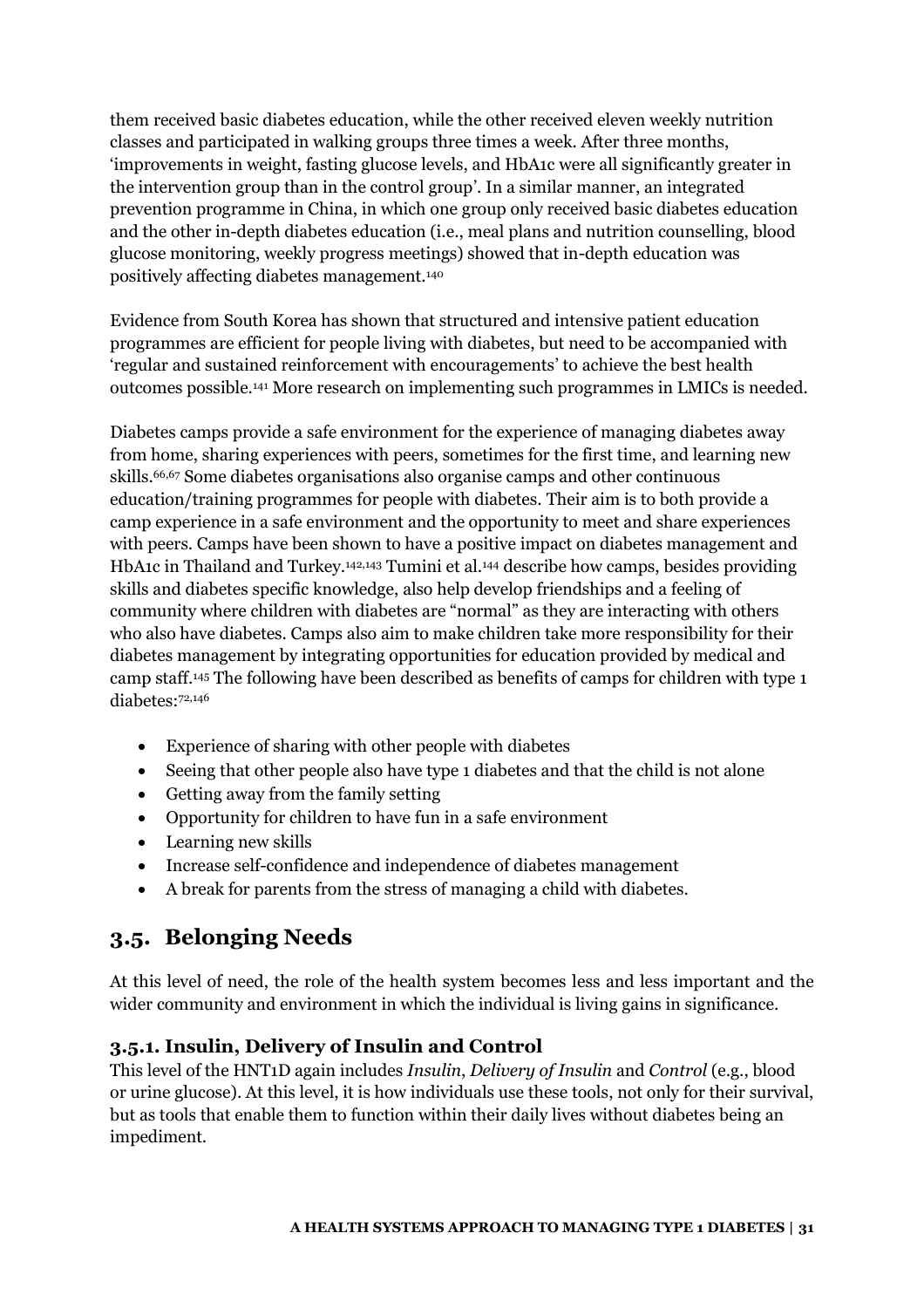#### <span id="page-32-0"></span>**3.5.2.Experience and Personality**

*Experience* and *Personality* are also important at this level of the HNT1D as they both help shape the individual and the way they manage their diabetes. This and the next two levels can be considered to be intangible needs. This is both due to the variety of other needs that are required to be met, but also the increasing importance of the individual with very little other than support that can be provided by the health system.

#### <span id="page-32-1"></span>**3.5.3.Adapting**

*Adapting* includes both the adjustment to daily use of insulin and other treatment aspects of diabetes, but also the change in perspective the person has as they now have a chronic condition and all the biographical changes this means. For example, in type 1 diabetes, eating goes from being a mundane activity to one that involves a whole thought process about what is being eaten and its interaction with insulin.<sup>147</sup> Every time a person with type 1 diabetes eats something, they must know about nutritional values (i.e., carbohydrate content) and portion and match this with their blood glucose level and insulin, as well as considering timing of their insulin dose to when they eat. Often adapting to the daily ups and down of diabetes management and sticking with tight control, outside of taking insulin, especially for adolescents and young adults, can be difficult. It has been reported that adolescents find blood glucose monitoring the most inconvenient, disruptive, and least favourite aspect of managing their diabetes. This can lead to testing their blood sugar less often than recommended.148,149 This was the case in the UK and Finland, where diet and blood glucose monitoring were adhered to less well than aspects that could be viewed as more medical, such as injections.<sup>111,150</sup> Palardy et al.<sup>151</sup> argue that in order to improve adherence in adolescents, healthcare workers should focus on the benefits of adhering to treatment, rather than the negative aspects of not adhering to treatment.

#### <span id="page-32-2"></span>**3.5.4.Being Open**

Nassau and Drotar<sup>152</sup> identify three areas that may limit the full participation of an individual with a chronic condition in peer activities. These are actual barriers due to the illness, imposed barriers by parents, and the individual's actual perception of their condition and its perceived limiting nature. Parents play an important role in ensuring full participation of their children in sports and activities. In doing, so this impacts the perception their children have of being the same as peers who do not have a chronic condition.<sup>153</sup> In describing their experience with children with type 1 diabetes, parents related that they felt their children actually hid the fact they had type 1 diabetes—mainly not to appear different to their peers.<sup>154</sup> However, some parents noted that by being open about their condition, their children actually got support from their peers and others.

By fully participating in "normal" life and activities, other individuals (e.g., teachers and colleagues) must be made aware that the individual has type 1 diabetes and, therefore, *Being Open* is necessary. In an ideal setting, if all the factors for proper management of type 1 diabetes are present, but children are not allowed to test their blood glucose or inject in schools in front of their peers, this will lead to poor diabetes management.<sup>148</sup> This highlights that chronic condition management goes beyond the clinical setting and includes the home, schools and workplace.<sup>86</sup> For example, schools need adequate information to assist child in managing their diabetes.155 The school needs to be aware and assist with the child's medical and psychosocial needs. Davis<sup>156</sup> provides an example of this being told by a teacher not to eat bread as it would make her fat, when in fact she was doing this to prevent hypoglycaemia.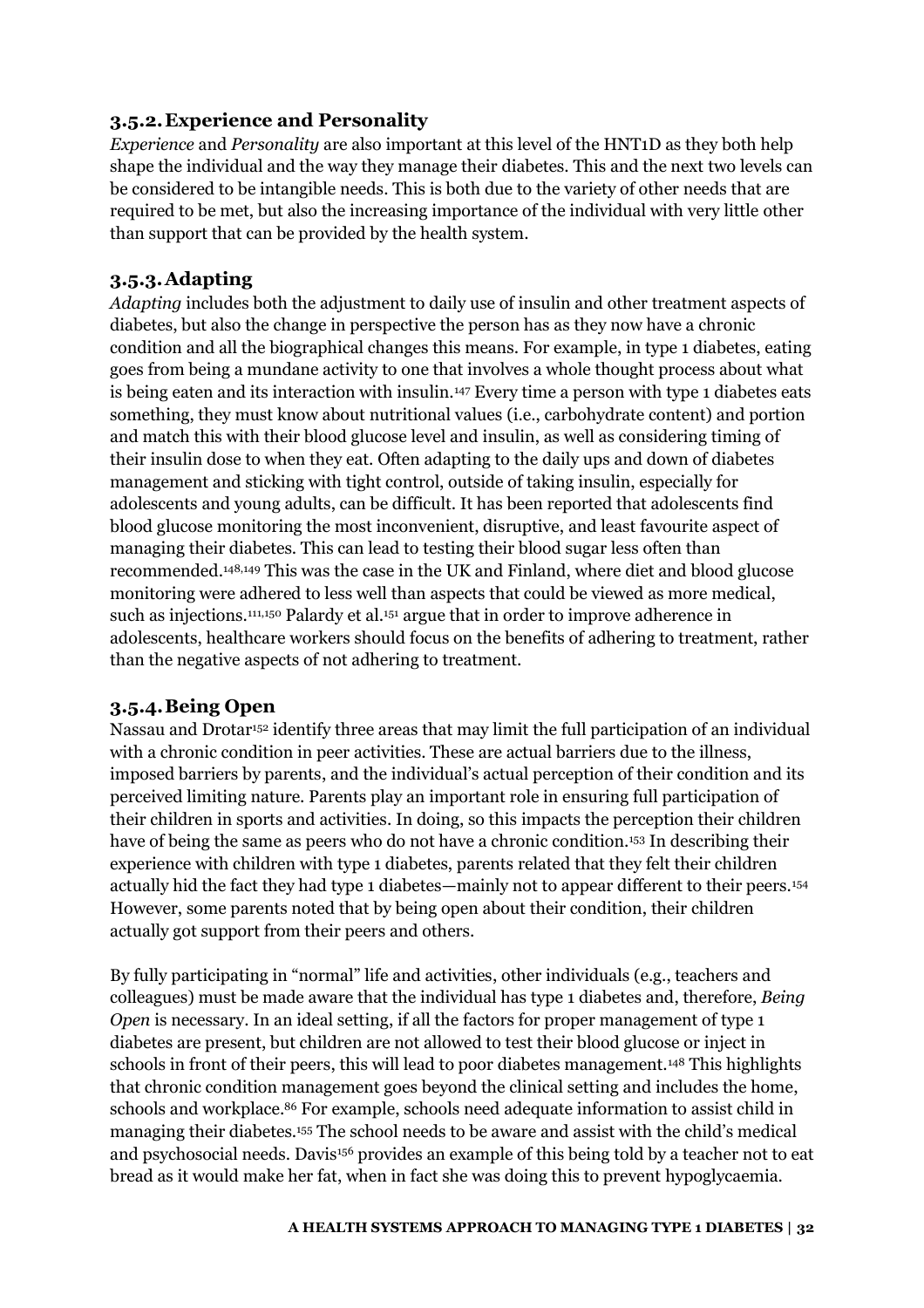Davis<sup>156</sup> states the reason for this comment as being lack of knowledge about diabetes. This lack of knowledge was also highlighted by a study by Rasmussen et al.<sup>157</sup>, where it was found that the general public is unaware of the differences between type 1 and type 2 diabetes. Having people living with both type 1 and type 2 diabetes who are open to discuss their conditions and publicly visible can help communities to understand more fully both conditions and reduce stigma. In addition, it was found that stigma and discrimination in the workplace still exist and need to be addressed. This study also shows the importance of social networks and knowing other people with diabetes is important and that this role is sometimes played by diabetes camps.

### <span id="page-33-0"></span>**3.6. Recommendations for Belonging Needs**

Greater flexibility is provided by multiple daily insulin injections in combination with counting of carbohydrates.66,158 In this form of treatment, the dose of insulin is determined by three factors: blood glucose level before the meal, the amount of carbohydrate in the meal, and the expected level of physical activity.

This requires a clear understanding of the individual from the perspective of the healthcare worker, as well as a comprehension of diabetes by the individual and their family. Again, the components of education and information, healthcare workers, community and family support all play an essential role.

One important element for **Belonging Needs** is having a health professional who can use the experience of the individual, as well as adapting to them as an individual in terms of how their diabetes is managed.

In order to adapt, the way in which *Insulin*, *Delivery of Insulin* and *Control* are used is important. To use these tools more effectively and move from a fixed to a more flexible regimen, information and education from healthcare workers and the community at large (including family, diabetes organisations and peers) needs to be present. In addition, the information and education needs to be adapted and delivered in a way that is appropriate to the individual.

Children faced more challenges at school, mainly due to the lack of knowledge about diabetes among teachers, coaches and administrators.154 There is a lack of understanding about type 1 diabetes, and the difference between type 1 and type 2 diabetes, in the community as a whole. A better understanding of diabetes in the community will impact the acceptance into society of the person with diabetes. This may also impact the provision of healthcare services for people with diabetes.78 To address this, the community again plays an important role and there is the need for the health system to find ways of linking with other institutions, for example, schools and workplaces, as well as providing the individual tools to be able to do this.

### <span id="page-33-1"></span>**3.7. Self-Esteem and Self-Actualisation Needs**

*Acceptance* (i.e., coming to terms with having diabetes) requires *Adapting*, *Being Open* and *Personality*. These factors show that, on one hand, practical aspects of diabetes management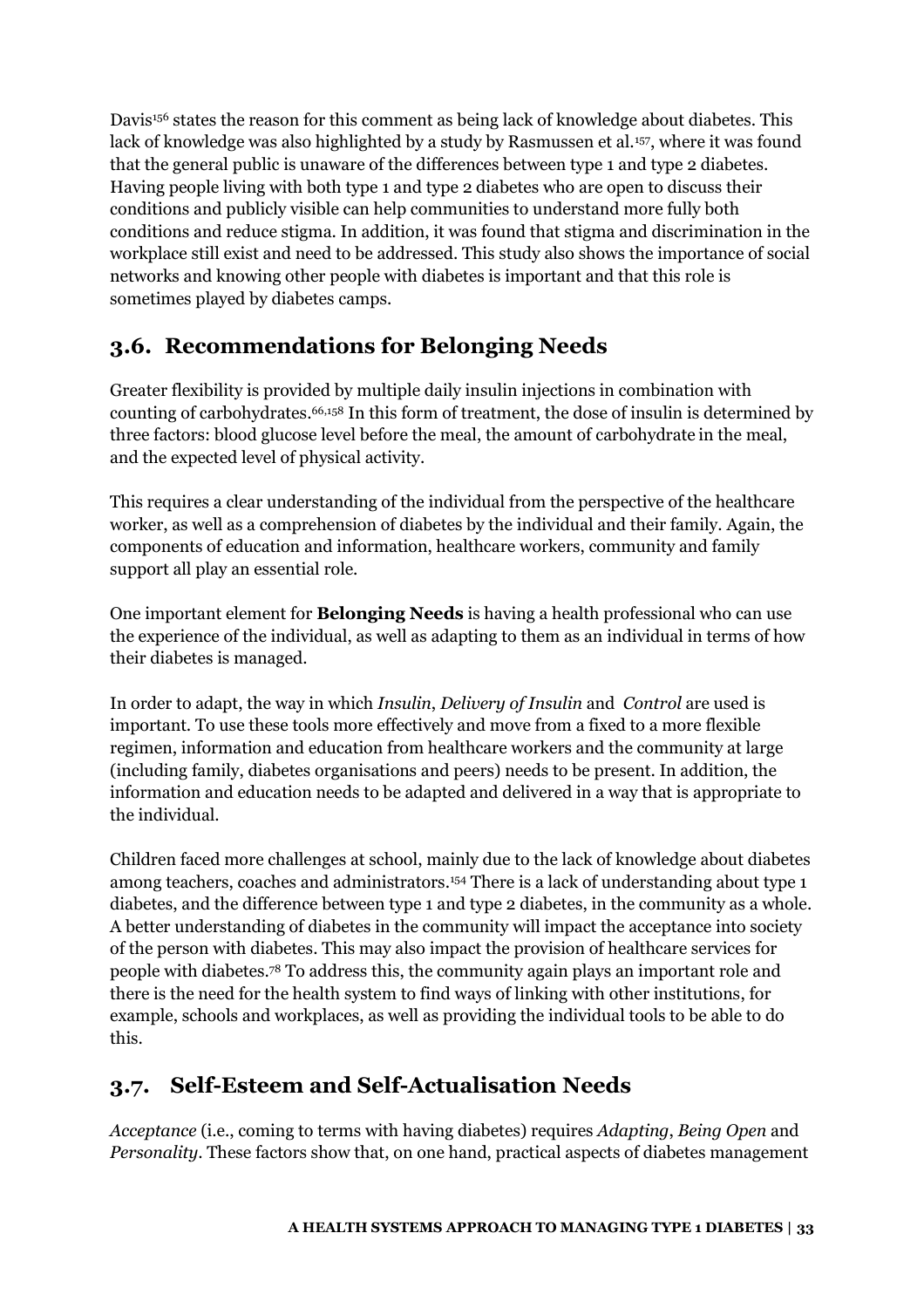(*Adapting*) are needed, and on the other hand, social aspects of the individual (*Being Open* and *Personality*) need to be present in order for the person to accept their diabetes.

The highest level of the HNT1D is *Diabetes as Something Positive*. Viewing a chronic condition, such as diabetes, as something positive in an individual's life has an impact not only for the individual concerned, but also for others.

### <span id="page-34-0"></span>**3.8. Recommendations for Self-Esteem and Self-Actualisation Needs**

To achieve these needs, the previous elements must be provided by the health system, diabetes associations and the wider environment in which the individual with type 1 diabetes operates. Diabetes associations can play a strong role to promote this. As seen in previous work, many people who had activities in the area of self-actualisation had somehow linked these to diabetes, whether in terms of their choice of profession, providing support to others with diabetes or turning their diabetes into something positive.<sup>159</sup>

Key recommendations from each of these elements are presented in [Table 4](#page-35-0)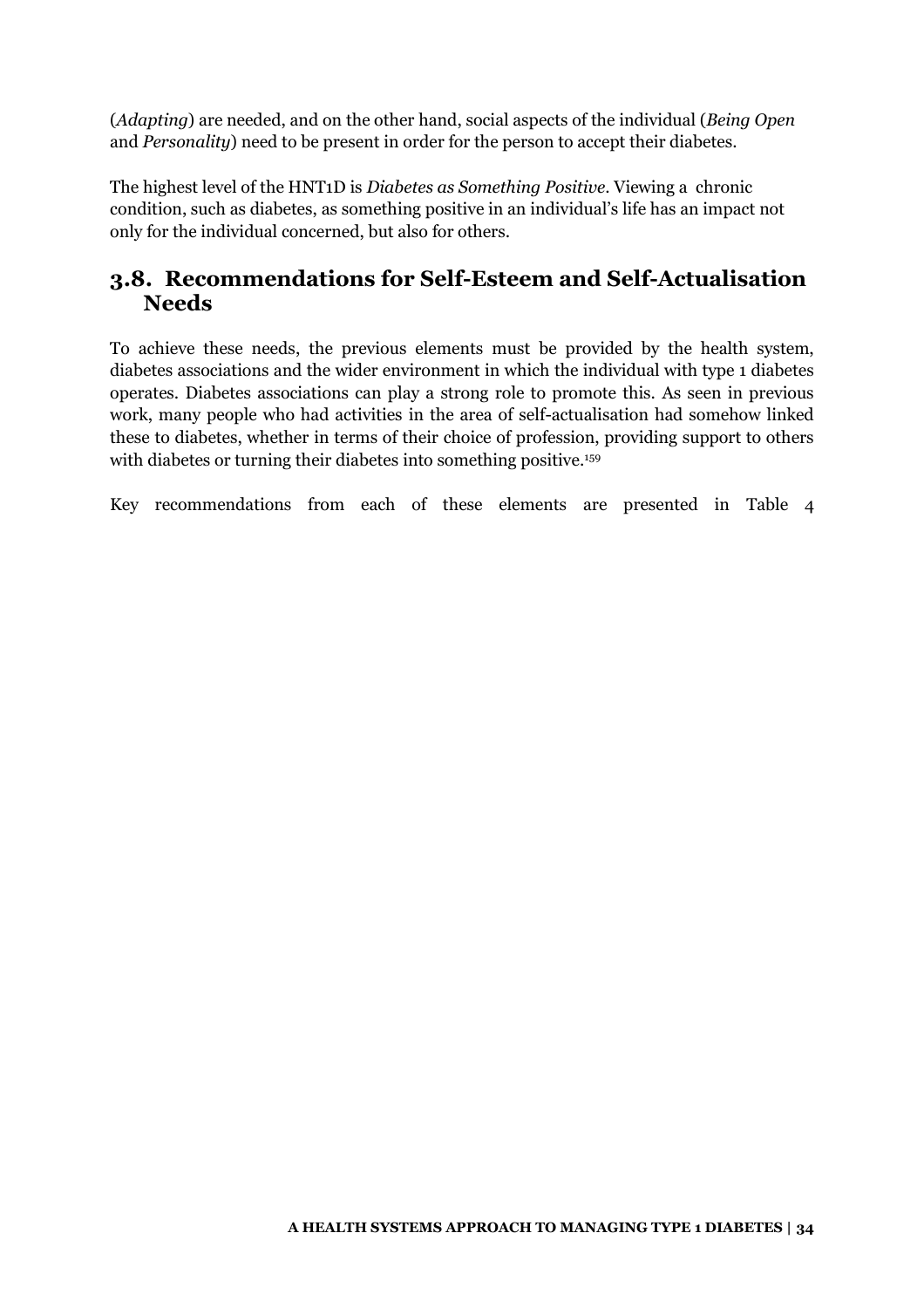### **Table 4. Key Recommendations**

<span id="page-35-0"></span>

| Level                           | <b>Elements</b>                                                                                                                                                                                                                                                                                                                                                                                                                                                                                                                                                                                                                                                                                                                                                                                                                                                                                                                                                                                                                                                                                                                                                                                                                                                                                                                                                                                                                                            |
|---------------------------------|------------------------------------------------------------------------------------------------------------------------------------------------------------------------------------------------------------------------------------------------------------------------------------------------------------------------------------------------------------------------------------------------------------------------------------------------------------------------------------------------------------------------------------------------------------------------------------------------------------------------------------------------------------------------------------------------------------------------------------------------------------------------------------------------------------------------------------------------------------------------------------------------------------------------------------------------------------------------------------------------------------------------------------------------------------------------------------------------------------------------------------------------------------------------------------------------------------------------------------------------------------------------------------------------------------------------------------------------------------------------------------------------------------------------------------------------------------|
| <b>Survival Needs</b>           | • Universal Health Coverage to include diabetes.<br>• Type 1 diabetes specific policies focusing on ensuring that care, testing and medicines are provided at the lowest possible cost<br>possible, if not free.<br>• Other policies, e.g., purchase of medicines and organisation of the health system.<br>• Policies beyond the remit of the Ministry of Health.<br>• National guidance of what is available for diabetes care at each level of the health system.<br>• Data.<br>• Medicines for diabetes care should be accessible at the proper public facilities.<br>• It should be clear to patients where they are able to get their medication and other supplies.<br>• Adequate budget allocated to the purchase of insulin, syringes and diagnostic devices.<br>• Adequate buying and quantification procedures need to be in place to ensure efficient procurement and efficient distribution of<br>the medicines and insulin throughout the country.<br>• Each level of the health system must have the means of diagnosing and testing for urine/blood glucose in order to diagnose and<br>monitor people with diabetes.<br>• Diabetes training included in all components of medical education.<br>• Training and integration of health workers, nurses, as well as other actors, to help deliver diabetes care whenever possible.<br>• Clinical protocols adapted to LMIC using essential medicines and human insulin need to be developed. |
| <b>Safety Needs</b>             | • Education to focus on survival skills, with a key element of this being insulin dosage and administration<br>• How and who provides this education needs to be adapted to the specific context.<br>• Insulin specific recommendations are detailed in other work by the ACCISS Study.<br>• Individualised and tailored education adapting to the specific reality of the individual.<br>• Role of the community.<br>o Parents, siblings, teachers, school nurses, traditional healers, etc. all form part of the community that need to help with                                                                                                                                                                                                                                                                                                                                                                                                                                                                                                                                                                                                                                                                                                                                                                                                                                                                                                        |
| <b>Belonging Needs</b>          | the management.<br>• Clear understanding of the individual from the perspective of the healthcare worker as well as a comprehension of diabetes by the<br>individual and their family.<br>• Having a health professional who can use the experience the individual has, as well as adapting to them as an individual in terms<br>of how their diabetes is managed.<br>• Community again plays an important role and there is the need for the health system to find ways of linking with other<br>institutions (e.g., schools and workplaces), as well as providing the individual tools to be able to do this.                                                                                                                                                                                                                                                                                                                                                                                                                                                                                                                                                                                                                                                                                                                                                                                                                                            |
| Self-Esteem Needs               | • Practical aspects of diabetes management ('Adapting') are needed and, on the other hand, social aspects of the individual ('Being<br>Open' and 'Personality') need to be present in order for the person to accept their diabetes.                                                                                                                                                                                                                                                                                                                                                                                                                                                                                                                                                                                                                                                                                                                                                                                                                                                                                                                                                                                                                                                                                                                                                                                                                       |
| <b>Self-Actualisation Needs</b> | • Important role of diabetes organisations.                                                                                                                                                                                                                                                                                                                                                                                                                                                                                                                                                                                                                                                                                                                                                                                                                                                                                                                                                                                                                                                                                                                                                                                                                                                                                                                                                                                                                |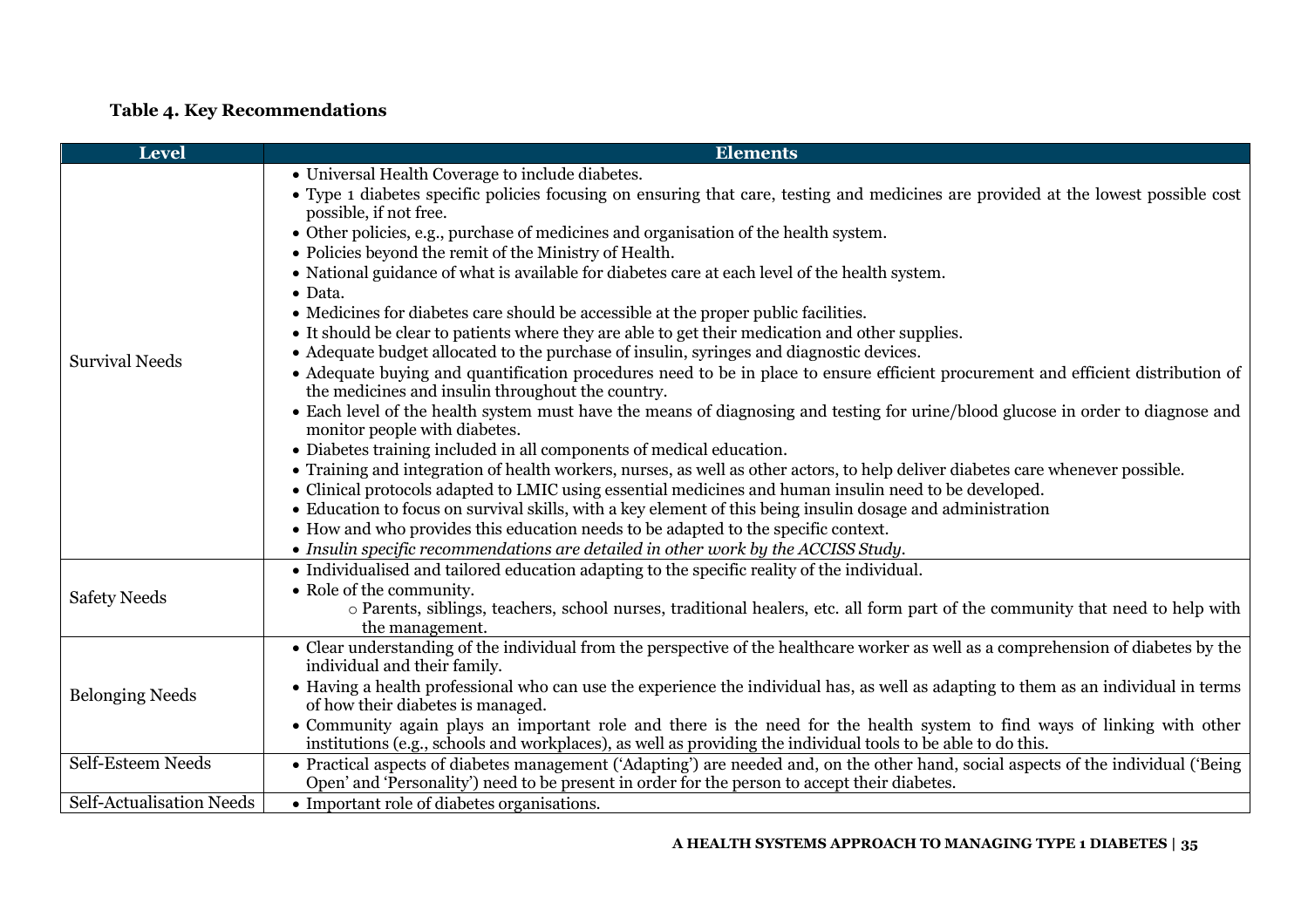# <span id="page-36-0"></span>**4.Proposed Approach**

A model that has been used by Changing Diabetes  $\circledcirc$  in Children is the hub and spoke approach.160 Given the need for specialised services and the low number of beneficiaries, the hub and spoke approach is suited to type 1 diabetes. This model has a hub that offers a comprehensive list of services, with spokes providing fewer services, but linked to the hub.<sup>161</sup> This approach may enable the integration of lower levels of the health system, including PHC, with specific roles in follow-up of people with type 1 diabetes, and a clear referral and counter-referral pathway between the hub and spoke(s). This distinction could be linked to the hub and spoke model, with treatment initiation at the hub and continuation at the spoke. Beyond each spoke, there can be another level (Sub-Spokes), but this should be developed only once the hub and key spokes have been sufficiently strengthened. This overall configuration should be governed by specific guidelines. Continuing education programmes should be based on a training of trainers cascade model, following the hub and spoke model—experts from the hub train people at each spoke, who subsequently train other at their level (and at sub-spokes).. Each spoke could also have a focal point to ensure continued follow-up of people with type 1 diabetes in their specific area. A national focal point could be located at the hub, for example, at the national hospital of paediatrics and/or national referral centre for diabetes. At each level there is also a strong link to the community at large to address the wide-ranging issues, such as support and education activities described above. Overarching health policies need to facilitate this development of the system in addition to wider policies outside the realm of health. As described in the ICCCF, a "positive policy environment"<sup>13</sup> is needed. This model is described in [Figure 4.](#page-36-1)



#### <span id="page-36-1"></span>**Figure 4. Proposed hub and spoke approach for managing type 1 diabetes**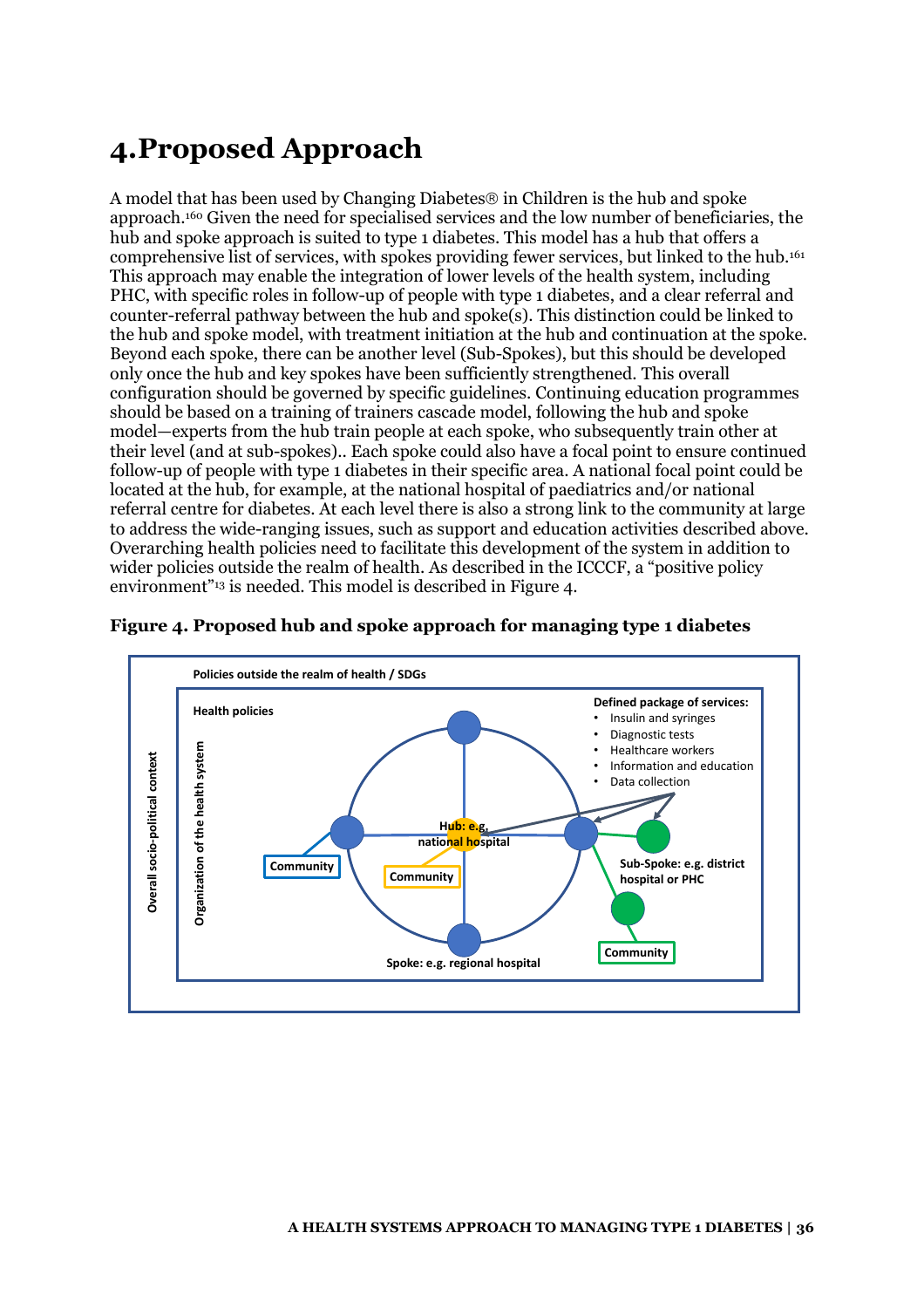# <span id="page-37-0"></span>**5.Discussion**

A variety of elements must be provided to ensure that an individual with type 1 diabetes can survive and thrive. Some of these elements can be provided by the health system and are tangible (e.g., insulin, health professionals and education). Once these needs are met, these elements must be delivered in a specific way and processes become more important. For example, it is not only diabetes education, but, more importantly, how and at what frequency this education is delivered. Finally, **Belonging**, **Self-Esteem** and **Self Actualisation Needs** cannot be delivered by the health system, but should be seen more as the result of the success of the tangible elements that the health system has been able to deliver in a specific way, with clear links and roles to communities and families.

The WHO defines health as 'total social, psychological and physical well-being'. <sup>162</sup> In order to achieve health for the populations they serve, health systems need to adapt their role to meet the needs of their populations. For type 1 diabetes this care goes beyond that of the formal health system as an individual will need to manage their diabetes at home, school, work, community without the continuous assistance of a health professional. As described by Bury<sup>20</sup>, chronic conditions are a "biographical disruption", meaning the health system is required to respond to the individual's needs. Many of these needs are not traditionally seen as the remit of the health system, but should be integrated, as the individual will be managing their health mainly outside the confines of the formal health system. Throughout an individual's diagnosis, treatment and follow-up the care provided should be tailored to their needs and these needs integrated into management. For example, a child with newly diagnosed type 1 diabetes will have a very different set of needs to an adolescent who has had type 1 diabetes for five years or a 50-year-old who has had diabetes since they were five years of age. One could argue that the elements that the health system is expected provide are the same, but different in terms of their content and priority for given individuals at given times.

The prioritisation presented in the HNT1D and the overall contents of this report, although specifically developed for type 1 diabetes, can be relevant for all NCDs. By using the HNT1D and providing different ways of addressing the needs presented in this framework, this document hopes to serve as a guide for those working in this area. As mentioned, an overall understanding of the health system is needed before embarking on such an exercise. This is needed in order to identify current challenges and prioritise these, with content from this report aiding in tackling some of these issues and the hub and spoke model providing the architecture on which to build on.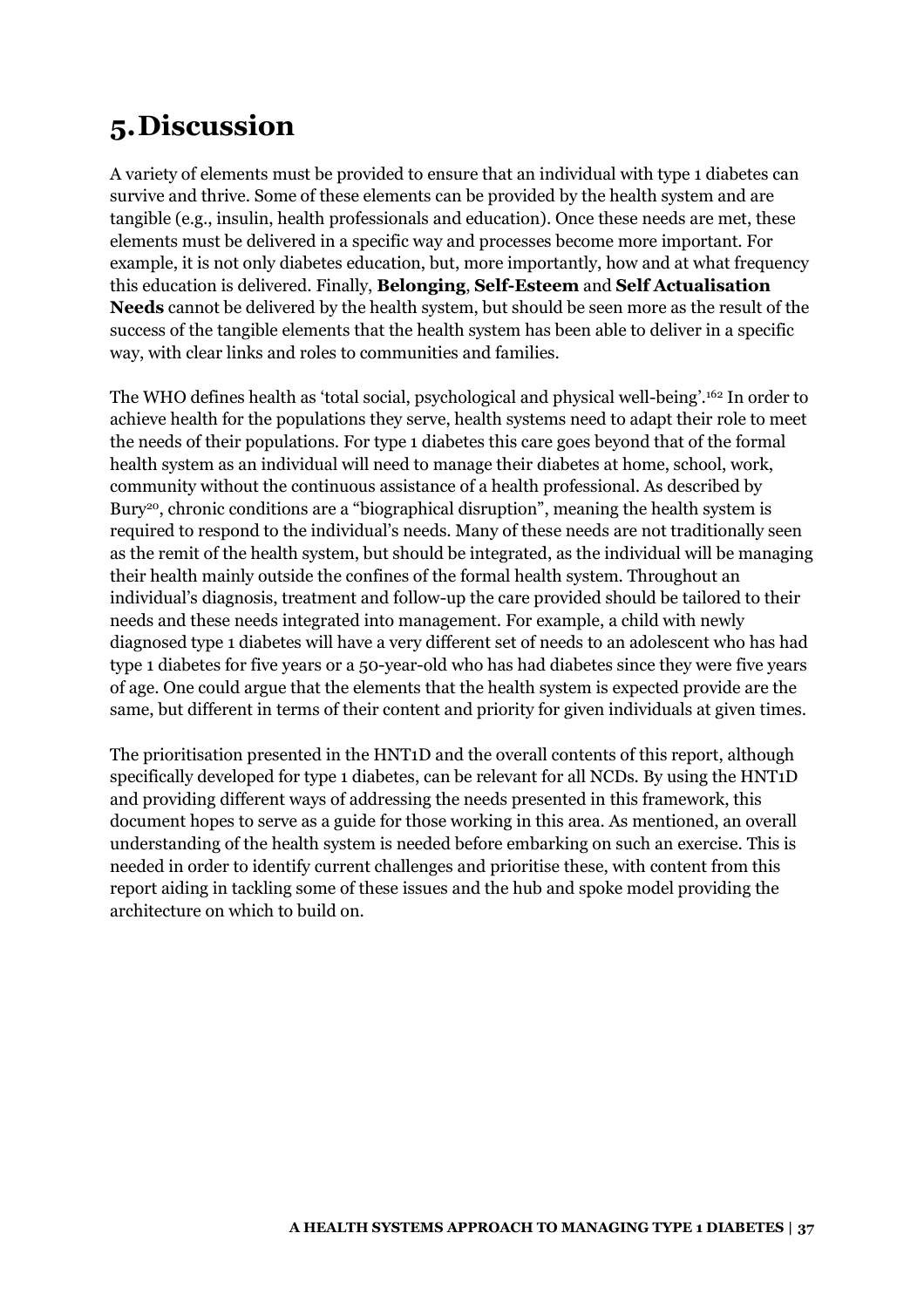## <span id="page-38-0"></span>**References**

1. Beran D. Developing a hierarchy of needs for Type 1 diabetes. London: University College London; 2011.

2. Beran D. Integrated health systems for chronic disease management: lessons from Type 1 diabetes in Low Income Settings. Geneva: University of Geneva; 2016.

3. Beran D, Ewen M, Laing R. Access to insulin: Current Challenges & Constraints. Amsterdam: Health Action International, 2015.

4. Beran D, Ewen M, Laing R. Constraints and challenges in access to insulin: a global perspective. *The Lancet Diabetes & Endocrinology* 2016.

5. Schultz K. The global diabetes care market: Novo Nordisk, 2011.

6. Hunter M. Doctors worried about threat to supplies of animal insulin. *BMJ* 2002; **324**(7330): 130.

7. Mixtard 30 - going, going, gone? *Drug and therapeutics bulletin* 2010; **48**(8): 85.

8. Basu S, Yudkin J, Kehlenbrink S, et al. Estimation of global insulin use for type 2 diabetes, 2018-30: a microsimulation analysis. Lancet Diabetes Endocrinol. 2019 Jan;7(1):25-33. doi: 10.1016/S2213-8587(18)30303-6. Epub 2018 Nov 21. .

9. WHO. The World Health Report 2000 - Health systems: improving

performance. Geneva: World Health Organization, 2000.

10. WHO. Strengthening health systems to improve health outcomes: WHO's framework for action. Geneva: World Health Organization, 2007.

11. Reich MR, Takemi K, Roberts MJ, Hsiao WC. Global action on health systems: a proposal for the Toyako G8 summit. *Lancet* 2008; **371**(9615): 865-9.

12. Wagner EH, Austin BT, Von Korff M. Organizing care for patients with chronic illness. *Milbank Q* 1996; **74**(4): 511-44.

13. WHO. Innovative Care for Chronic Conditions: Building Blocks for Action. Geneva: World Health Organization, 2002.

14. Nuno R, Coleman K, Bengoa R, Sauto R. Integrated care for chronic conditions: the contribution of the ICCC Framework. *Health Policy* 2012; **105**(1): 55- 64.

15. Kessner D, Kalk C, Singer J. Assessing health quality: the case for tracers. *N Engl J Med* 1973; **288**: 189-94.

16. Beran D. Health systems and the management of chronic diseases: lessons from Type 1 diabetes. *Diabetes Management* 2012; **2**(4): 1-13.

17. Nolte E, Bain C, McKee M. Diabetes as a tracer condition in international benchmarking of health systems. *Diabetes Care* 2006; **29**(5): 1007-11.

18. Nolte E, McKee M. Introduction. In: Nolte E, McKee M, eds. Caring for people with chronic conditions: A health system perspective. Maidenhead: Open University Press; 2008.

19. Newman S, Steed L, Mulligan K. Self-management interventions for chronic illness. *Lancet* 2004; **364**(9444): 1523-37.

20. Bury M. Chronic illness as a biographical disruption. *Sociol Health Illn* 1982; **4**(2): 167-82.

21. Anderson R, Bury M. Living with Chronic Illness. London: Unwin Hyman Ltd.; 1988.

22. Asadi-Lari M, Packham C, Gray D. Unmet health needs in patients with coronary heart disease: implications and potential for improvement in caring services. *Health Qual Life Outcomes* 2003; **1**: 26.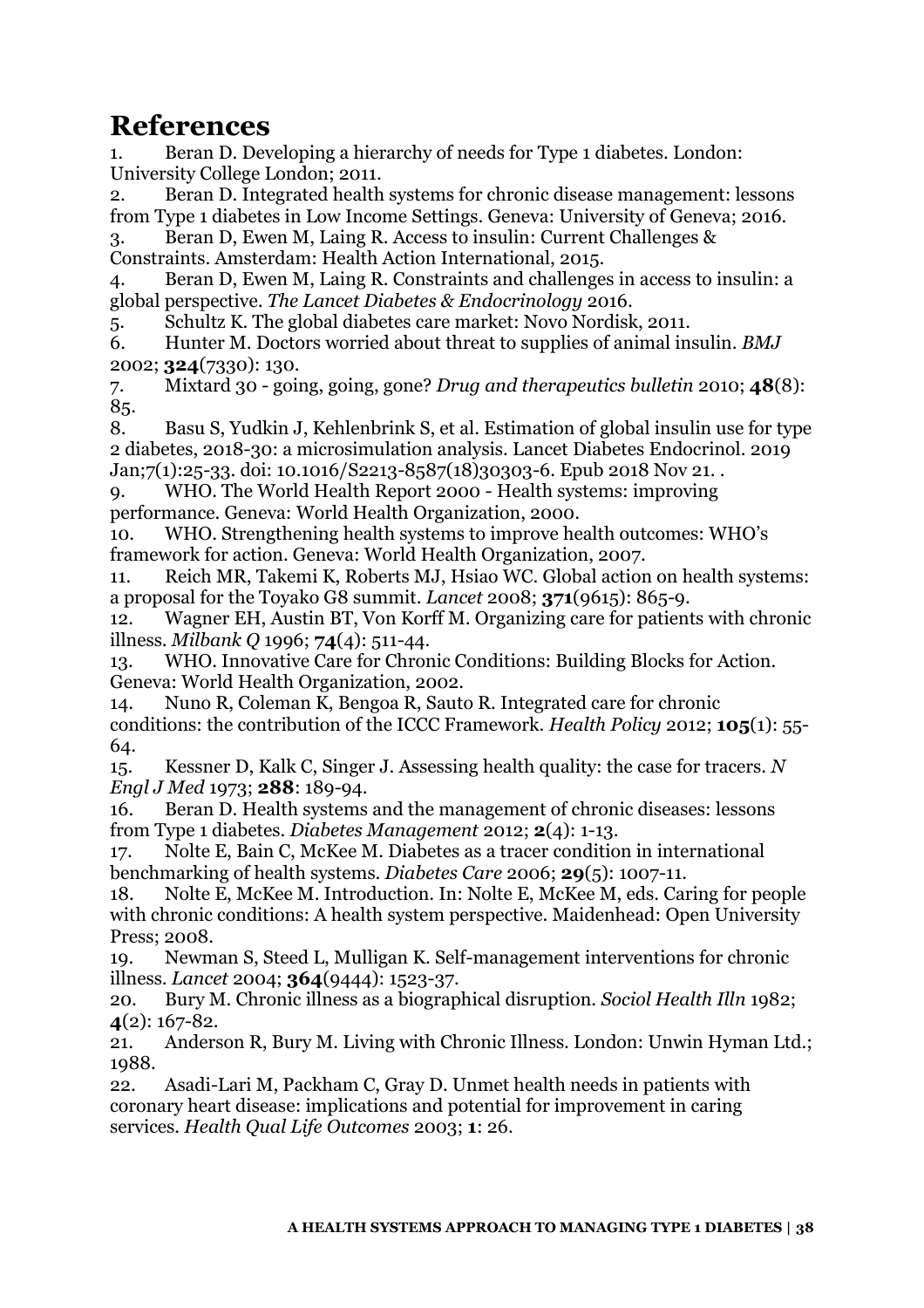23. McKee M. Health Needs Assessment. In: Janovsky K, ed. Health policy and systems development: An agenda for research. Geneva: World Health Organization; 1996.

24. Beran D. Developing a hierarchy of needs for Type 1 diabetes. *Diabet Med* 2013.

25. Maslow AH. Toward a Psychology of Being Third Edition ed. New York: John Wiley & Sons; 1999.

26. Scrimshaw NS, Gleason GR, editors. Rapid Assessment Procedures - Qualitative Methodologies for Planning and Evaluation of Health Related Programmes. Boston: International Nutrition Foundation for Developing Countries (INFDC); 1992.

27. Manderson L, Aaby, P. An epidemic in the field? Rapid assessment procedures and health research. *Social Science and Medicine* 1992; **35**: 839-50.

28. Ong B, Humphris G. Rapid Appraisal Methods in Health. In: Popay Jaw, G, ed. Researching the People's Health. London: Routledge; 1994.

29. Beebe J. Basic Concepts and Techniques of Rapid Appraisal. *Human Organization* 1995; **54**(1): 42-51.

30. Scrimshaw SCM, Hurtado, E. Rapid assessment procedures for nutrition and primary health care. Anthropological approaches to improving programme effectiveness. Tokyo: The United Nations University, 1997.

31. Rhodes T, Stimson, G.V., Fitch, C., Ball, A., Renton, A. Rapid assessment, injecting drug use, and public health. *Lancet* 1999; **354**: 65-8.

32. WHO. SEX-RAR guide : the rapid assessment and response guide on psychoactive substance use and sexual risk behaviour. Geneva, Switzerland: World Health Organization, 2002.

33. Beran D, Higuchi M. How to investigate access to care for chronic noncommunicable diseases (NCDs) in low- and middle-income countries. Geneva: World Health Organization, 2012.

34. Beran D, Yudkin J, de Courten M. Assessing health systems for insulinrequiring diabetes in sub-Saharan Africa: developing a 'Rapid Assessment Protocol for Insulin Access'. *BMC Health Services Research* 2006; **6**(1): 17.

35. Abdraimova A, Beran D. Report on the Rapid Assessment Protocol for Insulin Access in Kyrgyzstan. London: International Insulin Foundation, 2009.

36. Beran D, Atlan-Corea C, Tapia B, Martinez AJ. Report on the Rapid Assessment Protocol for Insulin Access in Nicaragua. Managua: International Insulin Foundation and Handicap International, 2007.

37. Beran D, Binh TV, Khue NT, et al. Report on the Rapid Assessment Protocol for Insulin Access in Vietnam. London: International Insulin Foundation, 2009.

38. Beran D, Silva Matos C, Yudkin JS. The Diabetes UK Mozambique Twinning Programme. Results of improvements in diabetes care in Mozambique: a reassessment 6 years later using the Rapid Assessment Protocol for Insulin Access. *Diabet Med* 2010; **27**(8): 855-61.

39. Beran D, Silva-Matos C. Report on the Rapid Assessment Protocol for Insulin Access in Mozambique. London: International Insulin Foundation, 2009.

40. IIF. Final Report of the International Insulin Foundation on the Rapid Assessment Protocol for Insulin Access in Mali. London: International Insulin Foundation, 2004.

41. Higuchi M. Costs, availability and affordability of diabetes care in the Philippines. Tokyo: Foundation for Advanced Studies on International Development, 2009.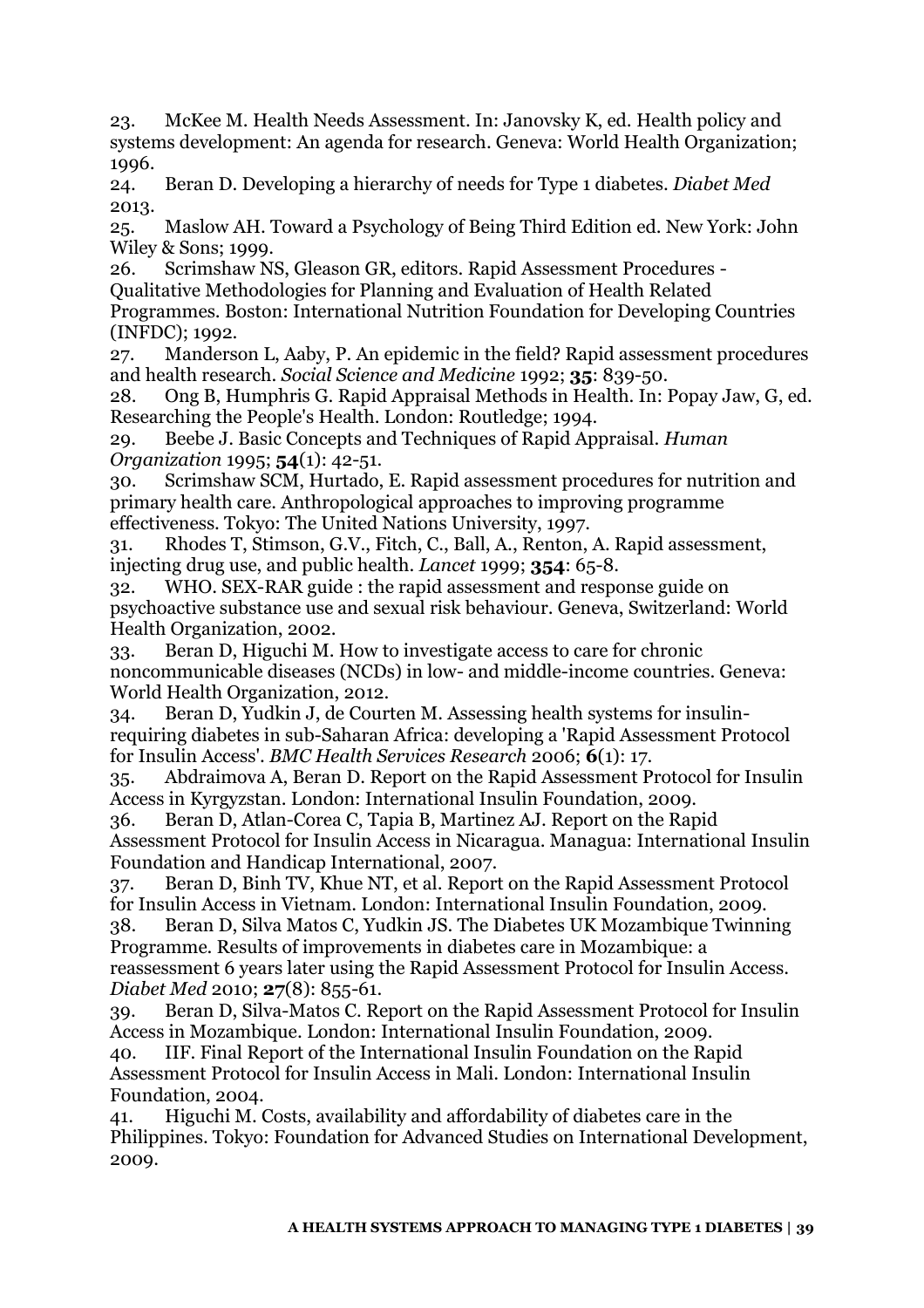42. Higuchi M. Access to diabetes care and medicines in the Philippines. *Asia Pac J Public Health* 2010; **22**(3 Suppl): 96S-102S.

43. Beran D, Higuchi M. How to investigate access to care for chronic noncommunicable diseases in low- and middle-income countries: A survey manual based on a Rapid Assessment Protocol (Draft for field testing, May 2012). London: International Insulin Foundation, International Diabetes Federation. Available here: [http://www.access2insulin.org/uploads/4/9/1/0/4910107/who\\_ncd\\_manual\\_nove](http://www.access2insulin.org/uploads/4/9/1/0/4910107/who_ncd_manual_november_2012_version.pdf) mber 2012 version.pdf, 2012.

44. Marshall SL, Edidin D, Arena VC, et al. Prevalence and incidence of clinically recognized cases of Type 1 diabetes in children and adolescents in Rwanda, Africa. *Diabet Med* 2015.

45. WHO. Global Report on Diabetes. Geneva: World Heath Organization, 2016. 46. Organization WH. Noncommunicable Diseases Country Profiles 2014. Geneva: World Health Organization, 2014.

47. Organisation WH. Global Report on Diabetes. Geneva: World Health Organization, 2016.

48. Assembly UNG. Transforming our world: the 2030 Agenda for Sustainable Development. New York, United Nations; 2015.

49. Kutzin J, Sparkes SP. Health systems strengthening, universal health coverage, health security and resilience. *Bull World Health Organ* 2016; **94**(1): 2.

50. Organization WH. Framework on integrated people-centred health services. Geneva World Health Organization, 2016.

51. Peer N, Steyn K, Lombard C, Lambert EV, Vythilingum B, Levitt NS. Rising diabetes prevalence among urban-dwelling black South Africans. *PLoS One* 2012; **7**(9): e43336.

52. Maher D, Smeeth L, Sekajugo J. Health transition in Africa: practical policy proposals for primary care. *Bulletin of the World Health Organization* 2010; **88**(12): 943-8.

53. Anderson C, van Vuuren A, Learnmonth D. Prevention of Type 2 Diabetes (T2DM) in South Africa - a Focus on Facilitating Physical Activity Behaviour Change in Peri-Urban Youth. *Online Readings in Psychology and Culture* 2013; **10**(1).

54. Beran D. The Diabetes Foundation Report on implementing national diabetes programmes in sub-Saharan Africa. London: International Insulin Foundation, 2006.

55. McGill M. Diabetes education: a keystone in the management of diabetes. *PNG Med J* 2001; **44**(3-4): 131-4.

56. Travis P, Bennett S, Haines A, et al. Overcoming health-systems constraints to achieve the Millennium Development Goals. *The Lancet* 2004; **364**(9437): 900-6.

57. Whiting DR, Hayes L, Unwin NC. Challenges to Health Care for Diabetes in Africa. *European Journal of Cardiovascular Prevention & Rehabilitation* 2003; **10**(2): 103-10.

58. Federation ID. The Africa Diabetes Care Initiative (ADCI) 2010-2012: Diabetes in Africa: facing the future with hope for all ages., 2010.

59. Allen D, Gregory J. The transition from children's to adult diabetes services: understanding the 'problem'. *Diabet Med* 2009; **26**(2): 162-6.

60. Jones SE, Hamilton S. The missing link: paediatric to adult transition in diabetes services. *Br J Nurs* 2008; **17**(13): 842-7.

61. Beran D, Higuchi M. Delivering diabetes care in the Philippines and Vietnam: policy and practice issues. *Asia Pac J Public Health* 2013; **25**(1): 92-101.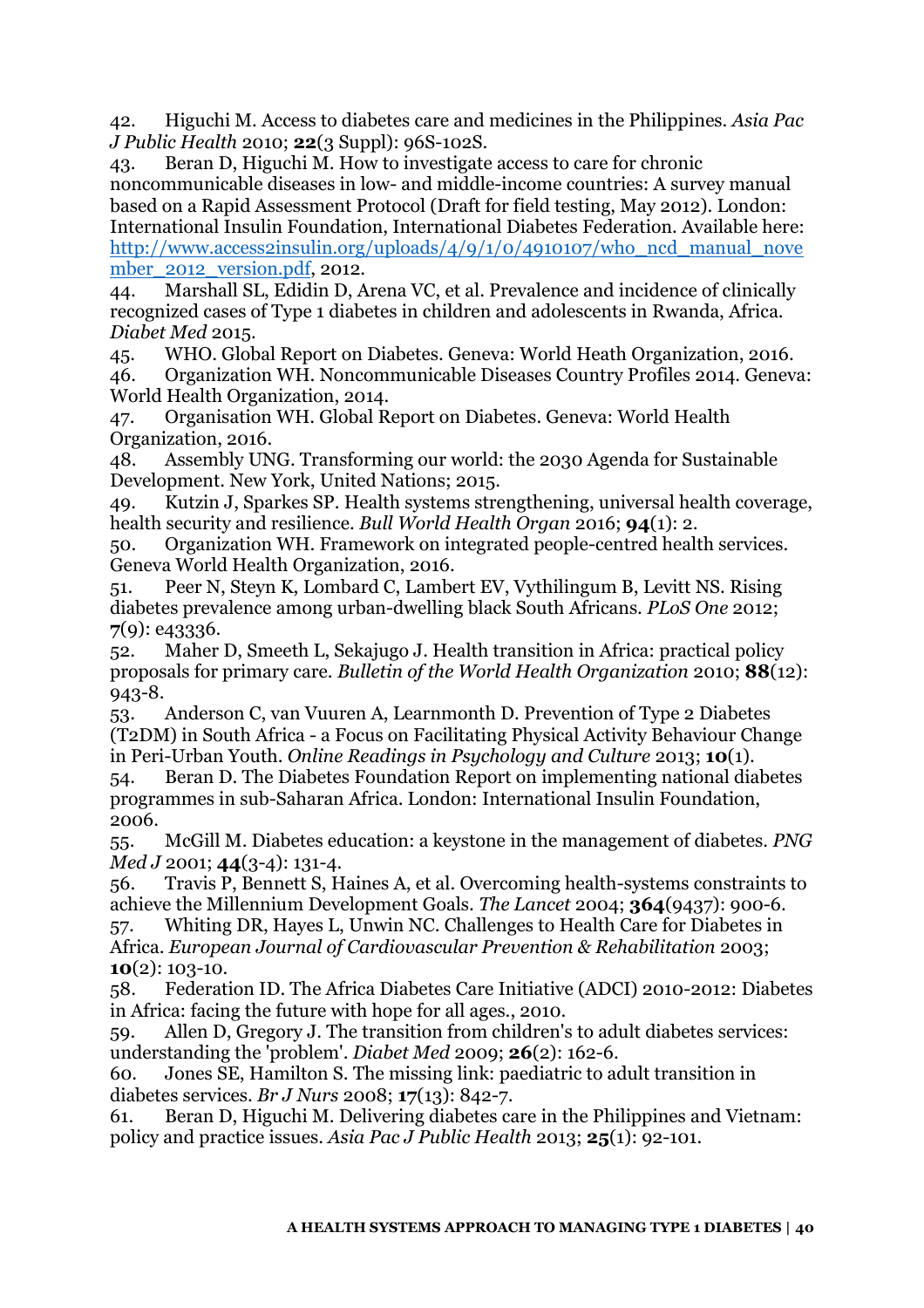62. Beran D, Yudkin J, de Courten M. Access to care for patients with insulinrequiring diabetes in developing countries: case studies of Mozambique and Zambia. *Diabetes Care* 2005; **28**(9): 2136-40.

63. Beran D, Yudkin JS. Diabetes care in sub-Saharan Africa. *Lancet* 2006; **368**(9548): 1689-95.

64. WHO. Implementation Tools Package of Essential Noncommunicable (PEN) Disease Interventions for Primary Health Care in Low-Resource Settings. Geneva: World Health Organisation 2010.

65. Jones T. Diabetes Mellitus: the increasing burden of disease in Kenya. *South Sudan Medical Journal* 2013; **6**(3).

66. Silverstein J, Klingensmith G, Copeland K, et al. Care of children and adolescents with type 1 diabetes: a statement of the American Diabetes Association. *Diabetes Care* 2005; **28**(1): 186-212.

67. ADA. Standards of medical care in diabetes--2009. *Diabetes Care* 2009; **32**(Suppl 1): S13-61.

68. Sundaram PC, Day E, Kirk JM. Delayed diagnosis in type 1 diabetes mellitus. *Arch Dis Child* 2009; **94**(2): 151-2. Epub 2008 Jun 18.

69. Bassili A, Omar M, Tognoni G. The adequacy of diabetic care for children in a developing country. *Diabetes Res Clin Pract* 2001; **53**(3): 187-99.

70. IIF. Diabetes Foundation Report on insulin-requiring diabetes in sub-Saharan Africa. London: International Insulin Foundation, 2005.

71. Organisation WH. Package of Essential Noncommunicable (PEN) Disease Interventions for Primary Health Care in Low-Resource Settings. Geneva: World Health Organisation, 2010.

72. ISPAD. International Society for Pediatric and Adolescent Diabetes Consensus Guidelines for the Management of Type 1 Diabetes Mellitus in Children and Adolescents. Brussels: International Society for Pediatric and Adolescent Diabetes, 2000.

73. Helman CG. Culture, Health and Illness. Fifth Edition ed. London: Hodder Arnold; 2007.

74. Assal JP, Jacquemet S, Morel Y. The added value of therapy in diabetes: the education of patients for self-management of their disease. *Metabolism* 1997; **46**(12 Suppl 1): 61-4.

75. Funnell MM, Anderson RM. Empowerment and Self-Management of Diabetes. *Clinical Diabetes* 2004; **22**(3): 123-7.

76. Organization WH. The Alma Ata Declaration. . In: Organization WH, editor. International Conference on Primary Health Care. Alma-Ata, USSR; 1978.

77. Kengne AP, Echouffo-Tcheugui JB, Sobngwi E, Mbanya JC. New insights on diabetes mellitus and obesity in Africa-part 1: prevalence, pathogenesis and comorbidities. *Heart* 2013; **99**(14): 979-83.

78. WHO Expert Committee on Diabetes Mellitus. WHO Expert Committee on Diabetes Mellitus. Geneva: World Health Organization, 1980.

79. La Loggia A. Organization of paediatric diabetes units in Italy. *Acta Biomed* 2005; **76**(Suppl 3): 70-4.

80. Bergers J, Nijhuis F, Janssen M, van der Horst F. Employment careers of young type I diabetic patients in The Netherlands. *J Occup Environ Med* 1999; **41**(11): 1005-10.

81. Australasian Paediatric Endocrine Group. Clinical practice guidelines: Type 1 diabetes in children and adolescents. Canberra: Department of Health and Ageing, 2005.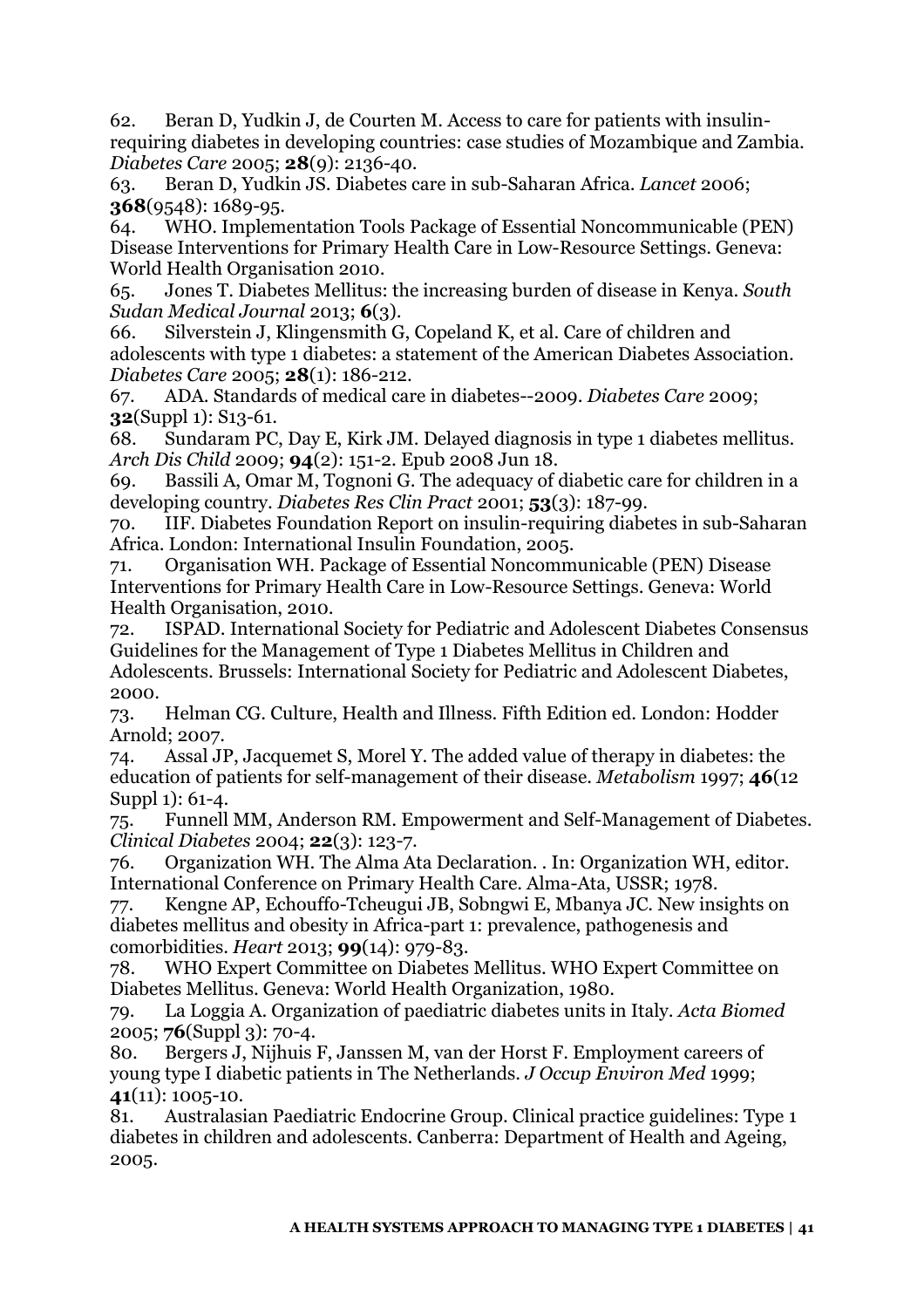82. ADA. Diabetes care in the school and day care setting. *Diabetes Care* 2009; **29**(Suppl 1): S68-72.

83. Gladwin J, Dixon R, Wilson T. Rejection of an innovation: health information management training materials in east Africa. *Health Policy Plan* 2002; **17**(4): 354- 61.

84. SEMDSA. Type II diabetes mellitus clinical guidelines at primary health care level. A SEMDSA Consensus Document, 1997, in association with DESSA, ADSA. *S Afr Med J* 1997; **87**(4 Pt 3): 493-512.

85. Hambly H, Robling M, Crowne E, Hood K, Gregory JW. Communication skills of healthcare professionals in paediatric diabetes services. *Diabet Med* 2009; **26**(5): 502-9.

86. Clark NM. Management of chronic disease by patients. *Annu Rev Public Health* 2003; **24**: 289-313.

87. Lawson VL, Lyne PA, Harvey JN, Bundy CE. Understanding why people with type 1 diabetes do not attend for specialist advice: a qualitative analysis of the views of people with insulin-dependent diabetes who do not attend diabetes clinic. *J Health Psychol* 2005; **10**(3): 409-23.

88. Caravalho JY, Saylor CR. An evaluation of a nurse case-managed program for children with diabetes. *Pediatr Nurs* 2000; **26**(3): 296-300, 28.

89. Cerasoli G, Zondini M, Pocecco M. Home care for diabetic children: keeping children out of hospital. *Acta Biomed* 2003; **74**(Suppl 1): 41-4.

90. Dougherty GE, Soderstrom L, Schiffrin A. An economic evaluation of home care for children with newly diagnosed diabetes: results from a randomized controlled trial. *Med Care* 1998; **36**(4): 586-98.

91. Bradley H, Puoane T. Prevention of hypertension and diabetes in an urban setting in South Africa: participatory action research with community health workers. *Ethnicity & Disease* 2007; **17**(1): 49-54.

92. Sranacharoenpong K, Hanning RM. Diabetes prevention education program for community health care workers in Thailand. *J Community Health* 2012; **37**(3): 610-8.

93. Wagner J, Keuky L, Fraser-King L, Kuoch T, Scully M. Training Cambodian Village Health Support Guides in Diabetes Prevention: Effects on Guides' Knowledge and Teaching Activities Over 6 Months. *Int J Behav Med* 2016; **23**(2): 162-7.

94. Beran D. The impact of health systems on diabetes care in low and lower middle income countries. *Curr Diab Rep* 2015; **15**(4): 20.

95. International Society for Pediatric and Adolescent Diabetes. ISPAD Clinical Practice Consensus Guidelines 2014. 2014.

<https://www.ispad.org/?page=ispadclinicalpract>(accessed 22 February 2017). 96. Jefferson I, Kibirige M. Diabetes - Management of the first few weeks. In: Court S, Lamb B, eds. Childhood and Adolescent Diabetes. Chichester: John Wiley and Sons; 1997.

97. Beran D, Golay A. Initial versus ongoing education: Perspectives of people with type 1 diabetes in 13 countries. *Patient Educ Couns* 2017; **100**(5): 1012-8.

98. Dube L, Van den Broucke S, Dhoore W, Kalweit K, Housiaux M. An Audit of Diabetes Self-Management Education Programs in South Africa. *J Public Health Res* 2015; **4**(3): 581.

99. Betts PR, Jefferson IG, Swift PG. Diabetes care in childhood and adolescence. *Diabet Med* 2002; **19**(Suppl 4): 61-5.

100. Likitmaskul S, Wekawanich J, Wongarn R, et al. Intensive diabetes education program and multidisciplinary team approach in management of newly diagnosed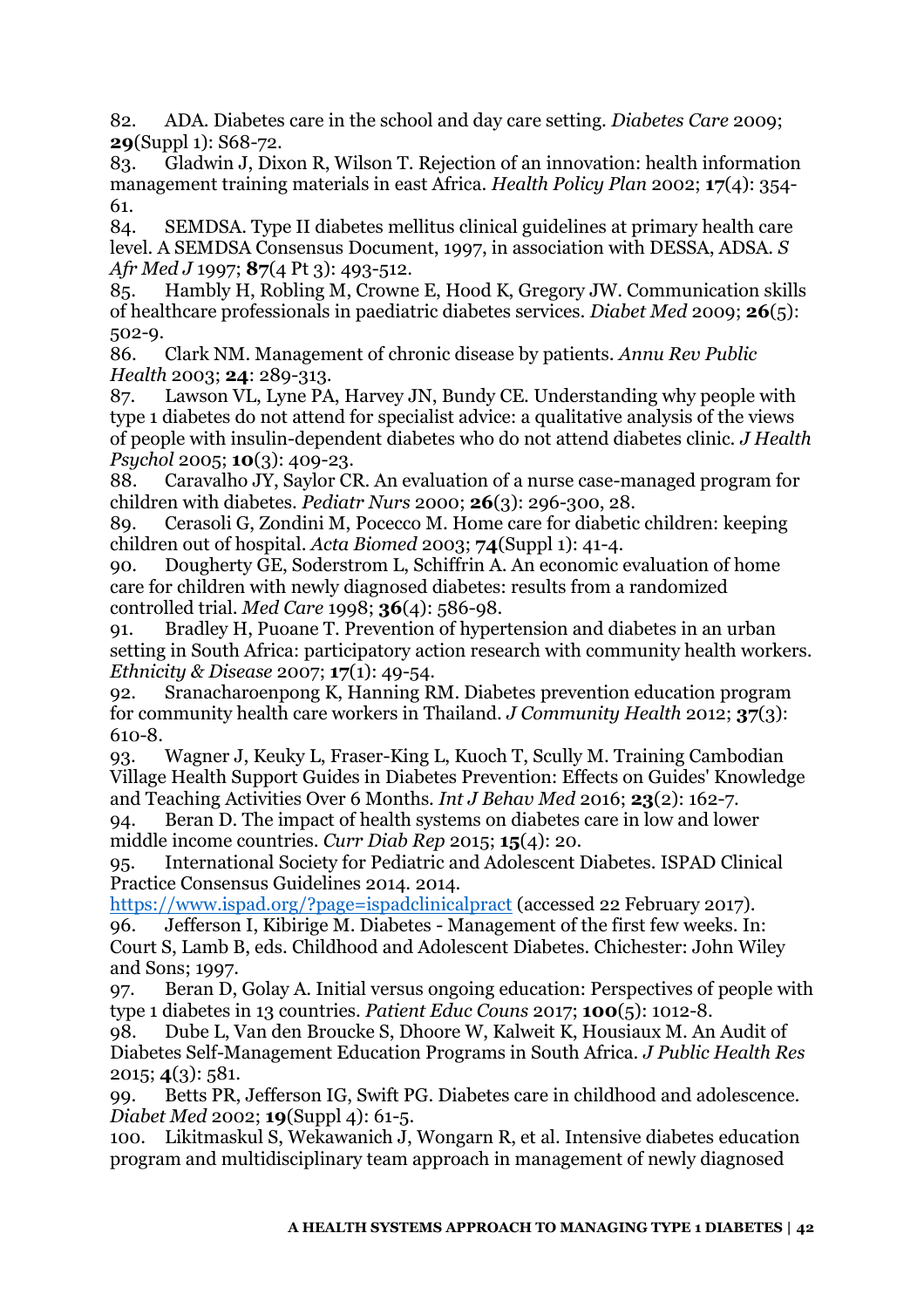type 1 diabetes mellitus: a greater patient benefit, experience at Siriraj Hospital. *J Med Assoc Thai* 2002; **85**(Suppl 2): S488-95.

101. Jacobson AM. The psychological care of patients with insulin-dependent diabetes mellitus. *N Engl J Med* 1996; **334**(19): 1249-53.

102. Daneman D, Frank M. Defining quality of care for children and adolescents with type 1 diabetes. *Acta Paediatr Suppl* 1998; **425**: 11-9.

103. Betts PR, Swift PG. Doctor, who will be looking after my child's diabetes? *Arch Dis Child* 2003; **88**(1): 6-7.

104. Von Korff M, Glasgow R, Sharpe M. ABC of psychological medicine: Organising care for chronic illness. *BMJ* 2002; **325**: 92-4.

105. Wadwa RP, Fiallo-Scharer R, Vanderwel B, Messer LH, Cobry E, Chase HP. Continuous glucose monitoring in youth with type 1 diabetes. *Diabetes Technol Ther* 2009; **11**(Suppl 1): S83-91.

106. Wagner EH, Austin BT, Davis C, Hindmarsh M, Schaefer J, Bonomi A. Improving chronic illness care: translating evidence into action. *Health Aff (Millwood)* 2001; **20**(6): 64-78.

107. Organization WH. Community home-based care in resource-limited settings: a framework for action. Geneva: World Health Organization, 2002.

108. WHO. Implementation tools Package of Essential Noncommunicable (PEN) disease interventions for primary health care in low-resource settings. Geneva: World Health Organization, 2013.

109. Fisher EB, Brownson CA, O'Toole ML, Anwuri VV, Shetty G. Perspectives on self-management from the Diabetes Initiative of the Robert Wood Johnson Foundation. *Diabetes Educ* 2007; **33 Suppl 6**: 216S-24S.

110. Vallis M. Barriers to self-management in people affected by chronic disease. *Diabetes Voice* 2009; **54**: 5-8.

111. Kyngas HA. Predictors of good adherence of adolescents with diabetes (insulin-dependent diabetes mellitus). *Chronic Illn* 2007; **3**(1): 20-8.

112. Mulvaney S. Improving self-care in young people with diabetes - the importance of self-efficacy. *Diabetes Voice* 2009; **54**: 24-7.

113. Funnell M, Anderson R, Arnold M, et al. Empowerment: An idea whose time has come in diabetes education. *Diabetes Educator* 1991; **17**: 37-41.

114. Weiss MA. Empowerment: A Patient's Perspective. *Diabetes Spectrum* 2006; **19**(2): 116-8.

115. Griffiths F, Anto N, Chow E, Manazar U, Van Royen P, Bastiaens H.

Understanding the diversity and dynamics of living with diabetes: a feasibility study focusing on the case. *Chronic Illn* 2007; **3**(1): 29-45.

116. Selvais PL, Amoussou-Guenou KD, Hermans MP. Belonging to a diabetes patients' association is predictive of better metabolic control. *Diabetes Metab* 2008; **34**(3): 279-82. Epub 2008 Apr 23.

117. Ramaiya K. Tanzania and diabetes – a model for developing countries? *BMJ Open Diabetes Res Care* 2005; **330**.

118. Foundation II. Diabetes Foundation Report on insulin-requiring diabetes in sub-Saharan Africa. London: International Insulin Foundation, 2005.

119. van der Geest S. Is there a role for traditional medicine in basic health services in Africa? A plea for a community perspective. *Trop Med Int Health* 1997; **2**(9): 903- 11

120. Pretorius E. Traditional and modern medicine working in tandem. *Curationis* 1991; **14**(4): 10-3.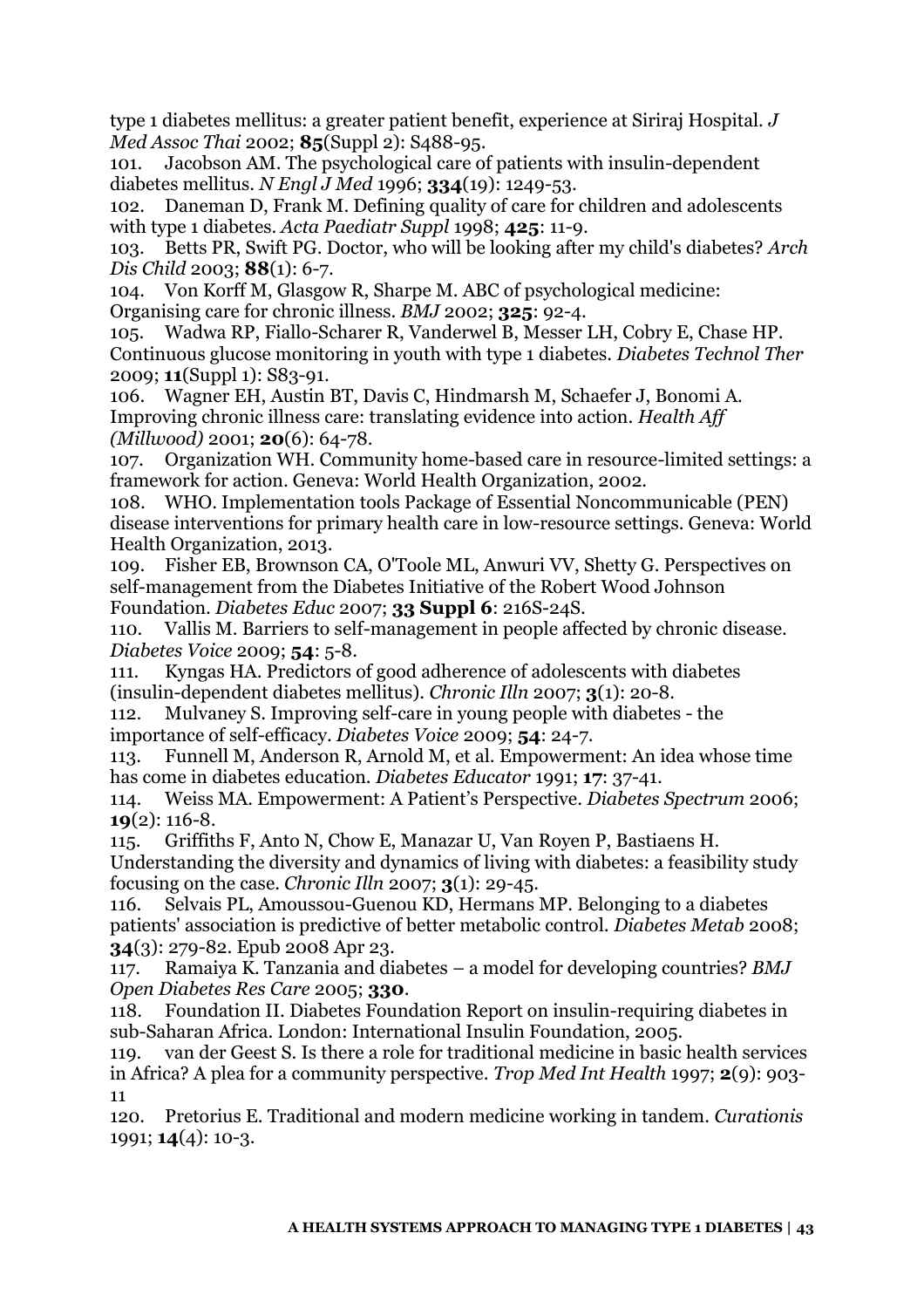121. Valenzuela JM, Patino AM, McCullough J, et al. Insulin pump therapy and health-related quality of life in children and adolescents with type 1 diabetes. *J Pediatr Psychol* 2006; **31**(6): 650-60. Epub 2005 Dec 1.

122. Cox D, Ritterband L, Magee J, Clarke W, Gonder-Frederick L. Blood glucose awareness training delivered over the internet. *Diabetes Care* 2008; **31**(8): 1527-8. Epub 2008 May 13.

123. Timpka T, Eriksson H, Ludvigsson J, Ekberg J, Nordfeldt S, Hanberger L. Web 2.0 systems supporting childhood chronic disease management: a pattern language representation of a general architecture. *BMC Med Inform Decis Mak* 2008; **8**: 54. 124. d'Annunzio G, Bellazzi R, Larizza C, et al. Telemedicine in the management of young patients with type 1 diabetes mellitus: a follow-up study. *Acta Biomed* 2003; **74**(Suppl 1): 49-55.

125. Izquierdo R, Morin PC, Bratt K, et al. School-centered telemedicine for children with type 1 diabetes mellitus. *J Pediatr* 2009; **155**(3): 374-9. Epub 2009 May 21.<br>126. R

126. Rossi MC, Nicolucci A, Pellegrini F, et al. Interactive diary for diabetes: A useful and easy-to-use new telemedicine system to support the decision-making process in type 1 diabetes. *Diabetes Technol Ther* 2009; **11**(1): 19-24.

127. Franklin V, Waller A, Pagliari C, Greene S. "Sweet Talk": text messaging support for intensive insulin therapy for young people with diabetes. *Diabetes Technol Ther* 2003; **5**(6): 991-6.

128. Franklin VL, Greene A, Waller A, Greene SA, Pagliari C. Patients' engagement with "Sweet Talk" - a text messaging support system for young people with diabetes. *J Med Internet Res* 2008; **10**(2): e20.

129. Franklin VL, Waller A, Pagliari C, Greene SA. A randomized controlled trial of Sweet Talk, a text-messaging system to support young people with diabetes. *Diabet Med* 2006; **23**(12): 1332-8.

130. Wangberg SC, Arsand E, Andersson N. Diabetes education via mobile text messaging. *J Telemed Telecare* 2006; **12**(Suppl 1): 55-6.

131. Tasker AP, Gibson L, Franklin V, Gregor P, Greene S. What is the frequency of symptomatic mild hypoglycemia in type 1 diabetes in the young?: assessment by novel mobile phone technology and computer-based interviewing. *Pediatr Diabetes* 2007; **8**(1): 15-20.

132. Howells L, Wilson AC, Skinner TC, Newton R, Morris AD, Greene SA. A randomized control trial of the effect of negotiated telephone support on glycaemic control in young people with Type 1 diabetes. *Diabet Med* 2002; **19**(8): 643-8.

133. Kollmann A, Riedl M, Kastner P, Schreier G, Ludvik B. Feasibility of a mobile phone-based data service for functional insulin treatment of type 1 diabetes mellitus patients. *J Med Internet Res* 2007; **9**(5): e36.

134. Lehmann ED, Tatti P. Questionnaires for a randomized controlled trial methodology to evaluate the teaching utility of diabetes simulation programs. *Diabetes Technol Ther* 2001; **3**(2): 293-305.

135. Powell J, Jennings A, Armstrong N, Sturt J, Dale J. Pilot study of a virtual diabetes clinic: satisfaction and usability. *J Telemed Telecare* 2009; **15**(3): 150-2. 136. Ravert RD, Hancock MD, Ingersoll GM. Online forum messages posted by adolescents with type 1 diabetes. *Diabetes Educ* 2004; **30**(5): 827-34.

137. Wong CK, Wong WC, Wan YF, et al. Patient Empowerment Programme in primary care reduced all-cause mortality and cardiovascular diseases in patients with type 2 diabetes mellitus: a population-based propensity-matched cohort study. *Diabetes Obes Metab* 2015; **17**(2): 128-35.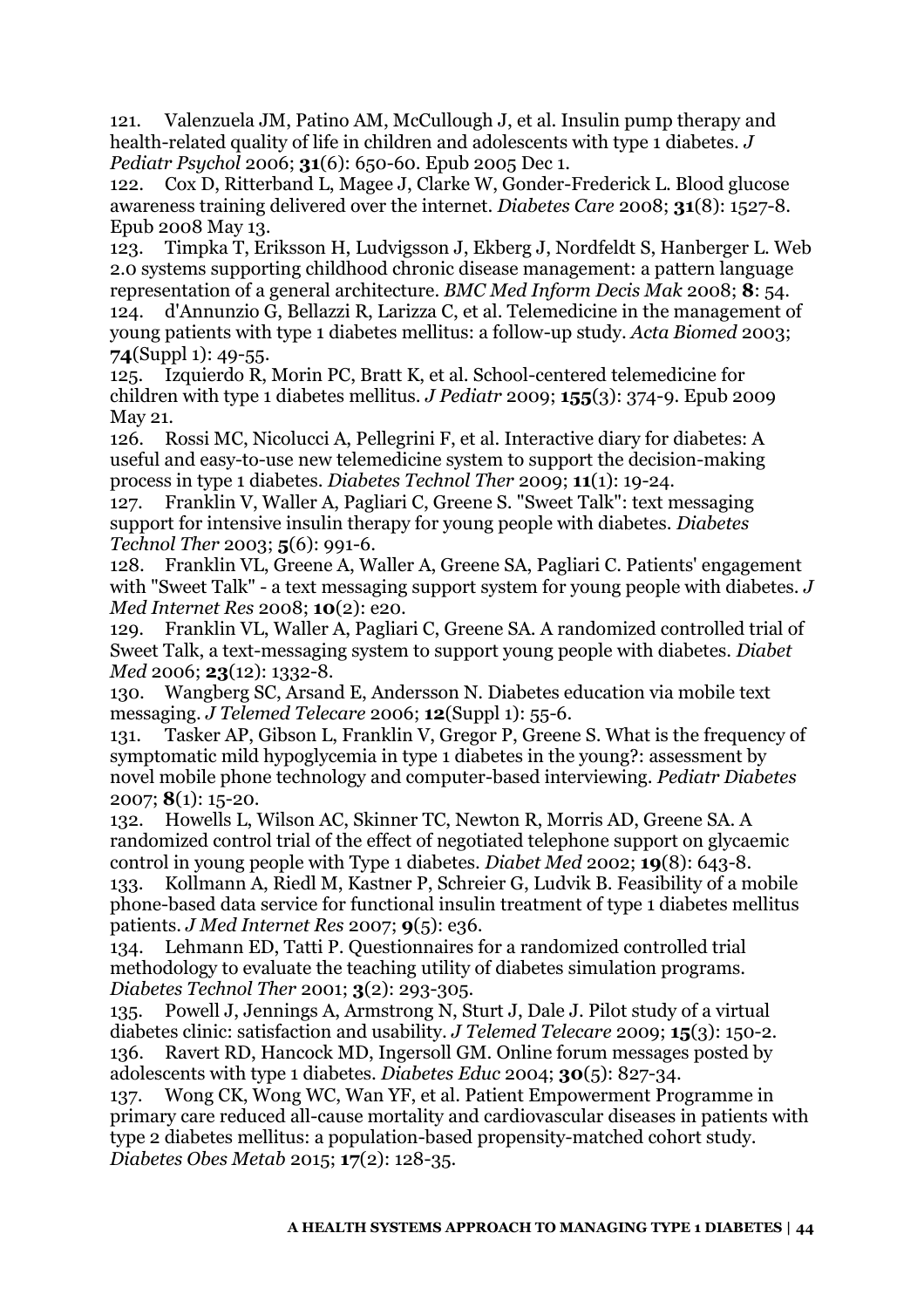138. Wong CK, Wong WC, Lam CL, et al. Effects of Patient Empowerment Programme (PEP) on clinical outcomes and health service utilization in type 2 diabetes mellitus in primary care: an observational matched cohort study. *PLoS One* 2014; **9**(5): e95328.

139. Cortez DN, Macedo MM, Souza DA, et al. Evaluating the effectiveness of an empowerment program for self-care in type 2 diabetes: a cluster randomized trial. *BMC Public Health* 2017; **17**(1): 41.

140. Esterson YB, Carey M, Piette JD, Thomas N, Hawkins M. A systematic review of innovative diabetes care models in low-and middle-income countries (LMICs). *J Health Care Poor Underserved* 2014; **25**(1): 72-93.

141. Ko S-H, Song K-H, Kim S-R, et al. Long-term effects of a structured intensive diabetes education programme (SIDEP) in patients with Type 2 diabetes mellitus—a 4-year follow-up study. *Diabet Med* 2007; **24**(1): 55-62.

142. Santiprabhob J, Likitmaskul S, Sriwijitkamol A, et al. Improved glycemic control among Thai children and young adults with type 1 diabetes participating in the diabetes camp. *J Med Assoc Thai* 2005; **88**(Suppl 8): S38-43.

143. Semiz S, Bilgin UO, Bundak R, Bircan I. Summer camps for diabetic children: an experience in Antalya, Turkey. *Acta Diabetol* 2000; **37**(4): 197-200.

144. Tumini S, Anzellotti MT, Chiarelli F. Camps for children with T1DM. *Acta Biomed* 2003; **74**(Suppl 1): 32-4.

145. Ciambra R, Locatelli C, Suprani T, Pocecco M. Management of diabetes at summer camps. *Acta Biomed* 2005; **76**(Suppl 3): 81-4.

146. Mancuso M, Caruso-Nicoletti M. Summer camps and quality of life in children and adolescents with type 1 diabetes. *Acta Biomed* 2003; **74**(Suppl 1): 35-7.

147. Williams SJ. Chronic illness as biographical disruption or biographical disruption as chronic illness? Reflections on a core concept. *Sociology of Heath & Illness* 2000; **22**(1): 40-67.

148. Carroll AE, Downs SM, Marrero DG. What adolescents with type I diabetes and their parents want from testing technology: a qualitative study. *Comput Inform Nurs* 2007; **25**(1): 23-9.

149. Altobelli E, Valenti M, Verrotti A, et al. Family and disease management in young type 1 diabetic patients. *Acta Diabetol* 2000; **37**(4): 173-8.

150. Chisholm V, Atkinson L, Donaldson C, Noyes K, Payne A, Kelnar C. Predictors of treatment adherence in young children with type 1 diabetes. *J Adv Nurs* 2007; **57**(5): 482-93.

151. Palardy N, Greening L, Ott J, Holderby A, Atchison J. Adolescents' health attitudes and adherence to treatment for insulin-dependent diabetes mellitus. *J Dev Behav Pediatr* 1998; **19**(1): 31-7.

152. Nassau JH, Drotar D. Social competence in children with IDDM and asthma: child, teacher, and parent reports of children's social adjustment, social performance, and social skills. *J Pediatr Psychol* 1995; **20**(2): 187-204.

153. Fereday J, MacDougall C, Spizzo M, Darbyshire P, Schiller W. "There's nothing I can't do--I just put my mind to anything and I can do it": a qualitative analysis of how children with chronic disease and their parents account for and manage physical activity. *BMC Pediatr* 2009; **9**: 1.

154. Carroll AE, Marrero DG. How do parents perceive their adolescent's diabetes: a qualitative study. *Diabet Med* 2006; **23**(11): 1222-4.

155. ISPAD. Diabetes in children: psychosocial aspects. *Pediatric Diabetes* 2007; **8**: 26-31.

156. Davis S. The patient's journey: living with diabetes. *BMJ* 2006; **332**(7548): 1018-20.